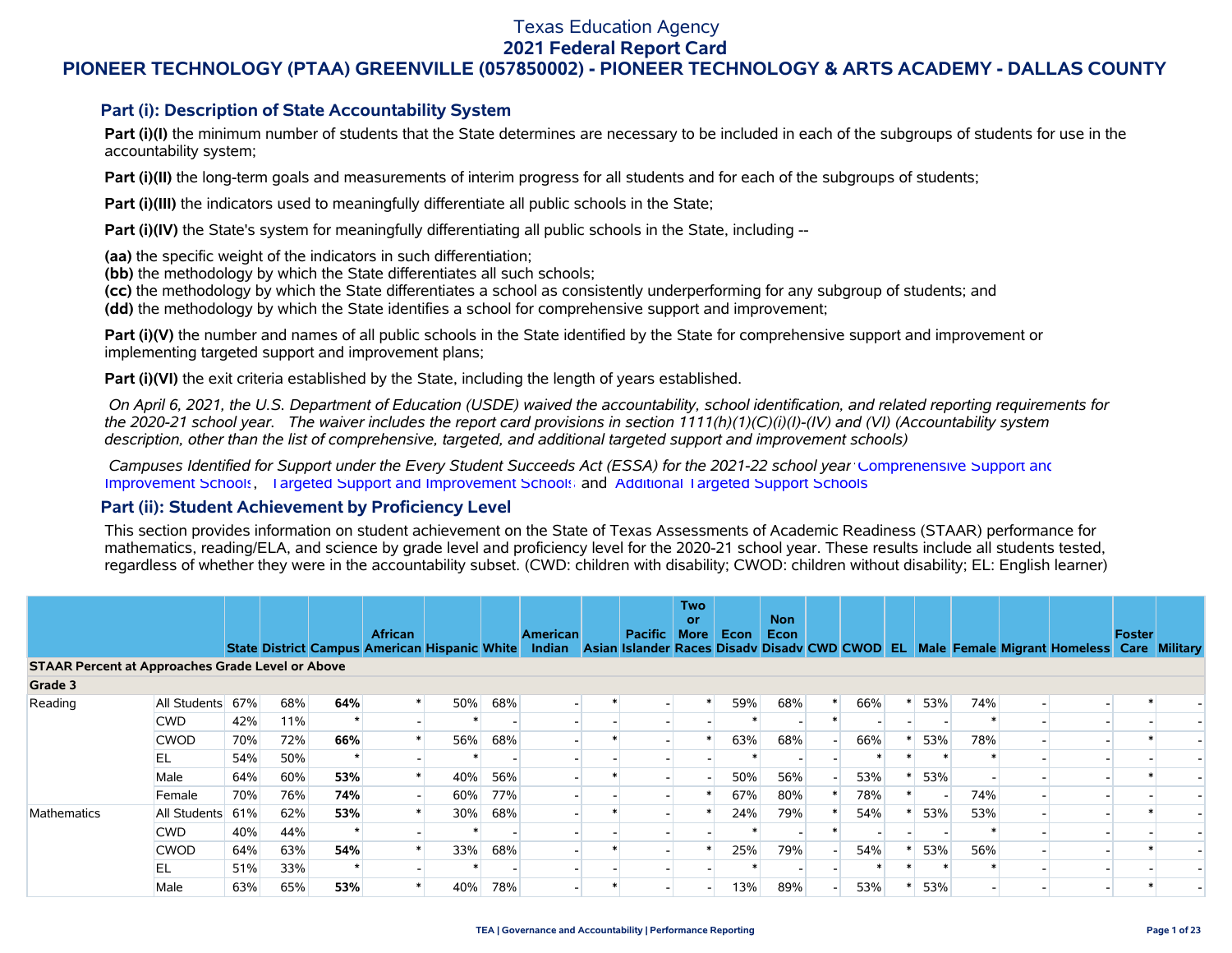|                    |                  |     |     |                |                                                                                                                                                |        |                          |                 |                          | Two                      |        |                          |                          |                          |                          |                          |        |                          |                |        |  |
|--------------------|------------------|-----|-----|----------------|------------------------------------------------------------------------------------------------------------------------------------------------|--------|--------------------------|-----------------|--------------------------|--------------------------|--------|--------------------------|--------------------------|--------------------------|--------------------------|--------------------------|--------|--------------------------|----------------|--------|--|
|                    |                  |     |     |                | <b>African</b>                                                                                                                                 |        |                          | <b>American</b> | Pacific More             | or                       | Econ   | <b>Non</b><br>Econ       |                          |                          |                          |                          |        |                          |                | Foster |  |
|                    |                  |     |     |                | State District Campus American Hispanic White Indian Asian Islander Races Disadv Disadv CWD CWOD EL Male Female Migrant Homeless Care Military |        |                          |                 |                          |                          |        |                          |                          |                          |                          |                          |        |                          |                |        |  |
| <b>Mathematics</b> | Female           | 59% | 59% | 53%            | $\overline{\phantom{a}}$                                                                                                                       | 20%    | 62%                      | $\overline{a}$  |                          | $\ast$                   | 33%    | 70%                      | $\ast$                   | 56%                      | $\ast$                   | $\sim$                   | 53%    | $\overline{\phantom{a}}$ |                |        |  |
| Grade 4            |                  |     |     |                |                                                                                                                                                |        |                          |                 |                          |                          |        |                          |                          |                          |                          |                          |        |                          |                |        |  |
| Reading            | All Students 62% |     | 69% | 78%            |                                                                                                                                                | $\ast$ | 76%                      |                 |                          |                          | 73%    | 83%                      | $\ast$                   | 82%                      | $\overline{\phantom{0}}$ | 73%                      | 83%    |                          | $\ast$         |        |  |
|                    | <b>CWD</b>       | 34% | 50% | $\star$        |                                                                                                                                                |        | $\ast$                   |                 |                          |                          | $\ast$ | $\overline{\phantom{a}}$ | $\ast$                   |                          |                          |                          |        |                          |                |        |  |
|                    | CWOD             | 66% | 71% | 82%            |                                                                                                                                                | $\ast$ | 81%                      |                 |                          |                          | 80%    | 83%                      | $\overline{\phantom{0}}$ | 82%                      |                          | 73%                      | 91%    |                          |                |        |  |
|                    | EL               | 48% | 27% | $\blacksquare$ |                                                                                                                                                |        |                          |                 |                          |                          |        | $\overline{\phantom{a}}$ |                          |                          |                          |                          |        |                          |                |        |  |
|                    | Male             | 59% | 67% | 73%            | $\blacksquare$                                                                                                                                 | $\ast$ | 78%                      |                 |                          |                          | 67%    | 80%                      | $\overline{\phantom{a}}$ | 73%                      |                          | 73%                      |        |                          |                |        |  |
|                    | Female           | 66% | 71% | 83%            |                                                                                                                                                | $\ast$ | 75%                      |                 |                          |                          | 80%    | 86%                      | $\ast$                   | 91%                      |                          |                          | 83%    |                          | $\ast$         |        |  |
| Mathematics        | All Students     | 58% | 58% | 70%            |                                                                                                                                                | $\ast$ | 76%                      |                 |                          |                          | 73%    | 67%                      | *                        | 68%                      |                          | 73%                      | 67%    |                          | $\ast$         |        |  |
|                    | <b>CWD</b>       | 35% | 33% | $\star$        |                                                                                                                                                |        | ∗                        |                 |                          |                          |        | $\overline{\phantom{a}}$ | ∗                        |                          |                          |                          |        |                          |                |        |  |
|                    | <b>CWOD</b>      | 62% | 61% | 68%            |                                                                                                                                                | $\ast$ | 75%                      |                 |                          |                          | 70%    | 67%                      | $\sim$                   | 68%                      |                          | 73%                      | 64%    |                          | $\ast$         |        |  |
|                    | EL               | 46% | 18% | $\blacksquare$ |                                                                                                                                                |        |                          |                 |                          |                          |        |                          |                          |                          |                          |                          |        |                          |                |        |  |
|                    | Male             | 61% | 63% | 73%            | $\overline{\phantom{a}}$                                                                                                                       | $\ast$ | 78%                      |                 |                          |                          | 67%    | 80%                      | $\sim$                   | 73%                      |                          | 73%                      |        |                          |                |        |  |
|                    | Female           | 56% | 49% | 67%            |                                                                                                                                                | $\ast$ | 75%                      |                 |                          |                          | 80%    | 57%                      | $\ast$                   | 64%                      |                          |                          | 67%    |                          | *              |        |  |
| Grade 5            |                  |     |     |                |                                                                                                                                                |        |                          |                 |                          |                          |        |                          |                          |                          |                          |                          |        |                          |                |        |  |
| Reading            | All Students 72% |     | 89% | 92%            |                                                                                                                                                | 100%   | 90%                      |                 |                          |                          | 89%    | 94%                      | $\ast$                   | 96%                      |                          | 94%                      | 90%    |                          |                |        |  |
|                    | <b>CWD</b>       | 41% | 70% | $\star$        | $\overline{\phantom{a}}$                                                                                                                       |        | $\ast$                   |                 |                          |                          |        | $\ast$                   | $\ast$                   |                          |                          |                          |        |                          |                |        |  |
|                    | <b>CWOD</b>      | 77% | 91% | 96%            |                                                                                                                                                | 100%   | 95%                      |                 |                          |                          | 100%   | 94%                      |                          | 96%                      |                          | 93%                      | 100%   |                          |                |        |  |
|                    | EL               | 61% | 80% | $\blacksquare$ | $\sim$                                                                                                                                         |        |                          |                 |                          |                          |        |                          | $\sim$                   |                          |                          |                          |        |                          |                |        |  |
|                    | Male             | 69% | 89% | 94%            | $\sim$                                                                                                                                         | 100%   | 91%                      |                 |                          |                          | 100%   | 90%                      | $\ast$                   | 93%                      |                          | 94%                      |        |                          |                |        |  |
|                    | Female           | 76% | 90% | 90%            |                                                                                                                                                | $\ast$ | 89%                      |                 |                          |                          | $\ast$ | 100%                     | *                        | 100%                     |                          |                          | 90%    |                          |                |        |  |
| Mathematics        | All Students 69% |     | 80% | 92%            | $\blacksquare$                                                                                                                                 | 100%   | 90%                      |                 |                          |                          | 89%    | 94%                      | $\ast$                   | 96%                      |                          | 94%                      | 90%    |                          |                |        |  |
|                    | <b>CWD</b>       | 47% | 60% | $\star$        |                                                                                                                                                | $\ast$ | $\ast$                   |                 |                          |                          | $\ast$ | $\ast$                   | $\ast$                   |                          |                          | $\ast$                   | $\ast$ |                          |                |        |  |
|                    | <b>CWOD</b>      | 73% | 82% | 96%            |                                                                                                                                                | 100%   | 95%                      |                 |                          |                          | 100%   | 94%                      | $\overline{\phantom{a}}$ | 96%                      |                          | 93%                      | 100%   |                          |                |        |  |
|                    | EL               | 59% | 80% | $\blacksquare$ | $\sim$                                                                                                                                         |        |                          |                 |                          |                          |        | $\overline{\phantom{a}}$ | $\overline{\phantom{a}}$ |                          |                          |                          |        |                          |                |        |  |
|                    | Male             | 70% | 81% | 94%            |                                                                                                                                                | 100%   | 91%                      |                 |                          |                          | 100%   | 90%                      | $\ast$                   | 93%                      |                          | 94%                      |        |                          |                |        |  |
|                    | Female           | 69% | 79% | 90%            | $\overline{a}$                                                                                                                                 | $\ast$ | 89%                      |                 |                          |                          | $\ast$ | 100%                     | $\ast$                   | 100%                     |                          |                          | 90%    |                          |                |        |  |
| Science            | All Students 61% |     | 77% | 69%            | $\overline{a}$                                                                                                                                 | 67%    | 70%                      |                 |                          |                          | 56%    | 76%                      | *                        | 71%                      |                          | 69%                      | 70%    |                          |                |        |  |
|                    | <b>CWD</b>       | 36% | 50% | $\star$        |                                                                                                                                                | $\ast$ | $\ast$                   |                 |                          |                          | $\ast$ | $\ast$                   | $\ast$                   | $\overline{\phantom{a}}$ |                          |                          | $\ast$ |                          |                |        |  |
|                    | CWOD             | 65% | 80% | 71%            |                                                                                                                                                | 60%    | 74%                      |                 |                          |                          | 63%    | 75%                      |                          | 71%                      |                          | 67%                      | 78%    |                          |                |        |  |
|                    | EL               | 43% | 60% | $\blacksquare$ | $\sim$                                                                                                                                         |        | $\overline{\phantom{a}}$ |                 |                          |                          |        | $\overline{\phantom{a}}$ |                          | $\overline{\phantom{a}}$ |                          |                          |        |                          |                |        |  |
|                    | Male             | 63% | 80% | 69%            | $\overline{\phantom{0}}$                                                                                                                       | 60%    | 73%                      |                 |                          |                          | 50%    | 80%                      | *                        | 67%                      |                          | 69%                      |        |                          |                |        |  |
|                    | Female           | 59% | 75% | 70%            | $\overline{\phantom{0}}$                                                                                                                       | $\ast$ | 67%                      | $\blacksquare$  | $\overline{\phantom{a}}$ |                          | $\ast$ | 71%                      | $\ast$                   | 78%                      |                          |                          | 70%    |                          | $\blacksquare$ |        |  |
| Grade 6            |                  |     |     |                |                                                                                                                                                |        |                          |                 |                          |                          |        |                          |                          |                          |                          |                          |        |                          |                |        |  |
| Reading            | All Students 62% |     | 71% | 72%            | $\ast$                                                                                                                                         | 75%    | 73%                      |                 |                          | $\overline{\phantom{a}}$ | 70%    | 74%                      | $\ast$                   | 74%                      |                          | 62%                      | 82%    |                          | $\ast$         |        |  |
|                    | <b>CWD</b>       | 29% | 55% | $\star$        | $\ast$                                                                                                                                         |        | $\sim$                   |                 |                          |                          | $\ast$ | $\sim$                   | $\ast$                   |                          |                          |                          | $\ast$ |                          | $\ast$         |        |  |
|                    | <b>CWOD</b>      | 66% | 72% | 74%            | $\ast$                                                                                                                                         | 75%    | 73%                      |                 |                          |                          | 74%    | 74%                      | $\overline{a}$           | 74%                      |                          | 62%                      | 86%    |                          | $\ast$         |        |  |
|                    | EL               | 40% | 64% | $\star$        | $\sim$                                                                                                                                         | $\ast$ | $\ast$                   |                 |                          |                          | ∗      | $\ast$                   | $\sim$                   | $\ast$                   | $\ast$                   | ∗                        |        |                          |                |        |  |
|                    | Male             | 58% | 62% | 62%            | $\pmb{\ast}$                                                                                                                                   | 70%    | 50%                      |                 |                          |                          | 58%    | 67%                      |                          | 62%                      | $\ast$                   | 62%                      |        |                          |                |        |  |
|                    | Female           | 65% | 80% | 82%            | $\ast$                                                                                                                                         | 83%    | 92%                      |                 |                          |                          | 88%    | 79%                      | $\ast$                   | 86%                      | $\ast$                   | $\overline{\phantom{a}}$ | 82%    |                          | $\ast$         |        |  |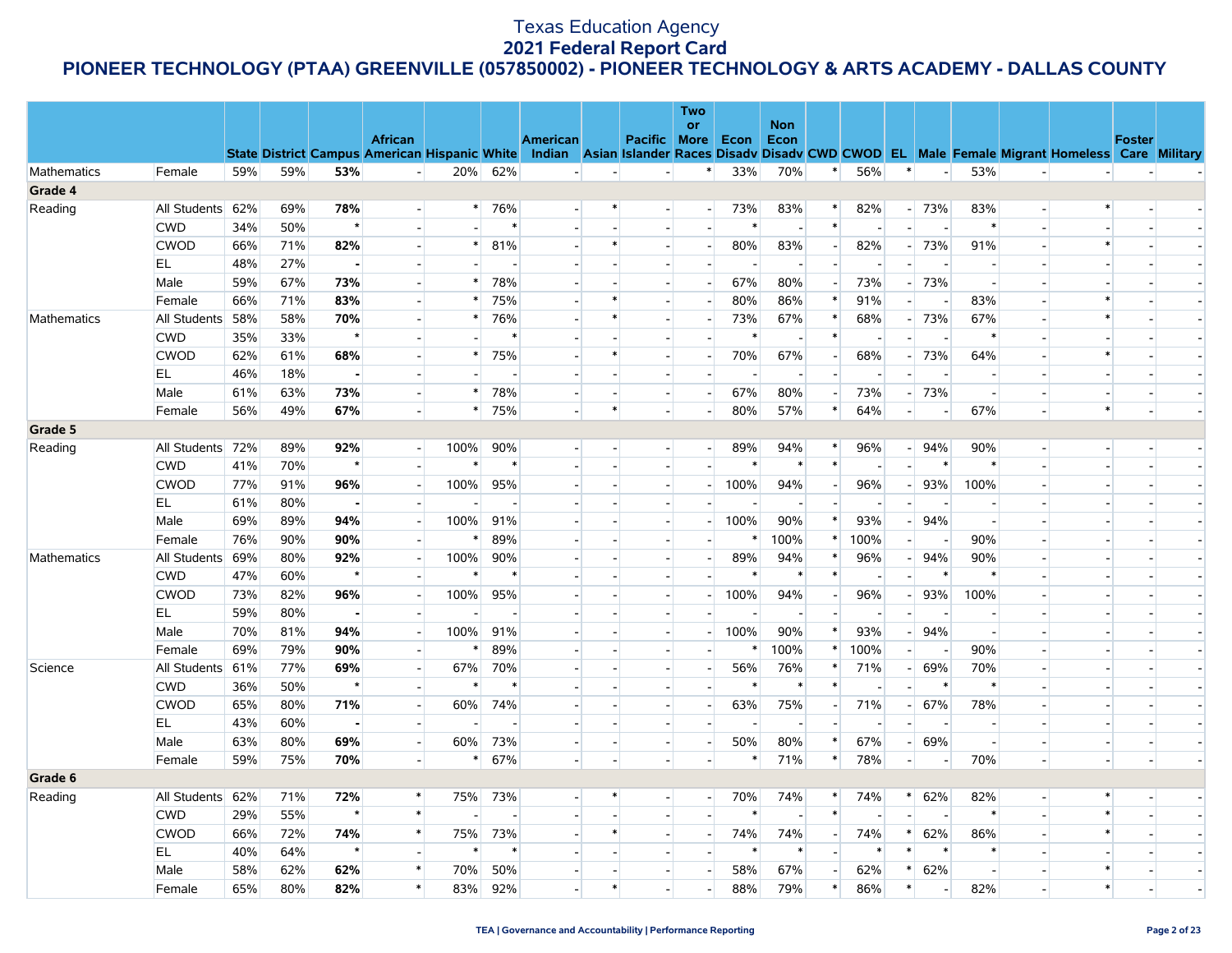|                      |                  |     |     |         |                          |        |        |                          |        |                          | Two                      |        |                          |                |        |         |                          |        |                          |                                                                                                                                                |        |  |
|----------------------|------------------|-----|-----|---------|--------------------------|--------|--------|--------------------------|--------|--------------------------|--------------------------|--------|--------------------------|----------------|--------|---------|--------------------------|--------|--------------------------|------------------------------------------------------------------------------------------------------------------------------------------------|--------|--|
|                      |                  |     |     |         | <b>African</b>           |        |        | <b>American</b>          |        | Pacific More Econ        | <b>or</b>                |        | <b>Non</b><br>Econ       |                |        |         |                          |        |                          |                                                                                                                                                | Foster |  |
|                      |                  |     |     |         |                          |        |        |                          |        |                          |                          |        |                          |                |        |         |                          |        |                          | State District Campus American Hispanic White Indian Asian Islander Races Disadv Disadv CWD CWOD EL Male Female Migrant Homeless Care Military |        |  |
| Mathematics          | All Students 67% |     | 70% | 60%     |                          | 50%    | 73%    |                          |        |                          |                          | 45%    | 74%                      | ∗              | 62%    |         | 62%                      | 59%    |                          |                                                                                                                                                |        |  |
|                      | <b>CWD</b>       | 40% | 36% | $\star$ | $\ast$                   |        | $\sim$ |                          |        |                          |                          | $\ast$ | $\overline{\phantom{a}}$ | $\ast$         |        |         |                          | $\ast$ |                          |                                                                                                                                                |        |  |
|                      | <b>CWOD</b>      | 70% | 72% | 62%     | $\ast$                   | 50%    | 73%    |                          |        |                          |                          | 47%    | 74%                      |                | 62%    | $\ast$  | 62%                      | 62%    |                          | $\ast$                                                                                                                                         |        |  |
|                      | EL               | 51% | 64% | $\star$ | $\sim$                   | $\ast$ | $\ast$ |                          |        |                          |                          | $\ast$ | $\ast$                   | $\sim$         | $\ast$ | $\ast$  |                          |        |                          |                                                                                                                                                |        |  |
|                      | Male             | 68% | 73% | 62%     | $\ast$                   | 60%    | 60%    |                          |        |                          | $\sim$                   | 50%    | 78%                      | $\overline{a}$ | 62%    | $\ast$  | 62%                      |        |                          | $\ast$                                                                                                                                         |        |  |
|                      | Female           | 66% | 67% | 59%     | $\ast$                   | 33%    | 83%    |                          | $\ast$ | $\sim$                   |                          | 38%    | 71%                      | $\ast$         | 62%    | $\ast$  | $\overline{\phantom{a}}$ | 59%    |                          | $\ast$                                                                                                                                         |        |  |
| Grade 7              |                  |     |     |         |                          |        |        |                          |        |                          |                          |        |                          |                |        |         |                          |        |                          |                                                                                                                                                |        |  |
| Reading              | All Students 69% |     | 76% | 71%     | $\ast$                   | 65%    | 71%    |                          | $\ast$ |                          | $\overline{\phantom{a}}$ | 78%    | 63%                      | $\ast$         |        |         | 75% 71% 67%              | 75%    | $\overline{a}$           | *                                                                                                                                              | $\ast$ |  |
|                      | <b>CWD</b>       | 34% | 19% | $\star$ |                          |        | $\ast$ |                          |        |                          |                          | $\ast$ | $\sim$                   | $\ast$         |        |         | $\ast$                   |        |                          |                                                                                                                                                |        |  |
|                      | <b>CWOD</b>      | 73% | 80% | 75%     | $\ast$                   | 65%    | 79%    |                          |        |                          |                          | 86%    | 63%                      |                |        | 75% 71% | 75%                      | 75%    |                          | *                                                                                                                                              |        |  |
|                      | EL               | 46% | 71% | 71%     | $\sim$                   | 67%    | $\ast$ |                          |        |                          |                          | 80%    | $\ast$                   |                |        | 71% 71% | $\ast$                   |        |                          |                                                                                                                                                |        |  |
|                      | Male             | 64% | 75% | 67%     | $\overline{\phantom{a}}$ | 71%    | 64%    |                          |        |                          |                          | 71%    | 64%                      | $\ast$         | 75%    | $\ast$  | 67%                      |        |                          |                                                                                                                                                |        |  |
|                      | Female           | 73% | 77% | 75%     | $\ast$                   | 60%    | 80%    | $\overline{\phantom{a}}$ |        |                          |                          | 81%    | 63%                      |                | 75%    | $\ast$  |                          | 75%    |                          |                                                                                                                                                |        |  |
| Mathematics          | All Students 55% |     | 40% | 50%     | $\ast$                   | 35%    | 62%    |                          |        |                          |                          | 48%    | 53%                      | $\ast$         |        | 53% 43% | 56%                      | 46%    |                          | $\ast$                                                                                                                                         |        |  |
|                      | <b>CWD</b>       | 31% | 20% | $\star$ |                          | $\sim$ | $\ast$ |                          |        |                          |                          | $\ast$ | $\overline{\phantom{a}}$ | $\ast$         |        |         |                          |        |                          |                                                                                                                                                |        |  |
|                      | <b>CWOD</b>      | 58% | 41% | 53%     | $\pmb{\ast}$             | 35%    | 68%    |                          |        |                          |                          | 52%    | 53%                      |                |        | 53% 43% | 63%                      | 46%    |                          | $\ast$                                                                                                                                         |        |  |
|                      | EL               | 34% | 22% | 43%     | $\overline{a}$           | 33%    | $\ast$ | $\overline{\phantom{a}}$ |        | $\overline{\phantom{a}}$ |                          | 60%    | $\ast$                   | $\overline{a}$ |        | 43% 43% |                          |        |                          |                                                                                                                                                |        |  |
|                      | Male             | 54% | 46% | 56%     | $\overline{\phantom{a}}$ | 43%    | 64%    |                          |        |                          |                          | 57%    | 55%                      | $\ast$         | 63%    | $\ast$  | 56%                      |        |                          |                                                                                                                                                |        |  |
|                      | Female           | 55% | 33% | 46%     | $\ast$                   | 30%    | 60%    |                          |        |                          |                          | 44%    | 50%                      | $\sim$         | 46%    | $\ast$  | $\overline{\phantom{a}}$ | 46%    |                          | $\ast$                                                                                                                                         | $\ast$ |  |
| Grade 8              |                  |     |     |         |                          |        |        |                          |        |                          |                          |        |                          |                |        |         |                          |        |                          |                                                                                                                                                |        |  |
| Reading              | All Students 73% |     | 81% | 82%     | $\ast$                   | 80%    | 82%    |                          |        | $\overline{\phantom{a}}$ | $\ast$                   | 86%    | 79%                      | $\ast$         | 83%    | $\ast$  | 57%                      | 96%    | $\overline{\phantom{a}}$ | $\ast$                                                                                                                                         |        |  |
|                      | <b>CWD</b>       | 38% | 57% | $\star$ |                          | $\ast$ | $\ast$ |                          |        |                          |                          | $\ast$ | $\ast$                   | $\ast$         |        | $\ast$  | $\ast$                   | $\ast$ |                          |                                                                                                                                                |        |  |
|                      | <b>CWOD</b>      | 77% | 82% | 83%     | $\ast$                   | 79%    | 87%    |                          |        |                          | $\ast$                   | 85%    | 82%                      | $\overline{a}$ | 83%    | $\ast$  | 58%                      | 96%    |                          | $\ast$                                                                                                                                         |        |  |
|                      | EL               | 49% | 72% | $\star$ |                          | $\ast$ |        |                          |        |                          |                          | $\ast$ | $\ast$                   | $\ast$         | $\ast$ | $\ast$  | $\ast$                   |        |                          |                                                                                                                                                |        |  |
|                      | Male             | 67% | 75% | 57%     | $\ast$                   | 40%    | 67%    |                          |        |                          | $\ast$                   | 71%    | 43%                      | $\ast$         | 58%    | $\ast$  | 57%                      |        |                          | $\ast$                                                                                                                                         |        |  |
|                      | Female           | 78% | 86% | 96%     | $\ast$                   | 100%   | 91%    |                          |        |                          | $\ast$                   | 100%   | 94%                      | $\ast$         | 96%    | $\ast$  |                          | 96%    |                          |                                                                                                                                                |        |  |
| Mathematics          | All Students 61% |     | 55% | 68%     | $\ast$                   | 64%    | 73%    |                          |        |                          | $\ast$                   | 67%    | 68%                      | $\ast$         | 71%    | $\ast$  | 62%                      | 71%    |                          | $\ast$                                                                                                                                         |        |  |
|                      | <b>CWD</b>       | 34% | 29% | $\star$ |                          | $\ast$ | $\ast$ |                          |        |                          |                          | $\ast$ | $\ast$                   | $\ast$         |        | $\ast$  |                          | $\ast$ |                          |                                                                                                                                                |        |  |
|                      | <b>CWOD</b>      | 64% | 56% | 71%     | $\pmb{\ast}$             | 69%    | 77%    |                          |        |                          | $\ast$                   | 73%    | 70%                      |                | 71%    |         | 64%                      | 75%    |                          | $\ast$                                                                                                                                         |        |  |
|                      | EL               | 41% | 37% | $\star$ | $\overline{\phantom{a}}$ | $\ast$ |        |                          |        |                          |                          |        | $\ast$                   | $\ast$         | $\ast$ |         |                          |        |                          |                                                                                                                                                |        |  |
|                      | Male             | 59% | 55% | 62%     | $\ast$                   | $\ast$ | 83%    |                          |        |                          | $\ast$                   | 67%    | 57%                      | $\ast$         | 64%    | $\ast$  | 62%                      |        |                          | $\ast$                                                                                                                                         |        |  |
|                      | Female           | 63% | 55% | 71%     | $\ast$                   | 80%    | 67%    |                          |        |                          | $\ast$                   | 67%    | 73%                      | $\ast$         | 75%    | $\ast$  | $\overline{\phantom{a}}$ | 71%    |                          |                                                                                                                                                |        |  |
| Science              | All Students 67% |     | 71% | 79%     | $\ast$                   | 80%    | 82%    |                          |        |                          | $\ast$                   | 79%    | 79%                      | $\ast$         | 83%    | *       | 71%                      | 83%    |                          | $\ast$                                                                                                                                         |        |  |
|                      | <b>CWD</b>       | 37% | 43% | $\star$ |                          | $\ast$ | $\ast$ |                          |        |                          |                          |        | $\ast$                   | $\ast$         |        | $\ast$  |                          |        |                          |                                                                                                                                                |        |  |
|                      | <b>CWOD</b>      | 71% | 72% | 83%     | $\ast$                   | 86%    | 87%    |                          |        |                          | $\ast$                   | 85%    | 82%                      | $\overline{a}$ | 83%    | $\ast$  | 75%                      | 87%    |                          | $\ast$                                                                                                                                         |        |  |
|                      | EL.              | 40% | 61% | $\star$ |                          | $\ast$ |        |                          |        |                          |                          | $\ast$ | $\ast$                   | $\ast$         | $\ast$ | $\ast$  |                          |        |                          |                                                                                                                                                |        |  |
|                      | Male             | 67% | 77% | 71%     | $\ast$                   | 60%    | 83%    |                          |        |                          | $\ast$                   | 86%    | 57%                      | *              | 75%    | $\ast$  | 71%                      |        |                          | $\ast$                                                                                                                                         |        |  |
|                      | Female           | 67% | 66% | 83%     | $\ast$                   | 90%    | 82%    | $\overline{\phantom{a}}$ |        |                          | $\ast$                   | 71%    | 88%                      | $\ast$         | 87%    | $\ast$  | $\overline{\phantom{a}}$ | 83%    |                          | $\overline{\phantom{a}}$                                                                                                                       |        |  |
| <b>End of Course</b> |                  |     |     |         |                          |        |        |                          |        |                          |                          |        |                          |                |        |         |                          |        |                          |                                                                                                                                                |        |  |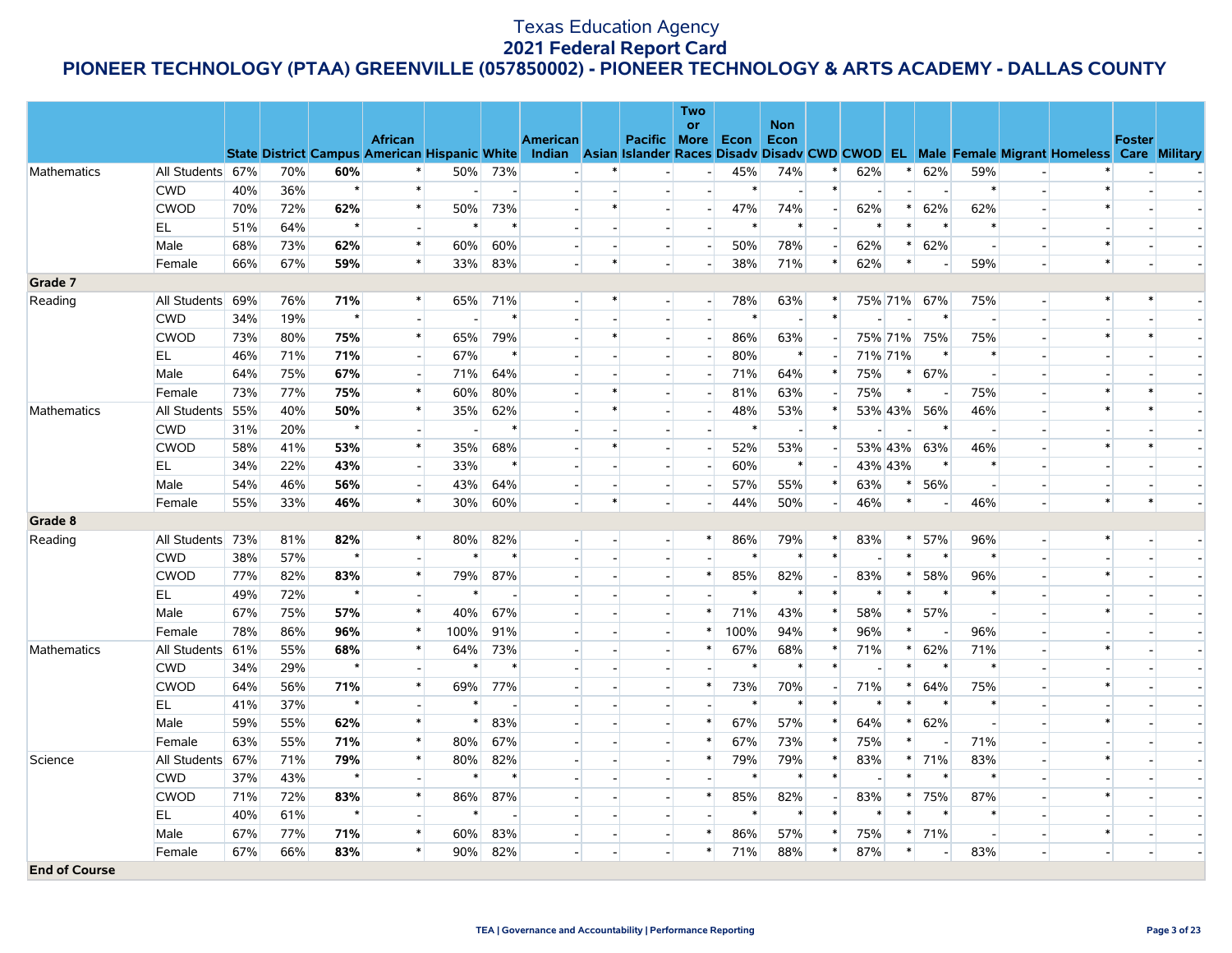|                                                    |                  |     |        |                |                          |           |                          |                 |        |                          | <b>Two</b> |                          |                          |                          |                          |        |         |        |                                                                                                                                                |               |  |
|----------------------------------------------------|------------------|-----|--------|----------------|--------------------------|-----------|--------------------------|-----------------|--------|--------------------------|------------|--------------------------|--------------------------|--------------------------|--------------------------|--------|---------|--------|------------------------------------------------------------------------------------------------------------------------------------------------|---------------|--|
|                                                    |                  |     |        |                | <b>African</b>           |           |                          | <b>American</b> |        | Pacific More             | <b>or</b>  | Econ                     | <b>Non</b><br>Econ       |                          |                          |        |         |        |                                                                                                                                                | <b>Foster</b> |  |
|                                                    |                  |     |        |                |                          |           |                          |                 |        |                          |            |                          |                          |                          |                          |        |         |        | State District Campus American Hispanic White Indian Asian Islander Races Disadv Disadv CWD CWOD EL Male Female Migrant Homeless Care Military |               |  |
| English I                                          | All Students 66% |     | 79%    | 85%            | $\overline{\phantom{a}}$ |           | 71% 100%                 |                 |        |                          |            | 67%                      | 100%                     | $\overline{a}$           | 85%                      |        | 80%     | 100%   |                                                                                                                                                |               |  |
|                                                    | <b>CWD</b>       | 30% | 50%    | $\mathbf{I}$   |                          | $\sim$    | $\overline{\phantom{a}}$ |                 |        |                          |            | $\blacksquare$           | $\sim$                   | $\overline{a}$           | $\overline{\phantom{a}}$ |        |         |        |                                                                                                                                                |               |  |
|                                                    | <b>CWOD</b>      | 70% | 81%    | 85%            |                          |           | 71% 100%                 | $\ast$          |        |                          | $\ast$     | 67%                      | 100%                     |                          | 85%                      |        | 80%     | 100%   |                                                                                                                                                |               |  |
|                                                    | EL.              | 34% | 70%    | $\bullet$      | $\blacksquare$           |           |                          |                 |        |                          |            |                          |                          | $\overline{\phantom{a}}$ | $\overline{\phantom{a}}$ |        |         |        |                                                                                                                                                |               |  |
|                                                    | Male             | 61% | 78%    | 80%            | $\overline{a}$           |           | 60% 100%                 | $\ast$          |        |                          | $\ast$     | 57%                      | 100%                     |                          | 80%                      |        | 80%     |        |                                                                                                                                                |               |  |
|                                                    | Female           | 72% | 82%    | 100%           |                          | $\ast$    | *                        |                 |        |                          |            | $\ast$                   | $\ast$                   |                          | 100%                     |        |         | 100%   |                                                                                                                                                |               |  |
| English II                                         | All Students 70% |     | 77%    | 87%            | $\ast$                   |           | 82% 100%                 |                 |        |                          | $\ast$     | 86%                      | 88%                      | $\ast$                   | 86%                      | *      | 86%     | 89%    |                                                                                                                                                |               |  |
|                                                    | <b>CWD</b>       | 32% | $\ast$ | $\star$        |                          |           | $\ast$                   |                 |        |                          |            | $\overline{\phantom{a}}$ | $\ast$                   | $\ast$                   |                          |        |         | $\ast$ |                                                                                                                                                |               |  |
|                                                    | <b>CWOD</b>      | 74% | 79%    | 86%            | $\ast$                   |           | 82% 100%                 |                 |        | $\overline{\phantom{a}}$ | $\ast$     | 86%                      | 87%                      | $\sim$                   | 86%                      |        | 86%     | 88%    |                                                                                                                                                |               |  |
|                                                    | EL.              | 34% | 71%    | $\star$        |                          | $\ast$    |                          |                 |        |                          |            | $\ast$                   | $\ast$                   |                          | $\ast$                   | $\ast$ |         |        |                                                                                                                                                |               |  |
|                                                    | Male             | 65% | 75%    | 86%            | $\ast$                   |           | 86% 100%                 |                 |        |                          | $\ast$     | $\ast$                   | 90%                      |                          | 86%                      |        | 86%     |        |                                                                                                                                                |               |  |
|                                                    | Female           | 76% | 80%    | 89%            | $\overline{\phantom{0}}$ | $\ast$    | *                        |                 |        |                          |            | $\ast$                   | 83%                      | $\ast$                   | 88%                      | $\ast$ |         | 89%    |                                                                                                                                                |               |  |
| Algebra I                                          | All Students 72% |     | 72%    | 79%            | $\ast$                   | 88%       | 71%                      |                 |        |                          | $\ast$     | 70%                      | 89%                      |                          | 79%                      |        | 69%     | 100%   |                                                                                                                                                |               |  |
|                                                    | <b>CWD</b>       | 44% | 55%    | $\blacksquare$ |                          |           |                          |                 |        |                          |            |                          |                          |                          |                          |        |         |        |                                                                                                                                                |               |  |
|                                                    | <b>CWOD</b>      | 75% | 73%    | 79%            | $\ast$                   | 88%       | 71%                      |                 |        |                          | $\ast$     | 70%                      | 89%                      | $\overline{\phantom{a}}$ | 79%                      |        | 69%     | 100%   |                                                                                                                                                |               |  |
|                                                    | EL.              | 54% | 67%    | $\bullet$      |                          |           |                          |                 |        |                          |            |                          |                          |                          |                          |        |         |        |                                                                                                                                                |               |  |
|                                                    | Male             | 68% | 70%    | 69%            | $\blacksquare$           | 83%       | $\ast$                   |                 |        | $\overline{\phantom{a}}$ | $\ast$     | 63%                      | 80%                      | $\overline{\phantom{a}}$ | 69%                      |        | 69%     |        |                                                                                                                                                |               |  |
|                                                    | Female           | 76% | 75%    | 100%           | $\ast$                   | $\ast$    | $\ast$                   |                 |        |                          |            | $\ast$                   | $\ast$                   |                          | 100%                     |        |         | 100%   |                                                                                                                                                |               |  |
| Biology                                            | All Students 81% |     | 82%    | 100%           | $\sim$                   | 100% 100% |                          |                 |        |                          | ∗          | 100%                     | 100%                     | $\overline{\phantom{a}}$ | 100%                     |        | $-100%$ | 100%   |                                                                                                                                                |               |  |
|                                                    | <b>CWD</b>       | 52% | 73%    | $\blacksquare$ |                          |           |                          |                 |        |                          |            |                          |                          |                          |                          |        |         |        |                                                                                                                                                |               |  |
|                                                    | <b>CWOD</b>      | 84% | 83%    | 100%           |                          | 100% 100% |                          | $\ast$          | $\ast$ | $\overline{\phantom{a}}$ | $\ast$     | 100%                     | 100%                     | $\overline{\phantom{a}}$ | 100%                     |        | $-100%$ | 100%   |                                                                                                                                                |               |  |
|                                                    | EL               | 56% | 67%    | $\sim$         |                          |           |                          |                 |        |                          |            |                          |                          |                          |                          |        |         |        |                                                                                                                                                |               |  |
|                                                    | Male             | 79% | 81%    | 100%           |                          | 100% 100% |                          | $\ast$          |        | $\overline{\phantom{a}}$ | $\ast$     | 100%                     | 100%                     | $\overline{\phantom{a}}$ | 100%                     |        | $-100%$ |        |                                                                                                                                                |               |  |
|                                                    | Female           | 83% | 86%    | 100%           |                          | $\ast$    | $\ast$                   |                 | $\ast$ |                          |            | $\ast$                   | $\ast$                   | $\overline{\phantom{a}}$ | 100%                     |        |         | 100%   |                                                                                                                                                |               |  |
| <b>STAAR Percent at Meets Grade Level or Above</b> |                  |     |        |                |                          |           |                          |                 |        |                          |            |                          |                          |                          |                          |        |         |        |                                                                                                                                                |               |  |
| Grade 3                                            |                  |     |        |                |                          |           |                          |                 |        |                          |            |                          |                          |                          |                          |        |         |        |                                                                                                                                                |               |  |
| Reading                                            | All Students 38% |     | 41%    | 44%            | $\ast$                   | 20%       | 59%                      |                 |        |                          | $\ast$     | 24%                      | 63%                      | $\ast$                   | 46%                      | $\ast$ | 29%     | 58%    |                                                                                                                                                |               |  |
|                                                    | <b>CWD</b>       | 23% | 11%    | $\star$        |                          | $\ast$    |                          |                 |        |                          |            | $\ast$                   |                          | $\ast$                   |                          |        |         | $\ast$ |                                                                                                                                                |               |  |
|                                                    | <b>CWOD</b>      | 40% | 43%    | 46%            | $\ast$                   | 22%       | 59%                      |                 |        | $\blacksquare$           | $\ast$     | 25%                      | 63%                      |                          | 46%                      |        | 29%     | 61%    |                                                                                                                                                |               |  |
|                                                    | EL               | 24% | 25%    | $\star$        |                          | $\ast$    |                          |                 |        |                          |            | $\ast$                   | $\overline{\phantom{a}}$ |                          | $\ast$                   |        |         |        |                                                                                                                                                |               |  |
|                                                    | Male             | 36% | 35%    | 29%            | $\ast$                   | 20%       | 44%                      |                 |        |                          |            | 13%                      | 44%                      |                          | 29%                      | $\ast$ | 29%     |        |                                                                                                                                                |               |  |
|                                                    | Female           | 40% | 47%    | 58%            |                          | 20%       | 69%                      |                 |        |                          | $\ast$     | 33%                      | 80%                      | $\ast$                   | 61%                      | $\ast$ |         | 58%    |                                                                                                                                                |               |  |
| Mathematics                                        | All Students 30% |     | 20%    | 19%            | $\ast$                   | 10%       | 27%                      |                 |        |                          | $\ast$     | 6%                       | 32%                      | *                        | 20%                      |        | 29%     | 11%    |                                                                                                                                                |               |  |
|                                                    | <b>CWD</b>       | 21% | 11%    | $\star$        |                          |           |                          |                 |        |                          |            |                          | $\sim$                   | $\ast$                   |                          |        |         |        |                                                                                                                                                |               |  |
|                                                    | <b>CWOD</b>      | 31% | 21%    | 20%            | $\ast$                   | 11%       | 27%                      |                 |        |                          | $\ast$     | 6%                       | 32%                      |                          | 20%                      |        | 29%     | 11%    |                                                                                                                                                |               |  |
|                                                    | EL               | 20% | 8%     | $\star$        |                          | $\ast$    |                          |                 |        |                          |            | $\ast$                   | $\overline{a}$           |                          | $\ast$                   | $\ast$ |         |        |                                                                                                                                                |               |  |
|                                                    | Male             | 33% | 26%    | 29%            | $\ast$                   | 20%       | 44%                      |                 |        |                          |            | 13%                      | 44%                      |                          | 29%                      | $\ast$ | 29%     |        |                                                                                                                                                |               |  |
|                                                    | Female           | 27% | 14%    | 11%            | $\overline{\phantom{a}}$ | $0\%$     | 15%                      | $\overline{a}$  |        |                          | $\ast$     | 0%                       | 20%                      | $\ast$                   | 11%                      | $\ast$ |         | 11%    | $\overline{a}$                                                                                                                                 |               |  |
| Grade 4                                            |                  |     |        |                |                          |           |                          |                 |        |                          |            |                          |                          |                          |                          |        |         |        |                                                                                                                                                |               |  |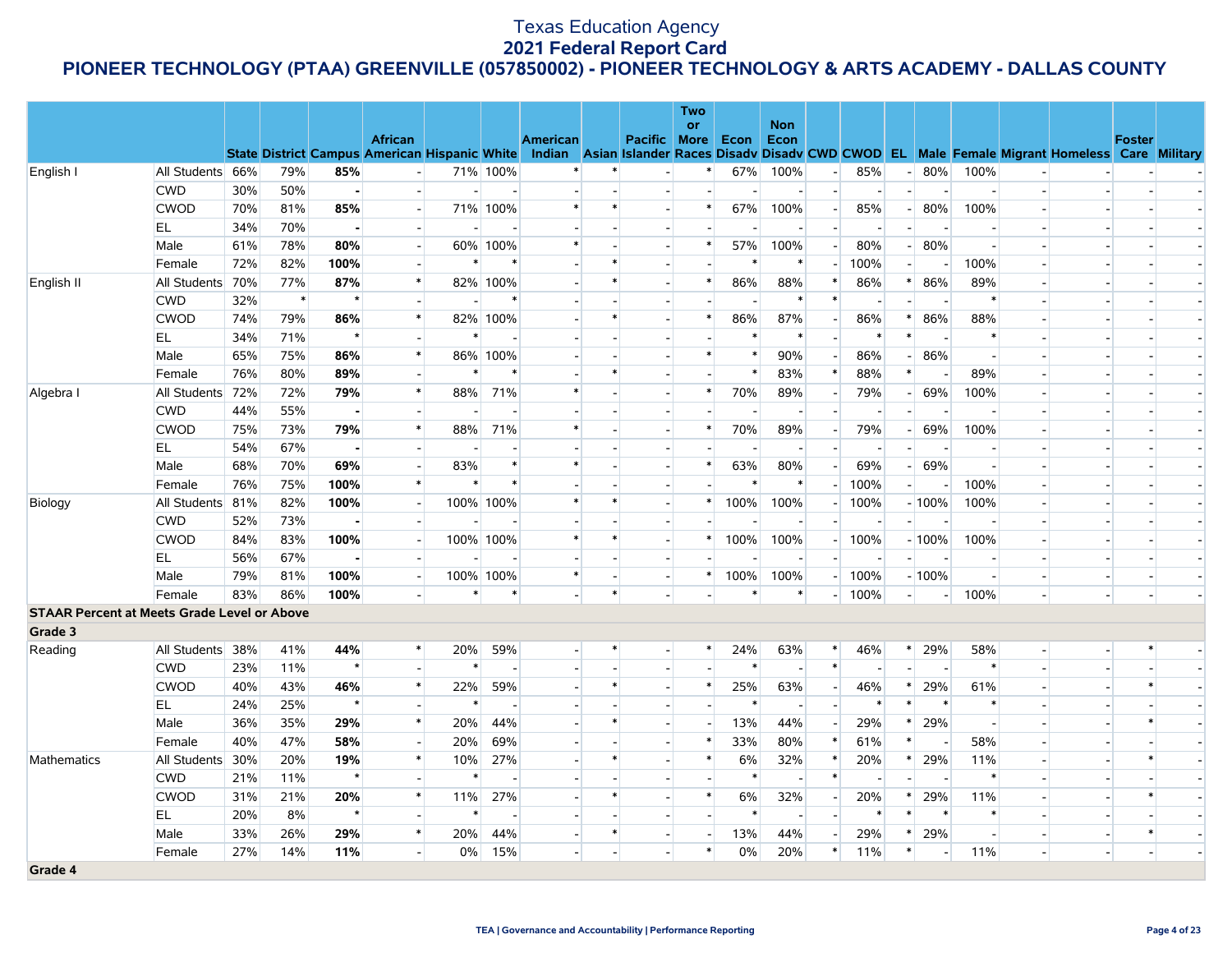|             |                  |     |     |                |                          |        |                |                 |        |                          | Two                      |                          | <b>Non</b>               |                          |                          |                          |     |        |                          |                                                                                                                                                |               |  |
|-------------|------------------|-----|-----|----------------|--------------------------|--------|----------------|-----------------|--------|--------------------------|--------------------------|--------------------------|--------------------------|--------------------------|--------------------------|--------------------------|-----|--------|--------------------------|------------------------------------------------------------------------------------------------------------------------------------------------|---------------|--|
|             |                  |     |     |                | <b>African</b>           |        |                | <b>American</b> |        | Pacific More             | <b>or</b>                | Econ                     | Econ                     |                          |                          |                          |     |        |                          |                                                                                                                                                | <b>Foster</b> |  |
|             |                  |     |     |                |                          |        |                |                 |        |                          |                          |                          |                          |                          |                          |                          |     |        |                          | State District Campus American Hispanic White Indian Asian Islander Races Disadv Disadv CWD CWOD EL Male Female Migrant Homeless Care Military |               |  |
| Reading     | All Students 36% |     | 39% | 48%            |                          | $\ast$ | 47%            |                 |        |                          |                          | 36%                      | 58%                      |                          | 50%                      | $\overline{\phantom{a}}$ | 45% | 50%    | $\overline{\phantom{a}}$ |                                                                                                                                                |               |  |
|             | <b>CWD</b>       | 20% | 8%  | $\star$        |                          |        | $\ast$         |                 |        |                          | $\sim$                   | $\ast$                   | $\overline{\phantom{a}}$ | $\ast$                   | $\overline{\phantom{a}}$ | $\overline{\phantom{a}}$ |     | $\ast$ |                          |                                                                                                                                                |               |  |
|             | <b>CWOD</b>      | 38% | 43% | 50%            |                          | $\ast$ | 50%            |                 |        |                          |                          | 40%                      | 58%                      | $\blacksquare$           | 50%                      | $\overline{\phantom{a}}$ | 45% | 55%    |                          | $\ast$                                                                                                                                         |               |  |
|             | EL               | 22% | 0%  | $\blacksquare$ |                          |        |                |                 |        | $\sim$                   |                          | $\overline{\phantom{a}}$ | $\sim$                   |                          | $\sim$                   |                          |     |        |                          |                                                                                                                                                |               |  |
|             | Male             | 34% | 40% | 45%            |                          | $\ast$ | 56%            |                 |        | $\overline{a}$           | $\overline{\phantom{a}}$ | 17%                      | 80%                      | $\overline{a}$           | 45%                      |                          | 45% |        |                          |                                                                                                                                                |               |  |
|             | Female           | 38% | 38% | 50%            |                          | $\ast$ | 38%            |                 |        |                          |                          | 60%                      | 43%                      | $\ast$                   | 55%                      |                          |     | 50%    |                          | $\ast$                                                                                                                                         |               |  |
| Mathematics | All Students 35% |     | 21% | 39%            |                          | $\ast$ | 41%            |                 |        | $\overline{\phantom{a}}$ |                          | 27%                      | 50%                      | $\ast$                   | 41%                      |                          | 55% | 25%    |                          | $\ast$                                                                                                                                         |               |  |
|             | <b>CWD</b>       | 22% | 8%  | $\star$        |                          |        | $\ast$         |                 |        |                          |                          | $\ast$                   | $\overline{\phantom{a}}$ | *                        |                          |                          |     |        |                          |                                                                                                                                                |               |  |
|             | <b>CWOD</b>      | 37% | 23% | 41%            |                          | $\ast$ | 44%            |                 |        | $\overline{\phantom{a}}$ |                          | 30%                      | 50%                      | $\overline{a}$           | 41%                      |                          | 55% | 27%    |                          | $\ast$                                                                                                                                         |               |  |
|             | EL               | 23% | 0%  | $\sim$         |                          |        |                |                 |        | $\overline{\phantom{a}}$ |                          |                          | $\overline{\phantom{a}}$ |                          | $\overline{\phantom{a}}$ |                          |     |        |                          |                                                                                                                                                |               |  |
|             | Male             | 38% | 26% | 55%            |                          | $\ast$ | 56%            |                 |        | $\overline{\phantom{a}}$ | $\overline{\phantom{a}}$ | 33%                      | 80%                      |                          | 55%                      |                          | 55% |        |                          |                                                                                                                                                |               |  |
|             | Female           | 32% | 12% | 25%            |                          | $\ast$ | 25%            |                 | $\ast$ | $\sim$                   |                          | 20%                      | 29%                      | $\ast$                   | 27%                      | $\overline{\phantom{a}}$ |     | 25%    |                          | $\ast$                                                                                                                                         |               |  |
| Grade 5     |                  |     |     |                |                          |        |                |                 |        |                          |                          |                          |                          |                          |                          |                          |     |        |                          |                                                                                                                                                |               |  |
| Reading     | All Students 45% |     | 56% | 50%            |                          | 50%    | 50%            |                 |        | $\sim$                   | $\sim$                   | 22%                      | 65%                      | $\ast$                   | 50%                      | $-1$                     | 50% | 50%    | $\overline{a}$           |                                                                                                                                                |               |  |
|             | <b>CWD</b>       | 22% | 20% | $\star$        | $\overline{a}$           | $\ast$ | $\ast$         |                 |        | $\overline{\phantom{a}}$ |                          | $\ast$                   | $\ast$                   | $\ast$                   |                          | $\overline{\phantom{a}}$ |     |        | $\overline{\phantom{a}}$ |                                                                                                                                                |               |  |
|             | <b>CWOD</b>      | 49% | 60% | 50%            |                          | 40%    | 53%            |                 |        | $\overline{\phantom{a}}$ |                          | 25%                      | 63%                      |                          | 50%                      | - 1                      | 47% | 56%    |                          |                                                                                                                                                |               |  |
|             | EL.              | 30% | 40% | $\sim$         | $\sim$                   | $\sim$ | $\overline{a}$ |                 |        | $\overline{\phantom{a}}$ |                          |                          | $\sim$                   | $\overline{a}$           | $\overline{\phantom{a}}$ |                          |     |        |                          |                                                                                                                                                |               |  |
|             | Male             | 42% | 55% | 50%            |                          | 40%    | 55%            |                 |        |                          |                          | 17%                      | 70%                      | *                        | 47%                      |                          | 50% |        |                          |                                                                                                                                                |               |  |
|             | Female           | 49% | 58% | 50%            | ы                        | $\ast$ | 44%            |                 |        | $\overline{\phantom{a}}$ |                          | $\ast$                   | 57%                      | $\ast$                   | 56%                      | $\overline{a}$           |     | 50%    |                          |                                                                                                                                                |               |  |
| Mathematics | All Students 43% |     | 51% | 50%            | $\overline{a}$           | 33%    | 55%            |                 |        | $\overline{\phantom{a}}$ |                          | 33%                      | 59%                      | $\ast$                   | 54%                      |                          | 50% | 50%    |                          |                                                                                                                                                |               |  |
|             | <b>CWD</b>       | 24% | 20% | $\star$        |                          | $\ast$ | $\ast$         |                 |        |                          |                          | $\ast$                   | $\ast$                   | $\ast$                   |                          |                          |     |        |                          |                                                                                                                                                |               |  |
|             | <b>CWOD</b>      | 46% | 55% | 54%            | $\sim$                   | 40%    | 58%            |                 |        | $\overline{\phantom{a}}$ |                          | 38%                      | 63%                      | $\sim$                   | 54%                      |                          | 53% | 56%    |                          |                                                                                                                                                |               |  |
|             | EL               | 30% | 60% | $\blacksquare$ |                          |        |                |                 |        |                          |                          |                          |                          |                          |                          |                          |     |        |                          |                                                                                                                                                |               |  |
|             | Male             | 45% | 49% | 50%            | ۰                        | 20%    | 64%            |                 |        | $\overline{a}$           |                          | 33%                      | 60%                      | $\ast$                   | 53%                      |                          | 50% |        |                          |                                                                                                                                                |               |  |
|             | Female           | 42% | 54% | 50%            | $\overline{a}$           | $\ast$ | 44%            |                 |        | $\overline{\phantom{a}}$ |                          | $\ast$                   | 57%                      | $\ast$                   | 56%                      | $\overline{\phantom{a}}$ |     | 50%    |                          |                                                                                                                                                |               |  |
| Science     | All Students 30% |     | 40% | 50%            |                          | 33%    | 55%            |                 |        |                          |                          | 33%                      | 59%                      | $\ast$                   | 54%                      |                          | 44% | 60%    |                          |                                                                                                                                                |               |  |
|             | <b>CWD</b>       | 20% | 20% | $\star$        | $\sim$                   | $\ast$ | $\ast$         |                 |        | $\overline{\phantom{a}}$ |                          | $\ast$                   | $\ast$                   | $\ast$                   | $\overline{\phantom{a}}$ |                          |     |        |                          |                                                                                                                                                |               |  |
|             | <b>CWOD</b>      | 32% | 42% | 54%            |                          | 40%    | 58%            |                 |        |                          |                          | 38%                      | 63%                      |                          | 54%                      |                          | 47% | 67%    |                          |                                                                                                                                                |               |  |
|             | EL               | 14% | 20% | $\blacksquare$ |                          |        |                |                 |        |                          |                          | $\overline{\phantom{a}}$ | $\overline{\phantom{a}}$ |                          |                          |                          |     |        |                          |                                                                                                                                                |               |  |
|             | Male             | 34% | 41% | 44%            | $\overline{\phantom{a}}$ | 20%    | 55%            |                 |        | $\overline{\phantom{a}}$ | $\overline{\phantom{a}}$ | 17%                      | 60%                      | $\ast$                   | 47%                      |                          | 44% |        |                          |                                                                                                                                                |               |  |
|             | Female           | 27% | 40% | 60%            |                          | $\ast$ | 56%            |                 |        |                          |                          | $\ast$                   | 57%                      | $\ast$                   | 67%                      | $\overline{a}$           |     | 60%    |                          |                                                                                                                                                |               |  |
| Grade 6     |                  |     |     |                |                          |        |                |                 |        |                          |                          |                          |                          |                          |                          |                          |     |        |                          |                                                                                                                                                |               |  |
| Reading     | All Students 32% |     | 34% | 42%            | $\ast$                   | 44%    | 45%            |                 |        |                          | $\overline{\phantom{a}}$ | 35%                      | 48%                      | *                        | 43%                      | $\ast$                   | 29% | 55%    | $\frac{1}{2}$            | $\ast$                                                                                                                                         |               |  |
|             | <b>CWD</b>       | 16% | 27% | $\star$        | $\ast$                   |        |                |                 |        |                          |                          | $\ast$                   | $\sim$                   | $\ast$                   |                          |                          |     | $\ast$ |                          | $\ast$                                                                                                                                         |               |  |
|             | <b>CWOD</b>      | 34% | 35% | 43%            | $\ast$                   | 44%    | 45%            |                 |        | $\overline{a}$           |                          | 37%                      | 48%                      | $\overline{\phantom{a}}$ | 43%                      | $\ast$                   | 29% | 57%    |                          | $\ast$                                                                                                                                         |               |  |
|             | EL               | 13% | 29% | $\star$        |                          | $\ast$ | $\ast$         |                 |        |                          |                          | $\ast$                   | $\ast$                   |                          | $\ast$                   | $\ast$                   |     |        |                          |                                                                                                                                                |               |  |
|             | Male             | 30% | 30% | 29%            | $\ast$                   | 50%    | 10%            |                 |        | $\overline{\phantom{a}}$ |                          | 33%                      | 22%                      | $\overline{\phantom{a}}$ | 29%                      | $\ast$                   | 29% |        |                          | $\ast$                                                                                                                                         |               |  |
|             | Female           | 34% | 39% | 55%            | $\ast$                   | 33%    | 75%            |                 |        |                          |                          | 38%                      | 64%                      | $\ast$                   | 57%                      | $\ast$                   |     | 55%    |                          | $\ast$                                                                                                                                         |               |  |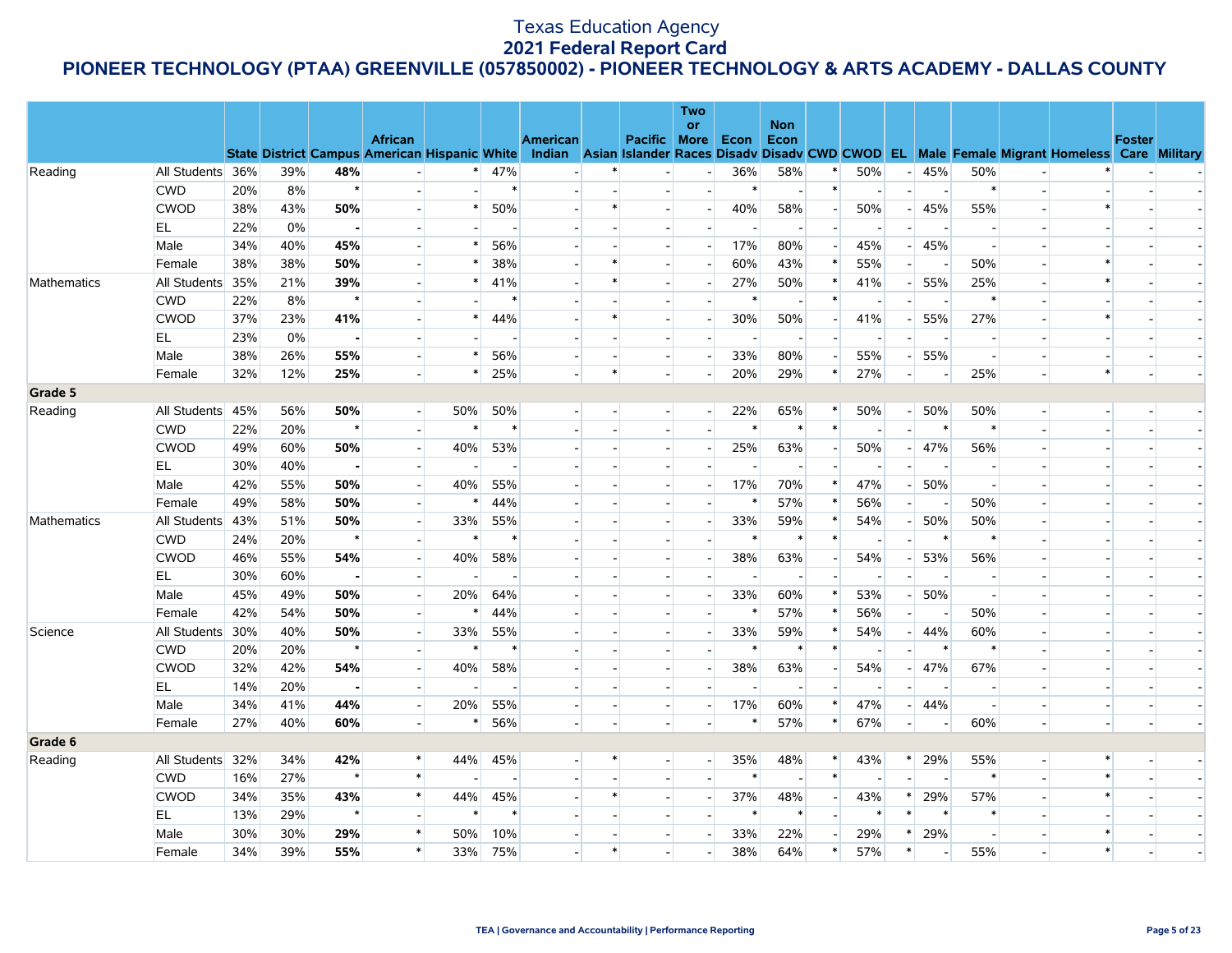|                      |                  |     |     |         |                          |                          |                |                          |        |                          | <b>Two</b>               |        |                          |                          |        |                |                          |        |                          |                                                                                                                                                |               |  |
|----------------------|------------------|-----|-----|---------|--------------------------|--------------------------|----------------|--------------------------|--------|--------------------------|--------------------------|--------|--------------------------|--------------------------|--------|----------------|--------------------------|--------|--------------------------|------------------------------------------------------------------------------------------------------------------------------------------------|---------------|--|
|                      |                  |     |     |         | <b>African</b>           |                          |                | <b>American</b>          |        | Pacific More             | <b>or</b>                | Econ   | <b>Non</b><br>Econ       |                          |        |                |                          |        |                          |                                                                                                                                                | <b>Foster</b> |  |
|                      |                  |     |     |         |                          |                          |                |                          |        |                          |                          |        |                          |                          |        |                |                          |        |                          | State District Campus American Hispanic White Indian Asian Islander Races Disadv Disadv CWD CWOD EL Male Female Migrant Homeless Care Military |               |  |
| Mathematics          | All Students 35% |     | 28% | 23%     |                          | 19%                      | 32%            |                          |        |                          |                          | 15%    | 30%                      |                          | 24%    |                | 19%                      | 27%    |                          |                                                                                                                                                |               |  |
|                      | <b>CWD</b>       | 19% | 18% | $\star$ | $\ast$                   | $\overline{\phantom{a}}$ | $\blacksquare$ |                          |        | $\overline{\phantom{a}}$ |                          | $\ast$ | $\overline{\phantom{a}}$ | $\ast$                   |        | $\blacksquare$ |                          | $\ast$ |                          | $\ast$                                                                                                                                         |               |  |
|                      | <b>CWOD</b>      | 37% | 28% | 24%     | $\ast$                   | 19%                      | 32%            |                          |        |                          |                          | 16%    | 30%                      |                          | 24%    | $\ast$         | 19%                      | 29%    |                          | $\ast$                                                                                                                                         |               |  |
|                      | EL               | 18% | 24% | $\star$ | $\sim$                   | $\ast$                   | $\ast$         |                          |        | $\overline{a}$           | $\blacksquare$           | $\ast$ | $\ast$                   | $\sim$                   | $\ast$ | $\ast$         |                          |        |                          |                                                                                                                                                |               |  |
|                      | Male             | 37% | 35% | 19%     | $\ast$                   | 20%                      | 20%            |                          |        | $\overline{a}$           | $\overline{\phantom{a}}$ | 8%     | 33%                      | $\overline{\phantom{a}}$ | 19%    | $\ast$         | 19%                      |        |                          | $\ast$                                                                                                                                         |               |  |
|                      | Female           | 33% | 20% | 27%     | $\ast$                   | 17%                      | 42%            |                          | $\ast$ | $\sim$                   | $\sim$                   | 25%    | 29%                      | $\ast$                   | 29%    | $\ast$         | $\overline{\phantom{a}}$ | 27%    |                          | $\ast$                                                                                                                                         |               |  |
| Grade 7              |                  |     |     |         |                          |                          |                |                          |        |                          |                          |        |                          |                          |        |                |                          |        |                          |                                                                                                                                                |               |  |
| Reading              | All Students 44% |     | 49% | 45%     | $\ast$                   | 35%                      | 52%            |                          | $\ast$ | $\overline{\phantom{a}}$ | $\blacksquare$           | 48%    | 42%                      | $\ast$                   |        | 48% 29%        | 50%                      | 42%    | $\sim$                   | $\ast$                                                                                                                                         | $\ast$        |  |
|                      | <b>CWD</b>       | 20% | 13% | $\star$ |                          |                          | $\ast$         |                          |        |                          |                          | $\ast$ | $\sim$                   | $\ast$                   |        |                | $\ast$                   |        |                          |                                                                                                                                                |               |  |
|                      | <b>CWOD</b>      | 48% | 52% | 48%     | $\ast$                   | 35%                      | 58%            |                          |        | $\overline{a}$           | $\overline{\phantom{a}}$ | 52%    | 42%                      |                          |        | 48% 29%        | 56%                      | 42%    |                          | $\ast$                                                                                                                                         | $\ast$        |  |
|                      | EL               | 20% | 35% | 29%     |                          | 33%                      | $\ast$         |                          |        |                          |                          | 40%    | $\ast$                   |                          |        | 29% 29%        | $\ast$                   |        |                          |                                                                                                                                                |               |  |
|                      | Male             | 41% | 51% | 50%     | $\overline{a}$           | 43%                      | 55%            |                          |        | $\mathbf{L}$             |                          | 57%    | 45%                      | $\ast$                   | 56%    | $\ast$         | 50%                      |        |                          |                                                                                                                                                |               |  |
|                      | Female           | 48% | 46% | 42%     | $\ast$                   | 30%                      | 50%            | $\overline{\phantom{a}}$ |        | $\overline{\phantom{a}}$ |                          | 44%    | 38%                      |                          | 42%    | $\ast$         |                          | 42%    |                          | $\ast$                                                                                                                                         |               |  |
| Mathematics          | All Students 26% |     | 12% | 17%     | $\ast$                   | 18%                      | 14%            |                          |        | $\sim$                   |                          | 13%    | 21%                      | $\ast$                   | 18%    | $0\%$          | 17%                      | 17%    |                          | $\ast$                                                                                                                                         | $\ast$        |  |
|                      | <b>CWD</b>       | 16% | 0%  | $\star$ |                          |                          | $\ast$         |                          |        |                          |                          | $\ast$ |                          | $\ast$                   |        |                |                          |        |                          |                                                                                                                                                |               |  |
|                      | <b>CWOD</b>      | 28% | 13% | 18%     | $\pmb{\ast}$             | 18%                      | 16%            |                          |        | $\overline{a}$           |                          | 14%    | 21%                      |                          | 18%    | 0%             | 19%                      | 17%    |                          | $\ast$                                                                                                                                         |               |  |
|                      | <b>EL</b>        | 10% | 6%  | 0%      |                          | $0\%$                    | $\ast$         |                          |        | п.                       |                          | 0%     | $\ast$                   |                          | $0\%$  | 0%             |                          |        |                          |                                                                                                                                                |               |  |
|                      | Male             | 27% | 12% | 17%     | $\overline{\phantom{a}}$ | 14%                      | 18%            |                          |        | $\overline{\phantom{a}}$ |                          | 14%    | 18%                      | $\ast$                   | 19%    | $\ast$         | 17%                      |        |                          |                                                                                                                                                |               |  |
|                      | Female           | 26% | 11% | 17%     | $\ast$                   | 20%                      | 10%            |                          | $\ast$ | $\overline{\phantom{a}}$ |                          | 13%    | 25%                      | $\overline{\phantom{a}}$ | 17%    | $\ast$         |                          | 17%    |                          | $\ast$                                                                                                                                         |               |  |
| Grade 8              |                  |     |     |         |                          |                          |                |                          |        |                          |                          |        |                          |                          |        |                |                          |        |                          |                                                                                                                                                |               |  |
| Reading              | All Students 45% |     | 48% | 55%     | $\ast$                   | 53%                      | 59%            |                          |        | $\overline{a}$           | $\ast$                   | 57%    | 54%                      | $\ast$                   | 57%    | $\ast$         | 36%                      | 67%    | $\overline{\phantom{a}}$ | $\ast$                                                                                                                                         |               |  |
|                      | <b>CWD</b>       | 21% | 29% | $\star$ | $\overline{\phantom{0}}$ | $\ast$                   | $\ast$         |                          |        |                          |                          | $\ast$ | $\ast$                   | $\ast$                   |        | $\ast$         | $\ast$                   |        |                          |                                                                                                                                                |               |  |
|                      | <b>CWOD</b>      | 48% | 48% | 57%     | $\ast$                   | 57%                      | 60%            |                          |        | $\overline{a}$           | $\ast$                   | 62%    | 55%                      | $\overline{a}$           | 57%    | $\ast$         | 33%                      | 70%    |                          | $\ast$                                                                                                                                         |               |  |
|                      | EL               | 19% | 31% | $\star$ |                          | $\ast$                   |                |                          |        |                          |                          | $\ast$ | $\ast$                   | $\ast$                   | $\ast$ | $\ast$         |                          |        |                          |                                                                                                                                                |               |  |
|                      | Male             | 40% | 39% | 36%     | $\ast$                   | 20%                      | 50%            |                          |        | $\overline{a}$           | $\ast$                   | 43%    | 29%                      | $\ast$                   | 33%    | *              | 36%                      |        |                          | $\ast$                                                                                                                                         |               |  |
|                      | Female           | 51% | 55% | 67%     | $\ast$                   | 70%                      | 64%            |                          |        | $\overline{\phantom{a}}$ | $\ast$                   | 71%    | 65%                      |                          | 70%    | $\ast$         |                          | 67%    |                          |                                                                                                                                                |               |  |
| Mathematics          | All Students 36% |     | 23% | 26%     | $\ast$                   | 29%                      | 27%            |                          |        | $\overline{\phantom{a}}$ | $\ast$                   | 25%    | 27%                      | $\ast$                   | 29%    | $\ast$         | 15%                      | 33%    |                          | $\ast$                                                                                                                                         |               |  |
|                      | <b>CWD</b>       | 20% | 14% | $\star$ |                          | $\ast$                   | $\ast$         |                          |        | $\overline{\phantom{a}}$ |                          | $\ast$ | $\ast$                   | $\ast$                   |        | $\ast$         |                          |        |                          |                                                                                                                                                |               |  |
|                      | <b>CWOD</b>      | 38% | 23% | 29%     | $\pmb{\ast}$             | 31%                      | 31%            |                          |        | $\overline{a}$           | $\ast$                   | 27%    | 30%                      |                          | 29%    | $\ast$         | 18%                      | 35%    |                          | $\ast$                                                                                                                                         |               |  |
|                      | EL               | 17% | 11% | $\star$ | $\sim$                   | $\ast$                   |                | $\overline{\phantom{a}}$ |        | $\overline{\phantom{a}}$ |                          |        | $\ast$                   | $\ast$                   |        |                |                          |        |                          |                                                                                                                                                |               |  |
|                      | Male             | 35% | 22% | 15%     | $\ast$                   | $\ast$                   | 33%            |                          |        | $\overline{\phantom{a}}$ | $\ast$                   | 33%    | $0\%$                    | $\ast$                   | 18%    | $\ast$         | 15%                      |        |                          | $\ast$                                                                                                                                         |               |  |
|                      | Female           | 37% | 23% | 33%     | $\ast$                   | 40%                      | 22%            |                          |        | $\overline{a}$           | $\ast$                   | 17%    | 40%                      | $\ast$                   | 35%    | $\ast$         |                          | 33%    |                          |                                                                                                                                                |               |  |
| Science              | All Students 42% |     | 30% | 39%     | $\ast$                   | 33%                      | 47%            |                          |        | $\overline{\phantom{a}}$ | $\ast$                   | 43%    | 38%                      | $\ast$                   | 40%    | $\ast$         | 36%                      | 42%    |                          | $\ast$                                                                                                                                         |               |  |
|                      | <b>CWD</b>       | 22% | 29% | $\star$ |                          | $\ast$                   | $\ast$         |                          |        |                          |                          |        | $\ast$                   | $\ast$                   |        | $\ast$         |                          |        |                          |                                                                                                                                                |               |  |
|                      | <b>CWOD</b>      | 45% | 30% | 40%     | $\ast$                   | 36%                      | 47%            |                          |        | $\overline{\phantom{a}}$ | $\ast$                   | 46%    | 36%                      |                          | 40%    | $\ast$         | 33%                      | 43%    |                          | $\ast$                                                                                                                                         |               |  |
|                      | EL.              | 16% | 13% | $\star$ |                          | $\ast$                   |                |                          |        | $\sim$                   |                          | $\ast$ | $\ast$                   | $\ast$                   | $\ast$ | $\ast$         |                          |        |                          |                                                                                                                                                |               |  |
|                      | Male             | 43% | 28% | 36%     | $\ast$                   | 20%                      | 67%            |                          |        |                          | $\ast$                   | 43%    | 29%                      | $\ast$                   | 33%    | $\ast$         | 36%                      |        |                          | $\ast$                                                                                                                                         |               |  |
|                      | Female           | 42% | 32% | 42%     | $\ast$                   | 40%                      | 36%            | $\overline{\phantom{a}}$ |        | $\mathbf{r}$             | $\ast$                   | 43%    | 41%                      | $\ast$                   | 43%    | $*$            |                          | 42%    | $\overline{a}$           | $\overline{a}$                                                                                                                                 |               |  |
| <b>End of Course</b> |                  |     |     |         |                          |                          |                |                          |        |                          |                          |        |                          |                          |        |                |                          |        |                          |                                                                                                                                                |               |  |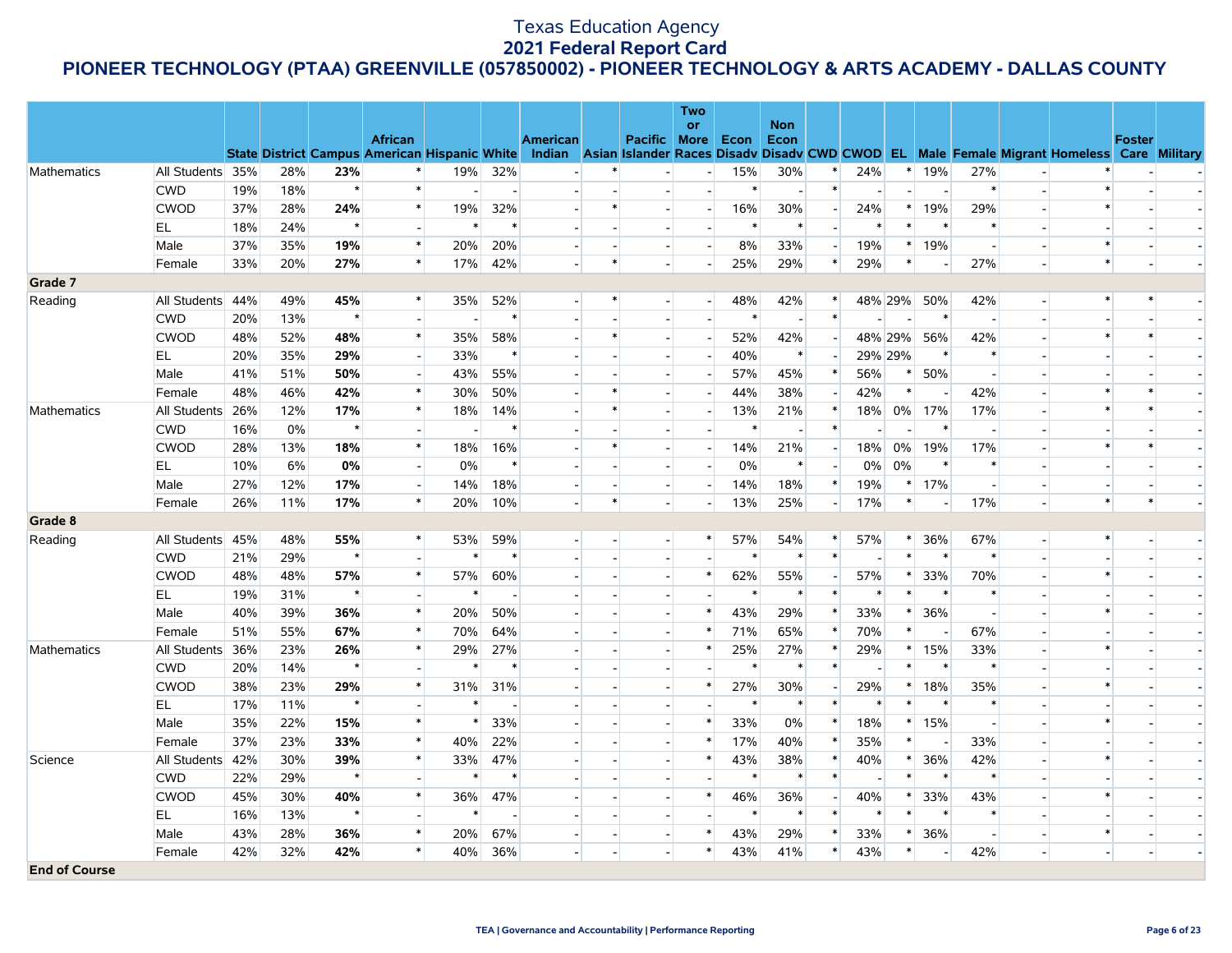|                                             |                  |     |        |                |                                                                        |        |                          |                 |                          |                          | <b>Two</b><br><b>or</b> |                | <b>Non</b>               |                          |        |        |                          |        |                          |                                                                                                  |               |  |
|---------------------------------------------|------------------|-----|--------|----------------|------------------------------------------------------------------------|--------|--------------------------|-----------------|--------------------------|--------------------------|-------------------------|----------------|--------------------------|--------------------------|--------|--------|--------------------------|--------|--------------------------|--------------------------------------------------------------------------------------------------|---------------|--|
|                                             |                  |     |        |                | <b>African</b>                                                         |        |                          | <b>American</b> |                          | Pacific More             |                         | Econ           | Econ                     |                          |        |        |                          |        |                          |                                                                                                  | <b>Foster</b> |  |
| English I                                   | All Students 49% |     | 60%    | 75%            | <b>State District Campus American Hispanic White</b><br>$\overline{a}$ | 57%    | 89%                      |                 |                          |                          |                         | 56%            | 91%                      | $\overline{\phantom{a}}$ | 75%    |        | 67%                      | 100%   |                          | Indian Asian Islander Races Disady Disady CWD CWOD EL Male Female Migrant Homeless Care Military |               |  |
|                                             | <b>CWD</b>       | 19% | 30%    | $\bullet$      |                                                                        |        | $\sim$                   |                 |                          |                          |                         | $\blacksquare$ | $\overline{\phantom{a}}$ | $\overline{\phantom{a}}$ |        |        |                          |        |                          |                                                                                                  |               |  |
|                                             | <b>CWOD</b>      | 53% | 63%    | 75%            |                                                                        | 57%    | 89%                      | $\ast$          |                          |                          | $\ast$                  | 56%            | 91%                      |                          | 75%    |        | 67%                      | 100%   |                          |                                                                                                  |               |  |
|                                             | EL               | 16% | 45%    | $\sim$         | $\overline{a}$                                                         |        | $\overline{\phantom{a}}$ |                 |                          |                          |                         |                |                          | $\sim$                   |        |        |                          |        |                          |                                                                                                  |               |  |
|                                             | Male             | 44% | 60%    | 67%            | ٠                                                                      | 40%    | 86%                      | $\ast$          |                          |                          | $\ast$                  | 43%            | 88%                      | $\overline{a}$           | 67%    |        | 67%                      |        |                          |                                                                                                  |               |  |
|                                             | Female           | 55% | 61%    | 100%           | $\blacksquare$                                                         | $\ast$ | $\ast$                   |                 |                          |                          |                         | $\ast$         | $\ast$                   | $\overline{a}$           | 100%   | ٠L     |                          | 100%   |                          | $\overline{a}$                                                                                   |               |  |
| English II                                  | All Students 57% |     | 63%    | 74%            | $\ast$                                                                 | 64%    | 89%                      |                 | $\ast$                   |                          | $\ast$                  | 57%            | 81%                      | *                        | 73%    | $\ast$ | 79%                      | 67%    |                          | $\overline{\phantom{a}}$                                                                         |               |  |
|                                             | <b>CWD</b>       | 22% | $\ast$ | $\star$        |                                                                        |        | $\ast$                   |                 |                          |                          |                         |                | $\ast$                   | $\ast$                   |        |        |                          |        |                          | $\overline{\phantom{a}}$                                                                         |               |  |
|                                             | <b>CWOD</b>      | 60% | 65%    | 73%            | $\ast$                                                                 | 64%    | 88%                      |                 |                          |                          | $\ast$                  | 57%            | 80%                      |                          | 73%    |        | 79%                      | 63%    |                          |                                                                                                  |               |  |
|                                             | EL.              | 18% | 54%    | $\star$        |                                                                        | $\ast$ |                          |                 |                          |                          |                         | $\ast$         | $\ast$                   |                          | $\ast$ | $\ast$ |                          |        |                          | $\overline{\phantom{a}}$                                                                         |               |  |
|                                             | Male             | 51% | 65%    | 79%            | $\ast$                                                                 |        | 71% 100%                 |                 |                          |                          |                         | $\ast$         | 90%                      |                          | 79%    |        | 79%                      |        |                          |                                                                                                  |               |  |
|                                             | Female           | 63% | 61%    | 67%            | ы                                                                      |        | $\ast$                   |                 | $\ast$                   |                          |                         | $\ast$         | 67%                      | $\ast$                   | 63%    | $\ast$ |                          | 67%    |                          | $\sim$                                                                                           |               |  |
| Algebra I                                   | All Students 40% |     | 35%    | 32%            | $\ast$                                                                 | 38%    | 43%                      | $\ast$          |                          |                          | $\ast$                  | 20%            | 44%                      | $\overline{\phantom{a}}$ | 32%    |        | 31%                      | 33%    |                          | $\overline{\phantom{a}}$                                                                         |               |  |
|                                             | <b>CWD</b>       | 20% | 18%    | $\blacksquare$ |                                                                        |        |                          |                 |                          |                          |                         |                | $\sim$                   |                          |        |        |                          |        |                          | $\sim$                                                                                           |               |  |
|                                             | <b>CWOD</b>      | 42% | 36%    | 32%            | *                                                                      | 38%    | 43%                      | $\ast$          |                          |                          |                         | 20%            | 44%                      | $\overline{\phantom{a}}$ | 32%    |        | 31%                      | 33%    |                          | $\overline{\phantom{a}}$                                                                         |               |  |
|                                             | EL               | 20% | 29%    |                |                                                                        |        |                          |                 |                          |                          |                         |                |                          |                          |        |        |                          |        |                          |                                                                                                  |               |  |
|                                             | Male             | 38% | 30%    | 31%            | $\overline{\phantom{a}}$                                               | 50%    | $\ast$                   |                 |                          |                          | $\ast$                  | 25%            | 40%                      | $\overline{\phantom{a}}$ | 31%    |        | 31%                      |        |                          |                                                                                                  |               |  |
|                                             | Female           | 43% | 43%    | 33%            | $\ast$                                                                 | $\ast$ | $\ast$                   |                 |                          |                          |                         | $\ast$         | $\ast$                   |                          | 33%    |        |                          | 33%    |                          |                                                                                                  |               |  |
| Biology                                     | All Students     | 54% | 54%    | 75%            | $\overline{\phantom{0}}$                                               | 43%    | 89%                      |                 |                          |                          |                         | 56%            | 91%                      | $\overline{\phantom{a}}$ | 75%    |        | 73%                      | 80%    |                          | $\blacksquare$                                                                                   |               |  |
|                                             | <b>CWD</b>       | 25% | 45%    |                |                                                                        |        |                          |                 |                          |                          |                         |                |                          |                          |        |        |                          |        |                          |                                                                                                  |               |  |
|                                             | <b>CWOD</b>      | 57% | 55%    | 75%            | $\overline{\phantom{a}}$                                               | 43%    | 89%                      | $\ast$          |                          | $\overline{\phantom{a}}$ | $\ast$                  | 56%            | 91%                      | $\overline{\phantom{a}}$ | 75%    |        | 73%                      | 80%    |                          | $\overline{\phantom{a}}$                                                                         |               |  |
|                                             | EL               | 21% | 33%    | $\blacksquare$ | ٠                                                                      |        |                          |                 |                          |                          |                         |                |                          |                          |        |        |                          |        |                          | $\overline{\phantom{a}}$                                                                         |               |  |
|                                             | Male             | 52% | 57%    | 73%            | u.                                                                     | 40%    | 86%                      | $\ast$          |                          | $\overline{\phantom{a}}$ | $\ast$                  | 57%            | 88%                      | $\overline{\phantom{a}}$ | 73%    |        | 73%                      |        |                          | $\overline{a}$                                                                                   |               |  |
|                                             | Female           | 55% | 47%    | 80%            |                                                                        | $\ast$ | $\ast$                   |                 |                          |                          |                         | *              |                          |                          | 80%    |        |                          | 80%    |                          | $\overline{a}$                                                                                   |               |  |
| <b>STAAR Percent at Masters Grade Level</b> |                  |     |        |                |                                                                        |        |                          |                 |                          |                          |                         |                |                          |                          |        |        |                          |        |                          |                                                                                                  |               |  |
| Grade 3                                     |                  |     |        |                |                                                                        |        |                          |                 |                          |                          |                         |                |                          |                          |        |        |                          |        |                          |                                                                                                  |               |  |
| Reading                                     | All Students 19% |     | 20%    | 22%            | $\ast$                                                                 | 10%    | 27%                      |                 |                          |                          | ∗                       | 6%             | 37%                      | $\ast$                   | 23%    |        | $*$ 12%                  | 32%    | $\blacksquare$           | $\overline{\phantom{a}}$                                                                         | *             |  |
|                                             | <b>CWD</b>       | 7%  | 11%    | $\star$        |                                                                        | $\ast$ |                          |                 |                          |                          |                         | $\ast$         |                          | $\ast$                   |        |        |                          | $\ast$ |                          | $\overline{\phantom{a}}$                                                                         |               |  |
|                                             | <b>CWOD</b>      | 21% | 21%    | 23%            | $\pmb{\ast}$                                                           | 11%    | 27%                      |                 | $\ast$                   |                          | $\ast$                  | 6%             | 37%                      | $\overline{\phantom{a}}$ | 23%    | $\ast$ | 12%                      | 33%    |                          | $\sim$                                                                                           | $\ast$        |  |
|                                             | <b>EL</b>        | 11% | 17%    | $\star$        |                                                                        |        |                          |                 |                          |                          |                         |                |                          |                          |        |        | $\ast$                   |        |                          |                                                                                                  |               |  |
|                                             | Male             | 17% | 16%    | 12%            | $\ast$                                                                 | 20%    | 11%                      |                 |                          |                          |                         | 0%             | 22%                      | $\overline{a}$           | 12%    | $\ast$ | 12%                      |        |                          | $\overline{a}$                                                                                   |               |  |
|                                             | Female           | 20% | 24%    | 32%            |                                                                        | 0%     | 38%                      |                 |                          |                          | $\ast$                  | 11%            | 50%                      | $\ast$                   | 33%    | $\ast$ |                          | 32%    |                          |                                                                                                  |               |  |
| Mathematics                                 | All Students 14% |     | 8%     | 8%             | $\ast$                                                                 | $0\%$  | 14%                      |                 |                          |                          | $\ast$                  | 0%             | 16%                      | $\ast$                   | 9%     | $\ast$ | 12%                      | 5%     |                          |                                                                                                  |               |  |
|                                             | <b>CWD</b>       | 7%  | $0\%$  | $\star$        |                                                                        |        | $\overline{\phantom{a}}$ |                 |                          |                          |                         |                |                          | $\ast$                   |        |        |                          |        |                          | $\overline{\phantom{a}}$                                                                         |               |  |
|                                             | <b>CWOD</b>      | 15% | 9%     | 9%             | $\ast$                                                                 | 0%     | 14%                      |                 |                          |                          | $\ast$                  | 0%             | 16%                      | $\overline{\phantom{a}}$ | $9\%$  | $\ast$ | 12%                      | 6%     |                          |                                                                                                  |               |  |
|                                             | EL.              | 8%  | 8%     | $\star$        |                                                                        | $\ast$ |                          |                 |                          |                          |                         | $\ast$         |                          | $\overline{a}$           | ∗      | $\ast$ | ∗                        |        |                          | $\overline{a}$                                                                                   |               |  |
|                                             | Male             | 16% | 13%    | 12%            | $\pmb{\ast}$                                                           | $0\%$  | 22%                      |                 |                          |                          |                         | 0%             | 22%                      | $\overline{\phantom{a}}$ | 12%    | $\ast$ | 12%                      |        |                          | $\blacksquare$                                                                                   | $\ast$        |  |
|                                             | Female           | 12% | 3%     | 5%             | $\overline{\phantom{0}}$                                               | 0%     | 8%                       |                 | $\overline{\phantom{a}}$ |                          | $\ast$                  | 0%             | 10%                      | $\ast$                   | 6%     | $\ast$ | $\overline{\phantom{a}}$ | 5%     | $\overline{\phantom{a}}$ | $\overline{\phantom{a}}$                                                                         |               |  |
| Grade 4                                     |                  |     |        |                |                                                                        |        |                          |                 |                          |                          |                         |                |                          |                          |        |        |                          |        |                          |                                                                                                  |               |  |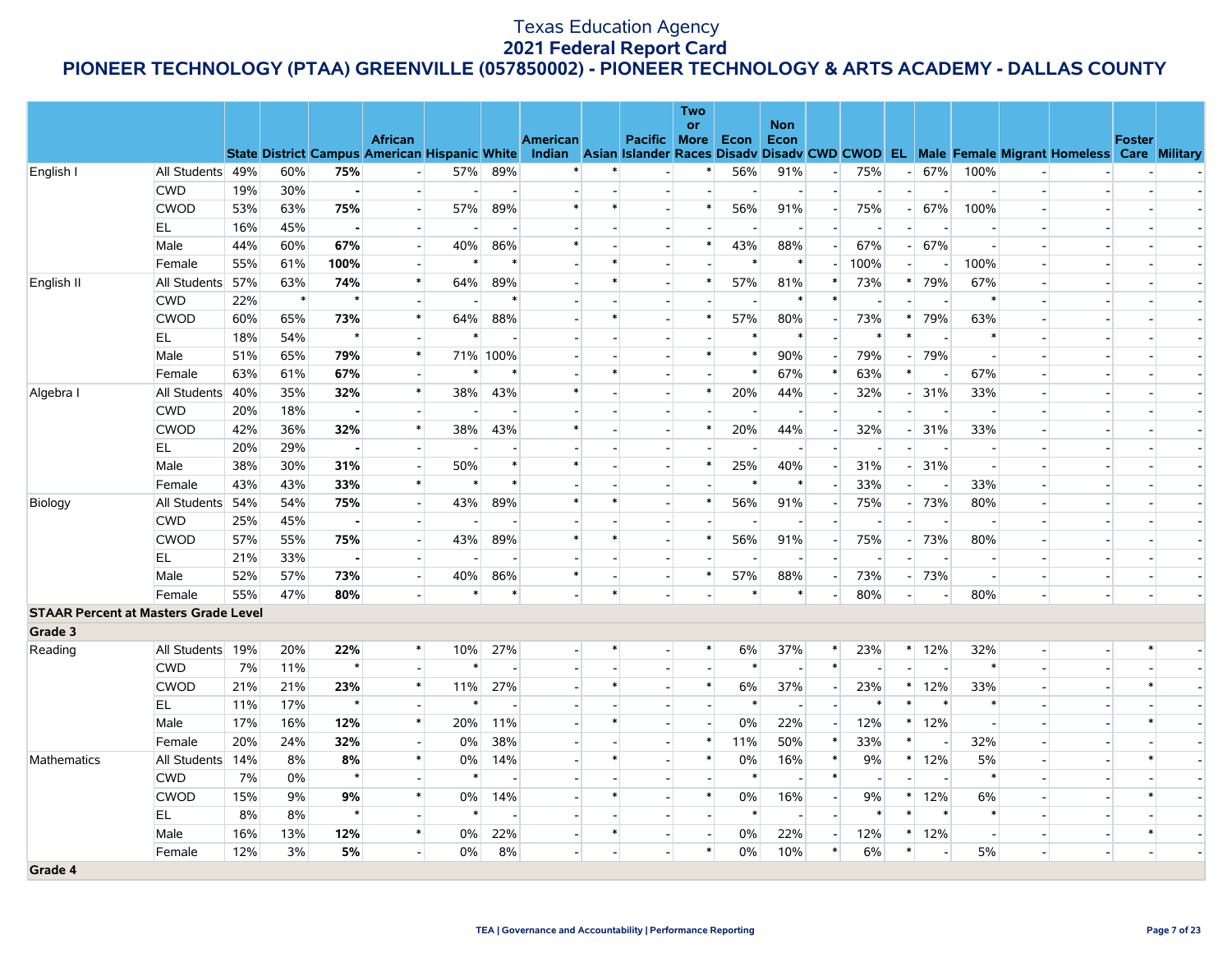|             |                  |     |     |                |                          |        |                          |                 |        |                          | Two<br><b>or</b> |        | <b>Non</b>               |                          |                          |                          |         |        |                          |                                                                                                                                                |               |  |
|-------------|------------------|-----|-----|----------------|--------------------------|--------|--------------------------|-----------------|--------|--------------------------|------------------|--------|--------------------------|--------------------------|--------------------------|--------------------------|---------|--------|--------------------------|------------------------------------------------------------------------------------------------------------------------------------------------|---------------|--|
|             |                  |     |     |                | <b>African</b>           |        |                          | <b>American</b> |        | <b>Pacific More Econ</b> |                  |        | Econ                     |                          |                          |                          |         |        |                          |                                                                                                                                                | <b>Foster</b> |  |
|             |                  |     |     |                |                          |        |                          |                 |        |                          |                  |        |                          |                          |                          |                          |         |        |                          | State District Campus American Hispanic White Indian Asian Islander Races Disadv Disadv CWD CWOD EL Male Female Migrant Homeless Care Military |               |  |
| Reading     | All Students 17% |     | 17% | 17%            | $\sim$                   | $\ast$ | 24%                      |                 |        |                          |                  | 0%     | 33%                      |                          | 18%                      | $-1$                     | 18%     | 17%    | $\overline{\phantom{a}}$ |                                                                                                                                                |               |  |
|             | <b>CWD</b>       | 6%  | 0%  | $\star$        |                          |        | $\ast$                   |                 |        |                          |                  | $\ast$ | $\sim$                   | $\ast$                   | $\overline{\phantom{a}}$ | $\overline{\phantom{a}}$ |         | $\ast$ |                          |                                                                                                                                                |               |  |
|             | <b>CWOD</b>      | 19% | 20% | 18%            |                          |        | 25%                      |                 |        |                          |                  | $0\%$  | 33%                      | $\overline{\phantom{a}}$ | 18%                      | $\overline{a}$           | 18%     | 18%    |                          |                                                                                                                                                |               |  |
|             | EL.              | 8%  | 0%  | $\blacksquare$ |                          |        |                          |                 |        |                          |                  |        | $\overline{\phantom{a}}$ |                          | $\overline{\phantom{a}}$ |                          |         |        |                          |                                                                                                                                                |               |  |
|             | Male             | 16% | 18% | 18%            | $\sim$                   |        | 22%                      |                 |        |                          |                  | 0%     | 40%                      | $\overline{\phantom{a}}$ | 18%                      |                          | 18%     |        |                          |                                                                                                                                                |               |  |
|             | Female           | 19% | 17% | 17%            |                          |        | 25%                      |                 |        |                          |                  | 0%     | 29%                      | $\ast$                   | 18%                      |                          |         | 17%    |                          |                                                                                                                                                |               |  |
| Mathematics | All Students 21% |     | 9%  | 22%            |                          | $\ast$ | 18%                      |                 |        |                          |                  | 18%    | 25%                      | $\ast$                   | 23%                      |                          | 27%     | 17%    |                          | $\ast$                                                                                                                                         |               |  |
|             | <b>CWD</b>       | 9%  | 0%  | $\star$        |                          |        | $\ast$                   |                 |        |                          |                  | $\ast$ |                          | $\ast$                   |                          |                          |         | $\ast$ |                          |                                                                                                                                                |               |  |
|             | <b>CWOD</b>      | 23% | 10% | 23%            |                          |        | 19%                      |                 |        |                          |                  | 20%    | 25%                      | $\overline{\phantom{a}}$ | 23%                      |                          | 27%     | 18%    |                          | $\ast$                                                                                                                                         |               |  |
|             | EL               | 11% | 0%  | $\blacksquare$ |                          |        |                          |                 |        |                          |                  |        |                          |                          |                          |                          |         |        |                          |                                                                                                                                                |               |  |
|             | Male             | 23% | 12% | 27%            |                          | $\ast$ | 22%                      |                 |        |                          |                  | 17%    | 40%                      |                          | 27%                      |                          | 27%     |        |                          |                                                                                                                                                |               |  |
|             | Female           | 18% | 5%  | 17%            |                          | $\ast$ | 13%                      |                 | $\ast$ |                          |                  | 20%    | 14%                      | $\ast$                   | 18%                      | $\overline{\phantom{a}}$ |         | 17%    |                          | $\ast$                                                                                                                                         |               |  |
| Grade 5     |                  |     |     |                |                          |        |                          |                 |        |                          |                  |        |                          |                          |                          |                          |         |        |                          |                                                                                                                                                |               |  |
| Reading     | All Students 29% |     | 43% | 46%            | $\overline{a}$           | 50%    | 45%                      |                 |        |                          |                  | 22%    | 59%                      | $\ast$                   | 46%                      |                          | $- 44%$ | 50%    | $\overline{a}$           |                                                                                                                                                |               |  |
|             | <b>CWD</b>       | 8%  | 20% | $\star$        | $\blacksquare$           |        | $\ast$                   |                 |        |                          |                  | $\ast$ | $\ast$                   | $\ast$                   |                          |                          |         |        |                          |                                                                                                                                                |               |  |
|             | <b>CWOD</b>      | 33% | 45% | 46%            | $\Box$                   | 40%    | 47%                      |                 |        |                          |                  | 25%    | 56%                      |                          | 46%                      |                          | 40%     | 56%    |                          |                                                                                                                                                |               |  |
|             | EL               | 15% | 20% | $\blacksquare$ | $\blacksquare$           |        | $\overline{\phantom{a}}$ |                 |        |                          |                  |        | $\sim$                   | $\overline{\phantom{a}}$ | $\overline{\phantom{a}}$ |                          |         |        |                          |                                                                                                                                                |               |  |
|             | Male             | 27% | 40% | 44%            |                          | 40%    | 45%                      |                 |        |                          |                  | 17%    | 60%                      | *                        | 40%                      |                          | 44%     |        |                          |                                                                                                                                                |               |  |
|             | Female           | 32% | 46% | 50%            | $\overline{a}$           |        | 44%                      |                 |        |                          |                  | $\ast$ | 57%                      | $\ast$                   | 56%                      | $\overline{a}$           |         | 50%    |                          |                                                                                                                                                |               |  |
| Mathematics | All Students 24% |     | 27% | 35%            | $\blacksquare$           | 33%    | 35%                      |                 |        |                          |                  | 22%    | 41%                      |                          | 38%                      |                          | 25%     | 50%    |                          |                                                                                                                                                |               |  |
|             | <b>CWD</b>       | 9%  | 10% | $\star$        |                          |        | $\ast$                   |                 |        |                          |                  | $\ast$ | $\ast$                   | $\ast$                   | $\overline{\phantom{a}}$ |                          |         |        |                          |                                                                                                                                                |               |  |
|             | <b>CWOD</b>      | 26% | 29% | 38%            | $\sim$                   | 40%    | 37%                      |                 |        |                          |                  | 25%    | 44%                      | $\overline{\phantom{a}}$ | 38%                      |                          | 27%     | 56%    |                          |                                                                                                                                                |               |  |
|             | EL               | 14% | 20% | $\blacksquare$ |                          |        |                          |                 |        |                          |                  |        |                          |                          |                          |                          |         |        |                          |                                                                                                                                                |               |  |
|             | Male             | 25% | 26% | 25%            | $\overline{a}$           | 20%    | 27%                      |                 |        |                          |                  | 17%    | 30%                      | *                        | 27%                      |                          | 25%     |        |                          |                                                                                                                                                |               |  |
|             | Female           | 23% | 27% | 50%            | $\blacksquare$           |        | 44%                      |                 |        |                          |                  | $\ast$ | 57%                      |                          | 56%                      | $\overline{\phantom{0}}$ |         | 50%    |                          |                                                                                                                                                |               |  |
| Science     | All Students 12% |     | 16% | 15%            | $\overline{a}$           | 17%    | 15%                      |                 |        |                          |                  | 11%    | 18%                      | $\ast$                   | 17%                      |                          | 19%     | 10%    |                          |                                                                                                                                                |               |  |
|             | <b>CWD</b>       | 6%  | 10% | $\star$        | $\blacksquare$           |        | $\ast$                   |                 |        |                          |                  | $\ast$ | $\ast$                   | $\ast$                   | $\overline{\phantom{a}}$ |                          |         |        |                          |                                                                                                                                                |               |  |
|             | <b>CWOD</b>      | 13% | 16% | 17%            | $\overline{\phantom{a}}$ | 20%    | 16%                      |                 |        |                          |                  | 13%    | 19%                      |                          | 17%                      |                          | 20%     | 11%    |                          |                                                                                                                                                |               |  |
|             | EL               | 4%  | 20% | $\blacksquare$ | $\overline{a}$           |        | $\sim$                   |                 |        |                          |                  |        | $\overline{\phantom{a}}$ |                          | $\overline{\phantom{a}}$ |                          |         |        |                          |                                                                                                                                                |               |  |
|             | Male             | 14% | 19% | 19%            | $\overline{\phantom{a}}$ | 20%    | 18%                      |                 |        | $\overline{a}$           |                  | 17%    | 20%                      |                          | 20%                      | $\overline{\phantom{a}}$ | 19%     |        |                          | $\blacksquare$                                                                                                                                 |               |  |
|             | Female           | 10% | 13% | 10%            | $\overline{a}$           | $\ast$ | 11%                      |                 |        |                          |                  | $\ast$ | 14%                      | $\ast$                   | 11%                      | $\overline{a}$           |         | 10%    |                          |                                                                                                                                                |               |  |
| Grade 6     |                  |     |     |                |                          |        |                          |                 |        |                          |                  |        |                          |                          |                          |                          |         |        |                          |                                                                                                                                                |               |  |
| Reading     | All Students 14% |     | 14% | 19%            | $\ast$                   | 19%    | 18%                      |                 |        |                          |                  | 15%    | 22%                      | $\ast$                   | 19%                      | $\ast$                   | 5%      | 32%    |                          | $\ast$                                                                                                                                         |               |  |
|             | <b>CWD</b>       | 6%  | 9%  | $\star$        | $\ast$                   |        | $\overline{a}$           |                 |        |                          |                  | $\ast$ | $\overline{a}$           | $\ast$                   |                          |                          |         | $\ast$ |                          | $\ast$                                                                                                                                         |               |  |
|             | <b>CWOD</b>      | 16% | 15% | 19%            | $\ast$                   | 19%    | 18%                      |                 |        |                          |                  | 16%    | 22%                      |                          | 19%                      | ∗                        | 5%      | 33%    |                          | $\ast$                                                                                                                                         |               |  |
|             | EL               | 4%  | 11% | $\star$        | $\Box$                   | $\ast$ | $\ast$                   |                 |        |                          |                  | $\ast$ | $\ast$                   |                          | $\ast$                   | $\ast$                   |         |        |                          |                                                                                                                                                |               |  |
|             | Male             | 13% | 12% | 5%             | $\ast$                   | 10%    | 0%                       |                 |        |                          |                  | 8%     | 0%                       | $\overline{\phantom{a}}$ | 5%                       | $\ast$                   | 5%      |        |                          |                                                                                                                                                |               |  |
|             | Female           | 16% | 16% | 32%            | $\ast$                   | 33%    | 33%                      |                 | $\ast$ |                          |                  | 25%    | 36%                      | *                        | 33%                      | $\ast$                   |         | 32%    |                          | $\ast$                                                                                                                                         |               |  |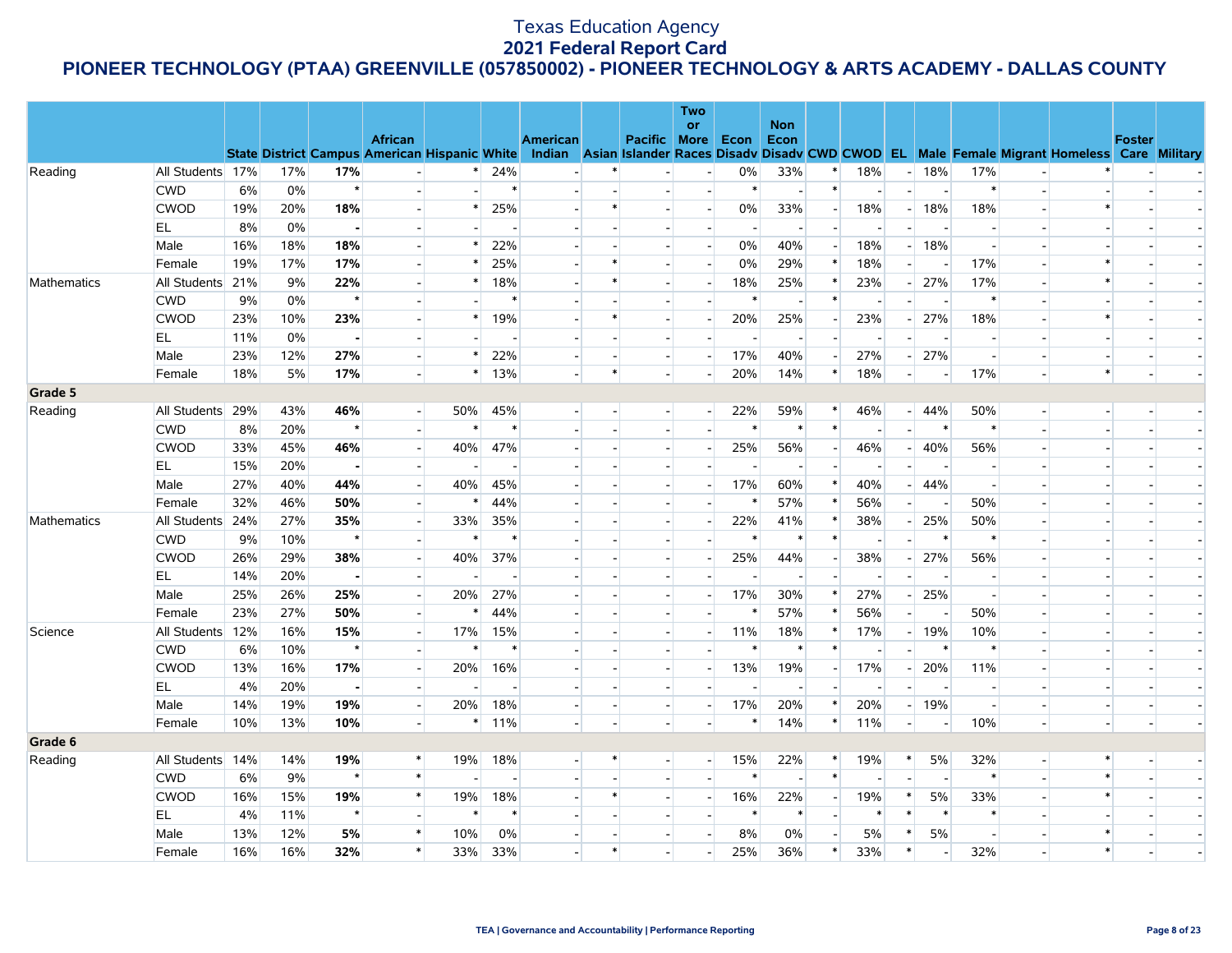|                      |                  |     |       |         |                          |                          |                          |                          |                |                          | Two                      |         |                          |                          |        |        |                          |        |                          |                                                                                                                                                |        |  |
|----------------------|------------------|-----|-------|---------|--------------------------|--------------------------|--------------------------|--------------------------|----------------|--------------------------|--------------------------|---------|--------------------------|--------------------------|--------|--------|--------------------------|--------|--------------------------|------------------------------------------------------------------------------------------------------------------------------------------------|--------|--|
|                      |                  |     |       |         | <b>African</b>           |                          |                          | <b>American</b>          |                | Pacific More Econ        | <b>or</b>                |         | <b>Non</b><br>Econ       |                          |        |        |                          |        |                          |                                                                                                                                                | Foster |  |
|                      |                  |     |       |         |                          |                          |                          |                          |                |                          |                          |         |                          |                          |        |        |                          |        |                          | State District Campus American Hispanic White Indian Asian Islander Races Disadv Disadv CWD CWOD EL Male Female Migrant Homeless Care Military |        |  |
| <b>Mathematics</b>   | All Students 15% |     | 8%    | 7%      |                          | 6%                       | 9%                       |                          |                |                          |                          | 5%      | $9\%$                    |                          | 7%     |        | 5%                       | 9%     |                          |                                                                                                                                                |        |  |
|                      | <b>CWD</b>       | 7%  | 9%    | $\star$ | $\ast$                   | $\sim$                   | $\overline{\phantom{a}}$ |                          |                |                          |                          | $\ast$  | $\sim$                   | $\ast$                   |        |        |                          | $\ast$ |                          | $\ast$                                                                                                                                         |        |  |
|                      | <b>CWOD</b>      | 16% | 8%    | 7%      | $\ast$                   | 6%                       | 9%                       |                          |                |                          |                          | 5%      | $9\%$                    |                          | 7%     | $\ast$ | 5%                       | 10%    |                          | $\ast$                                                                                                                                         |        |  |
|                      | EL               | 5%  | 8%    | $\star$ | $\sim$                   | $\ast$                   | $\ast$                   |                          |                |                          |                          | $\ast$  | $\ast$                   | $\overline{a}$           | $\ast$ | $\ast$ | ∗                        |        |                          |                                                                                                                                                |        |  |
|                      | Male             | 16% | 10%   | 5%      | $\ast$                   | 10%                      | 0%                       |                          |                |                          | $\blacksquare$           | 8%      | 0%                       | $\overline{a}$           | $5\%$  | $\ast$ | 5%                       |        |                          | $\ast$                                                                                                                                         |        |  |
|                      | Female           | 13% | 6%    | 9%      | $\ast$                   | $0\%$                    | 17%                      |                          | $\ast$         |                          |                          | 0%      | 14%                      | $*$                      | 10%    | $\ast$ | $\sim$                   | 9%     |                          | $\ast$                                                                                                                                         |        |  |
| Grade 7              |                  |     |       |         |                          |                          |                          |                          |                |                          |                          |         |                          |                          |        |        |                          |        |                          |                                                                                                                                                |        |  |
| Reading              | All Students 25% |     | 25%   | 29%     | $\ast$                   | 12%                      | 38%                      |                          | $\ast$         |                          | $\overline{\phantom{a}}$ | 30%     | 26%                      | $\ast$                   | $30\%$ |        | 0% 33%                   | 25%    | $\overline{a}$           | $\ast$                                                                                                                                         | $\ast$ |  |
|                      | <b>CWD</b>       | 9%  | 0%    | $\star$ |                          |                          | $\ast$                   |                          |                |                          |                          | $\ast$  | $\overline{\phantom{a}}$ | $\ast$                   |        |        | $\ast$                   |        |                          |                                                                                                                                                |        |  |
|                      | <b>CWOD</b>      | 27% | 27%   | 30%     | $\ast$                   | 12%                      | 42%                      |                          |                |                          |                          | 33%     | 26%                      | $\overline{a}$           | 30%    | 0%     | 38%                      | 25%    |                          | *                                                                                                                                              | $\ast$ |  |
|                      | EL               | 8%  | 12%   | 0%      |                          | 0%                       | $\ast$                   |                          |                |                          |                          | 0%      | $\ast$                   |                          | $0\%$  | 0%     | $\ast$                   |        |                          |                                                                                                                                                |        |  |
|                      | Male             | 22% | 29%   | 33%     | $\overline{\phantom{a}}$ | 14%                      | 45%                      |                          |                |                          |                          | 29%     | 36%                      | $\ast$                   | 38%    | $\ast$ | 33%                      |        |                          |                                                                                                                                                |        |  |
|                      | Female           | 28% | 21%   | 25%     | $\ast$                   | 10%                      | 30%                      | $\overline{\phantom{a}}$ |                |                          |                          | 31%     | 13%                      | $\overline{\phantom{a}}$ | 25%    | $\ast$ |                          | 25%    |                          | $\ast$                                                                                                                                         |        |  |
| Mathematics          | All Students 11% |     | 2%    | 2%      | $\ast$                   | 0%                       | 5%                       |                          |                |                          |                          | 4%      | $0\%$                    | $\ast$                   | 3%     | 0%     | 6%                       | 0%     |                          | $\ast$                                                                                                                                         |        |  |
|                      | <b>CWD</b>       | 6%  | 0%    | $\star$ |                          | $\overline{\phantom{a}}$ | $\ast$                   |                          |                |                          |                          | $\ast$  | $\overline{\phantom{a}}$ | $\ast$                   |        |        | $\ast$                   |        |                          |                                                                                                                                                |        |  |
|                      | <b>CWOD</b>      | 12% | 3%    | 3%      | $\ast$                   | 0%                       | 5%                       |                          |                |                          |                          | 5%      | 0%                       | $\overline{\phantom{a}}$ | 3%     | 0%     | 6%                       | 0%     |                          | $\ast$                                                                                                                                         |        |  |
|                      | EL               | 3%  | 0%    | 0%      | $\overline{a}$           | 0%                       | $\ast$                   | $\blacksquare$           |                |                          | $\overline{\phantom{a}}$ | $0\%$   | $\ast$                   | $\overline{a}$           | $0\%$  | 0%     | $\ast$                   |        |                          |                                                                                                                                                |        |  |
|                      | Male             | 11% | 4%    | 6%      | $\overline{\phantom{0}}$ | 0%                       | 9%                       |                          |                |                          |                          | 14%     | $0\%$                    | $\ast$                   | $6\%$  | $\ast$ | 6%                       |        |                          |                                                                                                                                                |        |  |
|                      | Female           | 11% | $1\%$ | 0%      | $\ast$                   | 0%                       | 0%                       |                          | $\ast$         |                          |                          | 0%      | 0%                       | $\sim$                   | 0%     | $\ast$ | $\overline{\phantom{a}}$ | 0%     |                          | $\ast$                                                                                                                                         | $\ast$ |  |
| Grade 8              |                  |     |       |         |                          |                          |                          |                          |                |                          |                          |         |                          |                          |        |        |                          |        |                          |                                                                                                                                                |        |  |
| Reading              | All Students 21% |     | 18%   | 26%     | $\ast$                   | 20%                      | 41%                      |                          | $\overline{a}$ | $\overline{\phantom{a}}$ | $\ast$                   | 21%     | 29%                      | $\ast$                   | 26%    |        | $*$ 14%                  | 33%    | $\overline{\phantom{a}}$ | $\ast$                                                                                                                                         |        |  |
|                      | <b>CWD</b>       | 6%  | 14%   | $\star$ |                          | $\ast$                   | $\ast$                   |                          |                |                          |                          | $\star$ | $\ast$                   | $\ast$                   |        | $\ast$ | $\ast$                   | $\ast$ |                          |                                                                                                                                                |        |  |
|                      | <b>CWOD</b>      | 22% | 18%   | 26%     | $\ast$                   | 21%                      | 40%                      |                          |                |                          | $\ast$                   | 23%     | 27%                      | $\overline{a}$           | 26%    | $\ast$ | 8%                       | 35%    |                          | $\ast$                                                                                                                                         |        |  |
|                      | EL               | 5%  | 13%   | $\star$ |                          | $\ast$                   |                          |                          |                |                          |                          | $\ast$  | $\ast$                   | $\ast$                   | $\ast$ | $\ast$ | $\ast$                   |        |                          |                                                                                                                                                |        |  |
|                      | Male             | 17% | 16%   | 14%     | $\ast$                   | $0\%$                    | 33%                      |                          |                |                          | $\ast$                   | 14%     | 14%                      | $\ast$                   | 8%     | $\ast$ | 14%                      |        |                          | $\ast$                                                                                                                                         |        |  |
|                      | Female           | 25% | 20%   | 33%     | $\ast$                   | 30%                      | 45%                      |                          |                |                          | $\ast$                   | 29%     | 35%                      | $\ast$                   | 35%    | $\ast$ |                          | 33%    |                          |                                                                                                                                                |        |  |
| Mathematics          | All Students 10% |     | 4%    | $0\%$   | $\ast$                   | $0\%$                    | $0\%$                    |                          |                |                          | $\ast$                   | 0%      | 0%                       | $\ast$                   | $0\%$  | $\ast$ | 0%                       | 0%     |                          | *                                                                                                                                              |        |  |
|                      | <b>CWD</b>       | 7%  | 0%    | $\star$ |                          | $\ast$                   | $\ast$                   |                          |                |                          |                          | $\ast$  | $\ast$                   | $\ast$                   |        | $\ast$ | $\ast$                   | $\ast$ |                          |                                                                                                                                                |        |  |
|                      | <b>CWOD</b>      | 11% | 4%    | 0%      | $\ast$                   | 0%                       | 0%                       |                          |                |                          | $\ast$                   | $0\%$   | 0%                       |                          | $0\%$  | *      | 0%                       | 0%     |                          | $\ast$                                                                                                                                         |        |  |
|                      | EL               | 3%  | 2%    | $\star$ | $\overline{\phantom{a}}$ | $\ast$                   | $\overline{\phantom{a}}$ |                          |                |                          |                          | $\ast$  | $\ast$                   | $\ast$                   | $\ast$ | $\ast$ |                          | $\ast$ |                          |                                                                                                                                                |        |  |
|                      | Male             | 10% | 5%    | 0%      | $\ast$                   | $\ast$                   | $0\%$                    | $\overline{a}$           |                |                          | $\ast$                   | $0\%$   | 0%                       | $\ast$                   | 0%     | $\ast$ | 0%                       |        |                          | $\ast$                                                                                                                                         |        |  |
|                      | Female           | 10% | 3%    | 0%      | $\ast$                   | 0%                       | 0%                       |                          |                |                          | $\ast$                   | $0\%$   | 0%                       | $\ast$                   | 0%     | $\ast$ | $\sim$                   | 0%     |                          |                                                                                                                                                |        |  |
| Science              | All Students 23% |     | 9%    | 11%     | $\pmb{\ast}$             | $0\%$                    | 18%                      |                          |                |                          | $\ast$                   | 7%      | 13%                      | $\ast$                   | 9%     | *      | 14%                      | 8%     |                          | $\ast$                                                                                                                                         |        |  |
|                      | <b>CWD</b>       | 10% | 14%   | $\star$ | $\blacksquare$           | $\ast$                   | $\ast$                   |                          |                |                          |                          |         | $\ast$                   | $\ast$                   |        | $\ast$ |                          |        |                          |                                                                                                                                                |        |  |
|                      | <b>CWOD</b>      | 25% | 9%    | 9%      | $\ast$                   | $0\%$                    | 13%                      |                          |                |                          | $\ast$                   | 8%      | $9\%$                    |                          | 9%     | $\ast$ | 8%                       | 9%     |                          | $\ast$                                                                                                                                         |        |  |
|                      | EL.              | 5%  | 3%    | $\star$ |                          | $\ast$                   |                          |                          |                |                          |                          | $\ast$  | $\ast$                   | $\ast$                   | $\ast$ | $\ast$ | $\ast$                   |        |                          |                                                                                                                                                |        |  |
|                      | Male             | 24% | 10%   | 14%     | $\ast$                   | $0\%$                    | 33%                      |                          |                |                          | $\ast$                   | 14%     | 14%                      | $\ast$                   | 8%     | $\ast$ | 14%                      |        |                          | $\ast$                                                                                                                                         |        |  |
|                      | Female           | 22% | 8%    | 8%      | $\ast$                   | 0%                       | 9%                       | $\overline{\phantom{a}}$ |                |                          | $\ast$                   | 0%      | 12%                      | $\ast$                   | 9%     | $\ast$ | $\sim$                   | 8%     |                          | $\overline{\phantom{a}}$                                                                                                                       |        |  |
| <b>End of Course</b> |                  |     |       |         |                          |                          |                          |                          |                |                          |                          |         |                          |                          |        |        |                          |        |                          |                                                                                                                                                |        |  |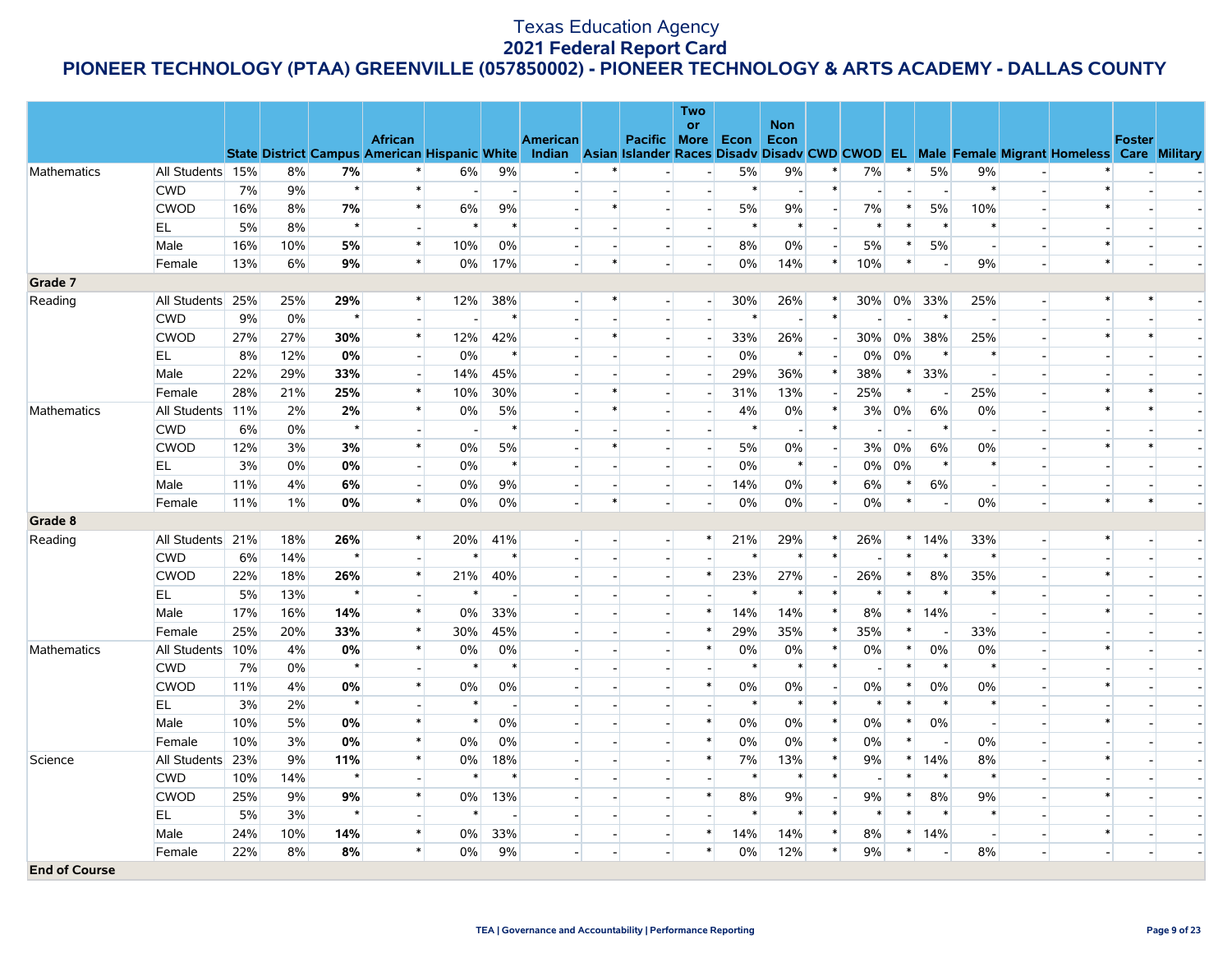|                                                         |                  |       |        |                |                          |        |                |                 |         |                          | Two<br><b>or</b> |                          | <b>Non</b>     |                          |        |         |             |     |                |                                                                                                                                                |               |  |
|---------------------------------------------------------|------------------|-------|--------|----------------|--------------------------|--------|----------------|-----------------|---------|--------------------------|------------------|--------------------------|----------------|--------------------------|--------|---------|-------------|-----|----------------|------------------------------------------------------------------------------------------------------------------------------------------------|---------------|--|
|                                                         |                  |       |        |                | <b>African</b>           |        |                | <b>American</b> |         | Pacific More Econ        |                  |                          | Econ           |                          |        |         |             |     |                |                                                                                                                                                | <b>Foster</b> |  |
|                                                         |                  |       |        |                |                          |        |                |                 |         |                          |                  |                          |                |                          |        |         |             |     |                | State District Campus American Hispanic White Indian Asian Islander Races Disadv Disadv CWD CWOD EL Male Female Migrant Homeless Care Military |               |  |
| English I                                               | All Students 12% |       | 9%     | 10%            |                          | $0\%$  | 11%            |                 |         |                          |                  | 11%                      | 9%             | $\overline{a}$           | 10%    |         | 7%          | 20% |                |                                                                                                                                                |               |  |
|                                                         | <b>CWD</b>       | 4%    | 10%    | $\blacksquare$ |                          |        | $\overline{a}$ |                 |         |                          |                  | $\overline{\phantom{a}}$ | $\overline{a}$ | $\overline{a}$           |        |         |             |     |                |                                                                                                                                                |               |  |
|                                                         | <b>CWOD</b>      | 13%   | 9%     | 10%            |                          | 0%     | 11%            | $\ast$          |         |                          |                  | 11%                      | 9%             | $\overline{\phantom{a}}$ | 10%    |         | 7%          | 20% |                |                                                                                                                                                |               |  |
|                                                         | EL.              | $1\%$ | 3%     | $\blacksquare$ |                          |        |                |                 |         |                          |                  |                          |                |                          |        |         |             |     |                |                                                                                                                                                |               |  |
|                                                         | Male             | 9%    | 6%     | 7%             | $\blacksquare$           | $0\%$  | 14%            | $\ast$          |         |                          | $\ast$           | 0%                       | 13%            | $\sim$                   | $7\%$  |         | $7\%$       |     |                | $\overline{\phantom{a}}$                                                                                                                       |               |  |
|                                                         | Female           | 15%   | 16%    | 20%            |                          | $\ast$ | $\ast$         |                 |         |                          |                  | $\ast$                   | $\ast$         |                          | 20%    |         |             | 20% |                |                                                                                                                                                |               |  |
| English II                                              | All Students 11% |       | 9%     | 17%            | $\ast$                   | 9%     | 33%            |                 |         |                          | $\ast$           | 0%                       | 25%            | $\ast$                   | 18%    | $\ast$  | 21%         | 11% |                | $\overline{\phantom{a}}$                                                                                                                       |               |  |
|                                                         | <b>CWD</b>       | 5%    | $\ast$ | $\star$        |                          |        | $\ast$         |                 |         |                          |                  |                          |                | $\ast$                   |        |         |             |     |                | $\overline{\phantom{a}}$                                                                                                                       |               |  |
|                                                         | <b>CWOD</b>      | 11%   | 9%     | 18%            | $\ast$                   | 9%     | 38%            |                 |         |                          | $\ast$           | 0%                       | 27%            | $\sim$                   | 18%    |         | 21%         | 13% |                |                                                                                                                                                |               |  |
|                                                         | EL               | $1\%$ | 7%     | $\star$        |                          |        |                |                 |         |                          |                  |                          |                |                          |        |         |             |     |                | $\overline{\phantom{a}}$                                                                                                                       |               |  |
|                                                         | Male             | 8%    | 10%    | 21%            | $\ast$                   | 14%    | 40%            |                 |         |                          | $\ast$           | $\ast$                   | 30%            |                          | 21%    |         | 21%         |     |                |                                                                                                                                                |               |  |
|                                                         | Female           | 14%   | 8%     | 11%            |                          | $\ast$ | $\ast$         |                 |         |                          |                  | $\ast$                   | 17%            | $\ast$                   | 13%    | $\ast$  |             | 11% |                |                                                                                                                                                |               |  |
| Algebra I                                               | All Students 23% |       | 15%    | 16%            | $\ast$                   | 13%    | 29%            | $\ast$          |         |                          | $\ast$           | 10%                      | 22%            | $\overline{\phantom{0}}$ | 16%    |         | $-15%$      | 17% |                | $\overline{\phantom{a}}$                                                                                                                       |               |  |
|                                                         | <b>CWD</b>       | 8%    | 0%     |                |                          |        |                |                 |         |                          |                  |                          |                |                          |        |         |             |     |                |                                                                                                                                                |               |  |
|                                                         | <b>CWOD</b>      | 24%   | 17%    | 16%            | $\ast$                   | 13%    | 29%            | *               |         |                          | $\ast$           | 10%                      | 22%            | $\overline{\phantom{a}}$ | 16%    |         | 15%         | 17% |                | $\overline{\phantom{a}}$                                                                                                                       |               |  |
|                                                         | EL               | 9%    | 7%     | $\blacksquare$ |                          |        |                |                 |         |                          |                  |                          |                |                          |        |         |             |     |                | $\overline{\phantom{a}}$                                                                                                                       |               |  |
|                                                         | Male             | 21%   | 10%    | 15%            | $\overline{a}$           | 17%    | $\ast$         | $\ast$          |         |                          | $\ast$           | 13%                      | 20%            | $\overline{a}$           | 15%    |         | $-15%$      |     |                | $\overline{a}$                                                                                                                                 |               |  |
|                                                         | Female           | 25%   | 25%    | 17%            | $\ast$                   | $\ast$ | $\ast$         |                 |         |                          |                  | $\ast$                   |                | $\sim$                   | 17%    |         |             | 17% |                | $\overline{\phantom{a}}$                                                                                                                       |               |  |
| Biology                                                 | All Students 21% |       | 10%    | 10%            | $\blacksquare$           | 14%    | 11%            | $\ast$          | $\ast$  |                          | $\ast$           | 0%                       | 18%            | $\mathbf{r}$             | 10%    |         | 13%         | 0%  |                |                                                                                                                                                |               |  |
|                                                         | <b>CWD</b>       | 7%    | 9%     | $\blacksquare$ |                          |        |                |                 |         |                          |                  |                          |                |                          |        |         |             |     |                |                                                                                                                                                |               |  |
|                                                         | <b>CWOD</b>      | 23%   | 10%    | 10%            | $\overline{\phantom{0}}$ | 14%    | 11%            | $\ast$          |         |                          | $\ast$           | 0%                       | 18%            | $\overline{\phantom{a}}$ | 10%    |         | $-13%$      | 0%  |                |                                                                                                                                                |               |  |
|                                                         | EL               | 4%    | 6%     | $\blacksquare$ |                          |        |                |                 |         |                          |                  |                          |                |                          |        |         |             |     |                | $\overline{\phantom{a}}$                                                                                                                       |               |  |
|                                                         | Male             | 21%   | 8%     | 13%            | $\overline{\phantom{a}}$ | 20%    | 14%            | $\ast$          |         |                          | $\ast$           | 0%                       | 25%            | $\overline{\phantom{a}}$ | 13%    |         | 13%         |     |                | $\overline{\phantom{a}}$                                                                                                                       |               |  |
|                                                         | Female           | 22%   | 14%    | 0%             |                          | $\ast$ | $\ast$         |                 | $\star$ |                          |                  | $\ast$                   |                |                          | 0%     |         |             | 0%  |                |                                                                                                                                                |               |  |
| <b>STAAR Percent at Approaches Grade Level or Above</b> |                  |       |        |                |                          |        |                |                 |         |                          |                  |                          |                |                          |        |         |             |     |                |                                                                                                                                                |               |  |
| <b>All Grades</b>                                       |                  |       |        |                |                          |        |                |                 |         |                          |                  |                          |                |                          |        |         |             |     |                |                                                                                                                                                |               |  |
| All Subjects                                            | All Students 67% |       | 70%    | 73%            | 53%                      | 67%    | 77%            |                 | $*$ 85% | $\overline{a}$           | 93%              | 66%                      |                | 78% 35%                  |        |         | 75% 48% 70% | 75% | $\overline{a}$ | 73%                                                                                                                                            | *             |  |
|                                                         | <b>CWD</b>       | 38%   | 43%    | 35%            | $\ast$                   | 50%    | 31%            |                 |         | $\overline{\phantom{a}}$ |                  | 13%                      |                | 70% 35%                  |        | ∗       | 46%         | 23% | $\overline{a}$ | $\ast$                                                                                                                                         |               |  |
|                                                         | <b>CWOD</b>      | 71%   | 72%    | 75%            | 57%                      | 68%    | 80%            | *               | 85%     |                          | 93%              | 70%                      | 78%            |                          |        | 75% 49% | 72%         | 78% |                | 89%                                                                                                                                            |               |  |
|                                                         | EL.              | 47%   | 58%    | 48%            | $\sim$                   | 47%    | $\ast$         |                 |         |                          |                  | 47%                      | 50%            | *                        |        | 49% 48% | 35%         | 59% |                |                                                                                                                                                |               |  |
|                                                         | Male             | 65%   | 70%    | 70%            | 57%                      | 65%    | 75%            | $\ast$          | $\ast$  |                          | 90%              | 65%                      |                | 75% 46%                  |        |         | 72% 35% 70% |     |                | 80%                                                                                                                                            |               |  |
|                                                         | Female           | 69%   | 70%    | 75%            | 50%                      | 70%    | 79%            |                 | 91%     |                          | 100%             | 68%                      |                | 80% 23%                  |        | 78% 59% |             | 75% |                | 67%                                                                                                                                            |               |  |
| Reading                                                 | All Students     | 68%   | 76%    | 77%            | 64%                      | 73%    | 80%            |                 | * 100%  |                          | 100%             | 75%                      |                | 79% 36%                  |        | 79% 60% | 71%         | 84% |                | 80%                                                                                                                                            |               |  |
|                                                         | <b>CWD</b>       | 35%   | 42%    | 36%            | $\ast$                   | ∗      | 29%            |                 |         |                          |                  | 14%                      |                | * 36%                    | $\sim$ |         | 40%         | 33% |                | $\ast$                                                                                                                                         |               |  |
|                                                         | <b>CWOD</b>      | 72%   | 78%    | 79%            | 69%                      | 73%    | 82%            |                 | * 100%  |                          | 100%             | 79%                      | 80%            |                          |        | 79% 58% | 72%         | 87% |                | $\ast$                                                                                                                                         |               |  |
|                                                         | EL               | 46%   | 67%    | 60%            | $\overline{\phantom{a}}$ | 61%    | $\ast$         |                 |         |                          |                  | 57%                      | 67%            | $\ast$                   |        | 58% 60% | 33%         | 82% |                |                                                                                                                                                |               |  |
|                                                         | Male             | 63%   | 72%    | 71%            | 50%                      | 67%    | 74%            | $\ast$          | $\ast$  |                          | $\ast$           | 67%                      |                | 74% 40%                  |        | 72% 33% | 71%         |     |                | $\ast$                                                                                                                                         |               |  |
|                                                         | Female           | 72%   | 80%    | 84%            | 75%                      | 80%    | 86%            |                 | $-100%$ |                          | $\ast$           | 83%                      |                | 85% 33%                  |        | 87% 82% |             | 84% |                | $\ast$                                                                                                                                         |               |  |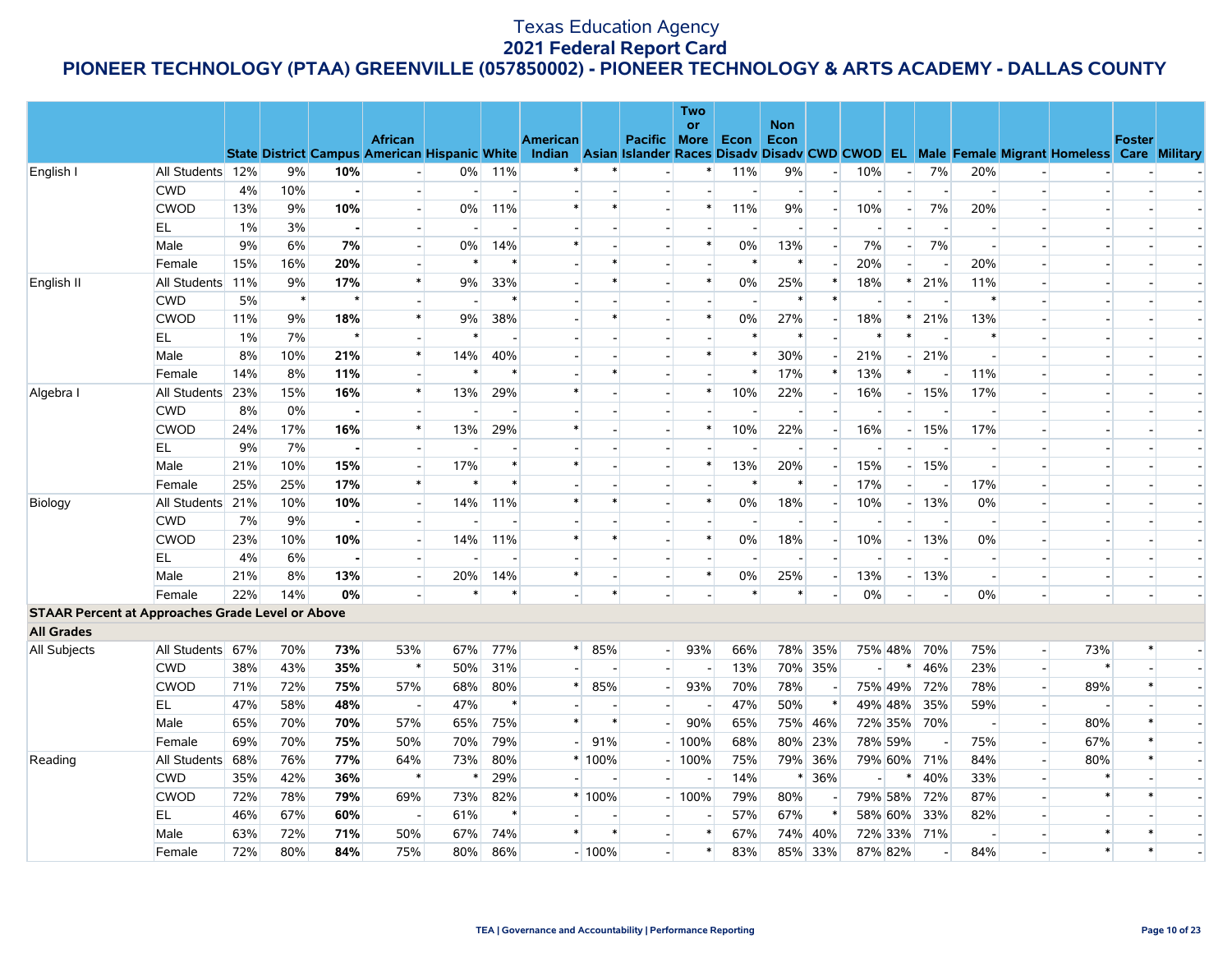|                                                    |                  |     |        |         |                                                                        |         |        |                 |                          |                | Two<br><b>or</b> |        | <b>Non</b> |          |                |         |             |        |                |                                                                                                  |               |  |
|----------------------------------------------------|------------------|-----|--------|---------|------------------------------------------------------------------------|---------|--------|-----------------|--------------------------|----------------|------------------|--------|------------|----------|----------------|---------|-------------|--------|----------------|--------------------------------------------------------------------------------------------------|---------------|--|
|                                                    |                  |     |        |         | <b>African</b><br><b>State District Campus American Hispanic White</b> |         |        | <b>American</b> |                          | Pacific More   |                  | Econ   | Econ       |          |                |         |             |        |                | Indian Asian Islander Races Disady Disady CWD CWOD EL Male Female Migrant Homeless Care Military | <b>Foster</b> |  |
| Mathematics                                        | All Students 65% |     | 62%    | 65%     | 43%                                                                    | 55%     | 73%    |                 | 60%                      |                | 80%              | 54%    |            | 74% 30%  |                | 66% 33% | 66%         | 63%    |                | 60%                                                                                              |               |  |
|                                                    | <b>CWD</b>       | 39% | 39%    | 30%     | $\ast$                                                                 | ∗       | 33%    |                 | $\overline{\phantom{a}}$ |                |                  | 14%    |            | $* 30\%$ | $\overline{a}$ | $\ast$  | 40%         | 20%    |                | $\ast$                                                                                           |               |  |
|                                                    | <b>CWOD</b>      | 68% | 63%    | 66%     | 46%                                                                    | 56%     | 75%    | *               | 60%                      |                | 80%              | 57%    | 74%        |          |                | 66% 35% | 68%         | 65%    |                | $\ast$                                                                                           |               |  |
|                                                    | EL               | 49% | 45%    | 33%     | $\overline{a}$                                                         | 31%     | $\ast$ |                 | $\overline{a}$           |                |                  | 38%    | 20%        | $\ast$   | 35% 33%        |         | 33%         | 33%    |                |                                                                                                  |               |  |
|                                                    | Male             | 65% | 64%    | 66%     | 67%                                                                    | 59%     | 73%    |                 | $\ast$                   |                |                  | 57%    |            | 75% 40%  |                | 68% 33% | 66%         |        |                |                                                                                                  |               |  |
|                                                    | Female           | 65% | 58%    | 63%     | 25%                                                                    | 50%     | 73%    |                 | $\ast$                   |                |                  | 51%    |            | 72% 20%  | 65% 33%        |         |             | 63%    |                | $\ast$                                                                                           |               |  |
| Science                                            | All Students 70% |     | 76%    | 81%     | $\ast$                                                                 | 82%     | 80%    | $\ast$          | $\ast$                   |                | $\ast$           | 78%    |            | 83% 40%  | 84%            | $\ast$  | 80%         | 82%    |                | $\ast$                                                                                           |               |  |
|                                                    | <b>CWD</b>       | 42% | 57%    | 40%     |                                                                        |         |        |                 |                          |                |                  | $\ast$ | $\ast$     | 40%      |                | $\ast$  |             | $\ast$ |                |                                                                                                  |               |  |
|                                                    | <b>CWOD</b>      | 74% | 77%    | 84%     | $\ast$                                                                 | 85%     | 84%    | *               | $\ast$                   |                | $\ast$           | 83%    | 84%        |          | 84%            |         | 81%         | 86%    |                | $\ast$                                                                                           |               |  |
|                                                    | EL               | 47% | 63%    | $\star$ | $\sim$                                                                 | $\star$ |        |                 |                          |                |                  |        |            | $\ast$   |                |         |             |        |                |                                                                                                  |               |  |
|                                                    | Male             | 70% | 79%    | 80%     | $\ast$                                                                 | 73%     | 83%    | $\ast$          |                          |                |                  | 80%    | 80%        | $\ast$   | 81%            | $\ast$  | 80%         |        |                | $\ast$                                                                                           |               |  |
|                                                    | Female           | 71% | 72%    | 82%     | $\ast$                                                                 | 92%     | 77%    |                 |                          |                |                  | 75%    | 85%        | $\ast$   | 86%            | $\ast$  |             | 82%    |                |                                                                                                  |               |  |
| SAT/ACT All Subjects All Students 95%              |                  |     | $\ast$ | $\star$ | $\ast$                                                                 |         |        |                 |                          |                |                  |        |            |          |                |         | $\ast$      |        |                |                                                                                                  |               |  |
|                                                    | <b>CWD</b>       | 80% |        |         |                                                                        |         |        |                 |                          |                |                  |        |            |          |                |         |             |        |                |                                                                                                  |               |  |
|                                                    | <b>CWOD</b>      | 95% | $\ast$ | $\star$ | $\ast$                                                                 |         |        |                 |                          |                |                  |        | $\ast$     |          | $\ast$         |         | $\ast$      |        |                |                                                                                                  |               |  |
|                                                    | EL.              | 74% |        |         |                                                                        |         |        |                 |                          |                |                  |        |            |          |                |         |             |        |                |                                                                                                  |               |  |
|                                                    | Male             | 95% | $\ast$ | $\star$ | $\ast$                                                                 |         |        |                 |                          |                |                  |        |            |          | $\ast$         |         |             |        |                |                                                                                                  |               |  |
|                                                    | Female           | 94% |        |         |                                                                        |         |        |                 |                          |                |                  |        |            |          |                |         |             |        |                |                                                                                                  |               |  |
| <b>STAAR Percent at Meets Grade Level or Above</b> |                  |     |        |         |                                                                        |         |        |                 |                          |                |                  |        |            |          |                |         |             |        |                |                                                                                                  |               |  |
| <b>All Grades</b>                                  |                  |     |        |         |                                                                        |         |        |                 |                          |                |                  |        |            |          |                |         |             |        |                |                                                                                                  |               |  |
| <b>All Subjects</b>                                | All Students 41% |     | 38%    | 42%     | 16%                                                                    | 34%     | 48%    | $^{\ast}$       | 62%                      | $\overline{a}$ | 60%              | 32%    |            | 50% 15%  |                |         | 43% 12% 41% | 43%    | $\blacksquare$ | 45%                                                                                              |               |  |
|                                                    | <b>CWD</b>       | 21% | 18%    | 15%     | $\ast$                                                                 | 13%     | 19%    |                 |                          |                |                  | 0%     |            | 40% 15%  |                |         | 23%         | 8%     |                | $\ast$                                                                                           |               |  |
|                                                    | <b>CWOD</b>      | 44% | 39%    | 43%     | 17%                                                                    | 35%     | 49%    |                 | 62%                      |                | 60%              | 34%    | 50%        |          |                | 43% 13% | 41%         | 45%    |                | 56%                                                                                              |               |  |
|                                                    | EL               | 20% | 25%    | 12%     | $\overline{\phantom{a}}$                                               | 13%     | $\ast$ |                 | $\blacksquare$           |                |                  | 10%    | 17%        | $\ast$   |                | 13% 12% | 10%         | 14%    | $\blacksquare$ | $\overline{a}$                                                                                   |               |  |
|                                                    | Male             | 40% | 38%    | 41%     | 7%                                                                     | 32%     | 49%    | $\ast$          | $\ast$                   |                | 50%              | 29%    |            | 50% 23%  |                |         | 41% 10% 41% |        |                | 40%                                                                                              |               |  |
|                                                    | Female           | 42% | 37%    | 43%     | 22%                                                                    | 37%     | 46%    |                 | 73%                      |                | 80%              | 34%    | 49%        | 8%       | 45% 14%        |         |             | 43%    |                | 50%                                                                                              |               |  |
| Reading                                            | All Students 44% |     | 47%    | 52%     | 21%                                                                    | 44%     | 57%    | *               | 86%                      |                | 83%              | 41%    |            | 60% 27%  |                | 53% 25% | 47%         | 57%    |                | 80%                                                                                              |               |  |
|                                                    | <b>CWD</b>       | 20% | 19%    | 27%     | $\ast$                                                                 |         | 29%    |                 |                          |                |                  | 0%     |            | $* 27%$  | $\overline{a}$ |         | 40%         | 17%    |                | $\ast$                                                                                           |               |  |
|                                                    | <b>CWOD</b>      | 47% | 50%    | 53%     | 23%                                                                    | 45%     | 58%    | *               | 86%                      |                | 83%              | 44%    | 60%        |          |                | 53% 26% | 47%         | 59%    |                | *                                                                                                |               |  |
|                                                    | EL               | 20% | 34%    | 25%     | $\overline{a}$                                                         | 28%     | $\ast$ |                 |                          |                |                  | 21%    | 33%        | $\ast$   |                | 26% 25% | 22%         | 27%    |                |                                                                                                  |               |  |
|                                                    | Male             | 40% | 46%    | 47%     | 17%                                                                    | 41%     | 53%    | $\pmb{\ast}$    | $\ast$                   |                | $\ast$           | 33%    |            | 58% 40%  |                | 47% 22% | 47%         |        |                | $\ast$                                                                                           |               |  |
|                                                    | Female           | 48% | 49%    | 57%     | 25%                                                                    | 48%     | 61%    |                 | $-100%$                  |                |                  | 49%    |            | 63% 17%  | 59% 27%        |         |             | 57%    |                | $\ast$                                                                                           |               |  |
| Mathematics                                        | All Students 37% |     | 26%    | 27%     | 7%                                                                     | 23%     | 33%    | $\ast$          | 20%                      |                | 20%              | 18%    | 35%        | 0%       | 29%            | $0\%$   | 29%         | 25%    |                | 20%                                                                                              |               |  |
|                                                    | <b>CWD</b>       | 21% | 12%    | 0%      | $\ast$                                                                 |         | 0%     |                 | $\overline{\phantom{a}}$ |                |                  | 0%     | $\ast$     | 0%       |                |         | 0%          | 0%     | $\blacksquare$ | $\ast$                                                                                           |               |  |
|                                                    | <b>CWOD</b>      | 39% | 27%    | 29%     | 8%                                                                     | 24%     | 35%    |                 | 20%                      |                | 20%              | 19%    | 36%        |          | 29%            | $0\%$   | 30%         | 27%    |                |                                                                                                  |               |  |
|                                                    | EL.              | 20% | 16%    | 0%      | $\overline{a}$                                                         | 0%      | $\ast$ | $\ast$          | $\ast$                   |                |                  | 0%     | 0%         | $\ast$   | $0\%$          | 0%      | 0%          | 0%     |                | *                                                                                                |               |  |
|                                                    | Male             | 37% | 28%    | 29%     | 0%                                                                     | 23%     | 38%    |                 | $\ast$                   |                |                  | 21%    | 37%        | 0%       | 30%            | 0%      | 29%         |        |                | $\ast$                                                                                           |               |  |
|                                                    | Female           | 36% | 24%    | 25%     | 13%                                                                    | 22%     | 28%    |                 |                          |                |                  | 14%    | 34%        | 0%       | 27%            | 0%      |             | 25%    |                |                                                                                                  |               |  |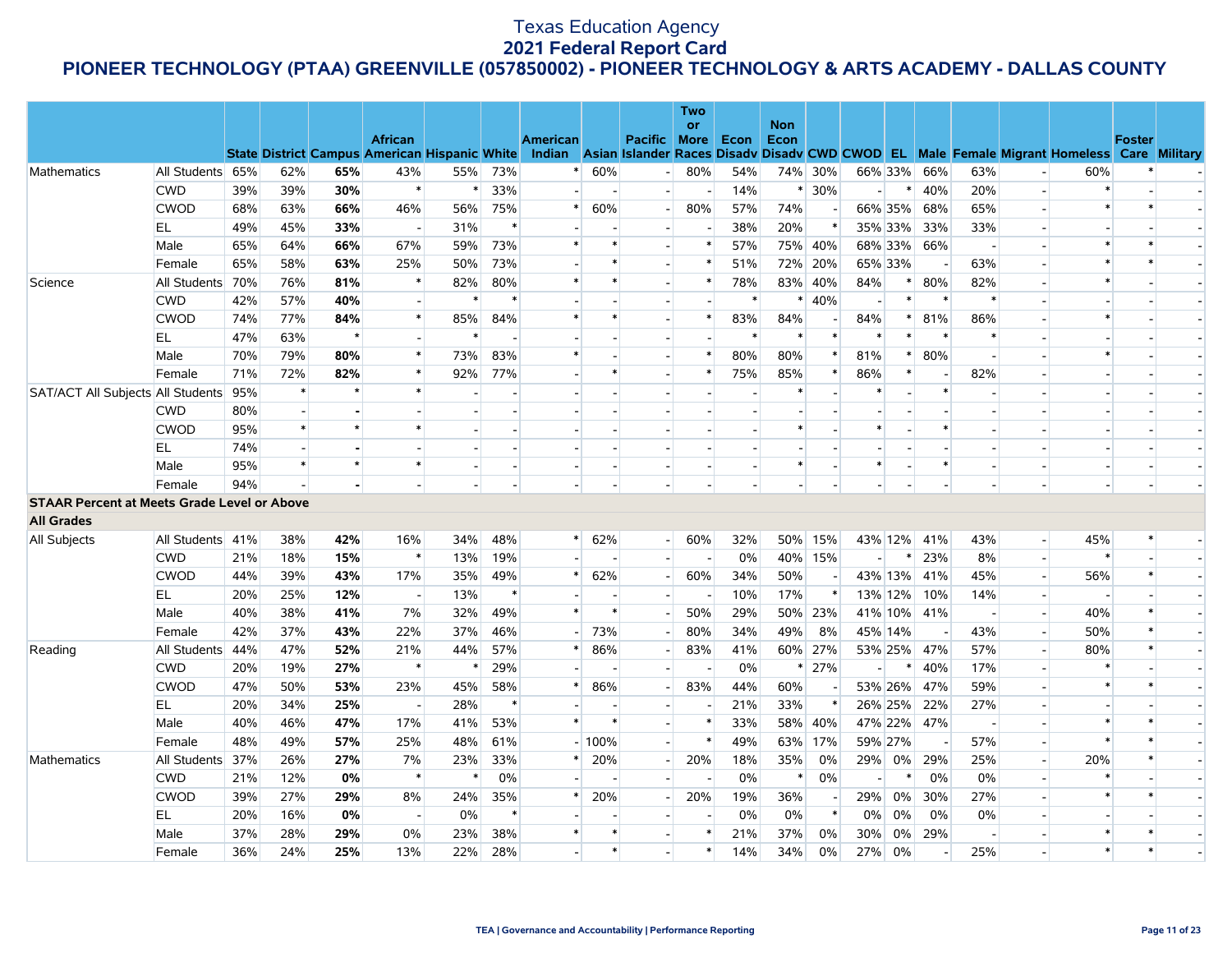# **PIONEER TECHNOLOGY (PTAA) GREENVILLE (057850002) - PIONEER TECHNOLOGY & ARTS ACADEMY - DALLAS COUNTY**

|                                             |                  |     |        |         |                          |        |        |                 |               |                     | Two       |         |                    |                          |                |         |             |        |                          |                                                                                                                                                |               |  |
|---------------------------------------------|------------------|-----|--------|---------|--------------------------|--------|--------|-----------------|---------------|---------------------|-----------|---------|--------------------|--------------------------|----------------|---------|-------------|--------|--------------------------|------------------------------------------------------------------------------------------------------------------------------------------------|---------------|--|
|                                             |                  |     |        |         | <b>African</b>           |        |        | <b>American</b> |               | <b>Pacific More</b> | <b>or</b> | Econ    | <b>Non</b><br>Econ |                          |                |         |             |        |                          |                                                                                                                                                | <b>Foster</b> |  |
|                                             |                  |     |        |         |                          |        |        |                 |               |                     |           |         |                    |                          |                |         |             |        |                          | State District Campus American Hispanic White Indian Asian Islander Races Disadv Disadv CWD CWOD EL Male Female Migrant Homeless Care Military |               |  |
| Science                                     | All Students 43% |     | 40%    | 51%     |                          | 36%    | 59%    |                 |               |                     |           | 44%     |                    | 56% 20%                  | 53%            |         | 51%         | 51%    |                          |                                                                                                                                                |               |  |
|                                             | <b>CWD</b>       | 22% | 32%    | 20%     |                          | $\ast$ | $\ast$ |                 |               |                     |           | $\ast$  |                    | $* 20%$                  | $\overline{a}$ | $\ast$  | $\ast$      | $\ast$ |                          |                                                                                                                                                |               |  |
|                                             | <b>CWOD</b>      | 46% | 40%    | 53%     | $\ast$                   | 38%    | 60%    | $\ast$          |               |                     | $\ast$    | 47%     | 57%                | $\overline{\phantom{a}}$ | 53%            | $\ast$  | 52%         | 54%    |                          | $\ast$                                                                                                                                         |               |  |
|                                             | EL               | 17% | 20%    | $\star$ |                          | $\ast$ | $\sim$ |                 |               |                     |           | $\ast$  | $\ast$             | $\ast$                   | $\ast$         | $\ast$  | $\ast$      | $\ast$ |                          |                                                                                                                                                |               |  |
|                                             | Male             | 44% | 42%    | 51%     | $\ast$                   | 27%    | 67%    | $\ast$          |               |                     | $\ast$    | 40%     | 60%                | $\ast$                   | 52%            |         | 51%         |        |                          | $\ast$                                                                                                                                         |               |  |
|                                             | Female           | 42% | 37%    | 51%     | $\ast$                   | 46%    | 50%    |                 |               |                     | $\ast$    | 50%     | 52%                | $\ast$                   | 54%            | $\ast$  |             | 51%    |                          |                                                                                                                                                |               |  |
| SAT/ACT All Subjects All Students           |                  | 69% | $\ast$ |         | $\ast$                   |        |        |                 |               |                     |           |         | $\ast$             |                          | $\ast$         |         | $\ast$      |        |                          |                                                                                                                                                |               |  |
|                                             | <b>CWD</b>       | 50% |        |         |                          |        |        |                 |               |                     |           |         |                    |                          |                |         |             |        |                          |                                                                                                                                                |               |  |
|                                             | <b>CWOD</b>      | 69% | $\ast$ | $\star$ | $\ast$                   |        |        |                 |               |                     |           |         | $\ast$             |                          | $\ast$         |         | $\ast$      |        |                          |                                                                                                                                                |               |  |
|                                             | EL               | 21% |        |         |                          |        |        |                 |               |                     |           |         |                    |                          |                |         |             |        |                          |                                                                                                                                                |               |  |
|                                             | Male             | 73% | $\ast$ |         | $\ast$                   | $\sim$ |        |                 |               |                     |           |         | $\ast$             |                          | $\ast$         |         | $\ast$      |        |                          |                                                                                                                                                |               |  |
|                                             | Female           | 65% |        |         |                          |        |        |                 |               |                     |           |         |                    |                          |                |         |             |        |                          |                                                                                                                                                |               |  |
| <b>STAAR Percent at Masters Grade Level</b> |                  |     |        |         |                          |        |        |                 |               |                     |           |         |                    |                          |                |         |             |        |                          |                                                                                                                                                |               |  |
| <b>All Grades</b>                           |                  |     |        |         |                          |        |        |                 |               |                     |           |         |                    |                          |                |         |             |        |                          |                                                                                                                                                |               |  |
| <b>All Subjects</b>                         | All Students 18% |     | 14%    | 17%     | 3%                       | 11%    | 22%    |                 | $\ast$<br>31% |                     | $-13%$    | 11%     |                    | 22% 12%                  | 17%            |         | 5% 16%      | 18%    | $\overline{\phantom{a}}$ | 18%                                                                                                                                            |               |  |
|                                             | <b>CWD</b>       | 7%  | 6%     | 12%     | $\ast$                   | 13%    | 13%    |                 |               |                     |           | 0%      |                    | 30% 12%                  | $\sim$         |         | 23%         | 0%     |                          | $\ast$                                                                                                                                         |               |  |
|                                             | <b>CWOD</b>      | 19% | 15%    | 17%     | 3%                       | 10%    | 22%    | $\ast$          | 31%           | $\sim$              | 13%       | 11%     | 21%                | $\overline{a}$           | 17%            | 5%      | 15%         | 19%    |                          | 22%                                                                                                                                            |               |  |
|                                             | EL               | 7%  | 7%     | 5%      | $\blacksquare$           | 5%     | $\ast$ |                 |               |                     |           | 3%      | 8%                 | $\ast$                   | 5%             | 5%      | 5%          | 5%     |                          |                                                                                                                                                |               |  |
|                                             | Male             | 17% | 14%    | 16%     | 0%                       | 12%    | 21%    | $\ast$          | $\ast$        |                     | 0%        | 9%      |                    | 21% 23%                  | 15%            | 5%      | 16%         |        |                          | 0%                                                                                                                                             |               |  |
|                                             | Female           | 19% | 14%    | 18%     | 6%                       | 9%     | 23%    |                 | 36%           |                     | 40%       | 12%     | 22%                | 0%                       | 19%            | 5%      |             | 18%    |                          | 33%                                                                                                                                            |               |  |
| Reading                                     | All Students 18% |     | 19%    | 24%     | 7%                       | 15%    | 31%    | $\ast$          | 43%           |                     | 17%       | 15%     |                    | 30% 18%                  |                | 24% 10% | 19%         | 29%    |                          | 20%                                                                                                                                            |               |  |
|                                             | <b>CWD</b>       | 6%  | 8%     | 18%     | $\ast$                   | $\ast$ | 14%    |                 |               |                     |           | 0%      |                    | $*18%$                   | $\overline{a}$ | ∗       | 40%         | 0%     |                          |                                                                                                                                                |               |  |
|                                             | <b>CWOD</b>      | 20% | 20%    | 24%     | 8%                       | 14%    | 32%    | *               | 43%           |                     | 17%       | 17%     | 30%                |                          |                | 24% 11% | 18%         | 30%    |                          | $\ast$                                                                                                                                         |               |  |
|                                             | EL.              | 7%  | 10%    | 10%     | $\sim$                   | 11%    | $\ast$ |                 |               |                     |           | 7%      | 17%                | *                        |                | 11% 10% | 11%         | 9%     |                          |                                                                                                                                                |               |  |
|                                             | Male             | 16% | 18%    | 19%     | 0%                       | 13%    | 26%    | $\ast$          |               |                     | $\ast$    | 9%      |                    | 28% 40%                  |                |         | 18% 11% 19% |        |                          | $\ast$                                                                                                                                         |               |  |
|                                             | Female           | 21% | 21%    | 29%     | 13%                      | 18%    | 35%    |                 | 50%           | $\sim$              | $\ast$    | 23%     | 33%                | $0\%$                    | 30%            | 9%      | $\sim$      | 29%    |                          | $\ast$                                                                                                                                         |               |  |
| Mathematics                                 | All Students 17% |     | 10%    | 11%     | 0%                       | 7%     | 15%    | $\ast$          | 20%           | $\sim$              | 0%        | 7%      | 14%                | 0%                       | 11%            | 0%      | 12%         | 10%    |                          | 20%                                                                                                                                            | *             |  |
|                                             | <b>CWD</b>       | 8%  | 3%     | 0%      | $\ast$                   | $\ast$ | 0%     |                 |               |                     |           | 0%      | $\ast$             | 0%                       | $\overline{a}$ |         | 0%          | 0%     |                          | $\ast$                                                                                                                                         |               |  |
|                                             | <b>CWOD</b>      | 18% | 10%    | 11%     | 0%                       | 7%     | 15%    | $\ast$          | 20%           |                     | 0%        | 7%      | 14%                | $\overline{a}$           | 11%            | 0%      | 12%         | 10%    |                          | $\ast$                                                                                                                                         | $\ast$        |  |
|                                             | EL               | 8%  | 4%     | 0%      | $\overline{\phantom{a}}$ | 0%     | $\ast$ |                 |               |                     |           | 0%      | 0%                 | $\ast$                   | $0\%$          | 0%      | 0%          | 0%     |                          |                                                                                                                                                |               |  |
|                                             | Male             | 18% | 10%    | 12%     | 0%                       | 10%    | 15%    | $\ast$          |               |                     | $\ast$    | 9%      | 14%                | 0%                       | 12%            | $0\%$   | 12%         |        |                          | $\ast$                                                                                                                                         |               |  |
|                                             | Female           | 16% | 8%     | 10%     | 0%                       | 3%     | 14%    |                 |               |                     | $\ast$    | 4%      | 14%                | 0%                       | 10%            | 0%      | $\sim$      | 10%    |                          | $\ast$                                                                                                                                         |               |  |
| Science                                     | All Students 19% |     | 11%    | 12%     | ∗                        | 7%     | 15%    | $\ast$          |               |                     | $\ast$    | 6%      |                    | 15% 20%                  | 11%            | ∗       | 16%         | 8%     |                          | $\ast$                                                                                                                                         |               |  |
|                                             | <b>CWD</b>       | 8%  | 11%    | 20%     |                          | $\ast$ | $\ast$ |                 |               |                     |           | $\ast$  | $\ast$             | 20%                      |                | $\ast$  | $\ast$      | $\ast$ |                          |                                                                                                                                                |               |  |
|                                             | <b>CWOD</b>      | 20% | 11%    | 11%     | $\ast$                   | 8%     | 14%    |                 |               |                     | $\ast$    | 7%      | 14%                | $\overline{\phantom{a}}$ | 11%            | $\ast$  | 14%         | 8%     |                          |                                                                                                                                                |               |  |
|                                             | <b>EL</b>        | 4%  | 5%     | $\star$ |                          | $\ast$ |        |                 |               |                     |           | $\star$ | $\ast$             | $\ast$                   | $\ast$         |         | $\ast$      | $\ast$ |                          |                                                                                                                                                |               |  |
|                                             | Male             | 20% | 11%    | 16%     | $\ast$                   | 13%    | 21%    | $\ast$          |               |                     |           | 10%     | 20%                | $\ast$                   | 14%            | $\ast$  | 16%         |        |                          | $\ast$                                                                                                                                         |               |  |
|                                             | Female           | 18% | 11%    | 8%      | $\ast$                   | 0%     | 9%     |                 |               |                     | $\ast$    | 0%      | 11%                | $\ast$                   | 8%             | $\ast$  |             | 8%     |                          |                                                                                                                                                |               |  |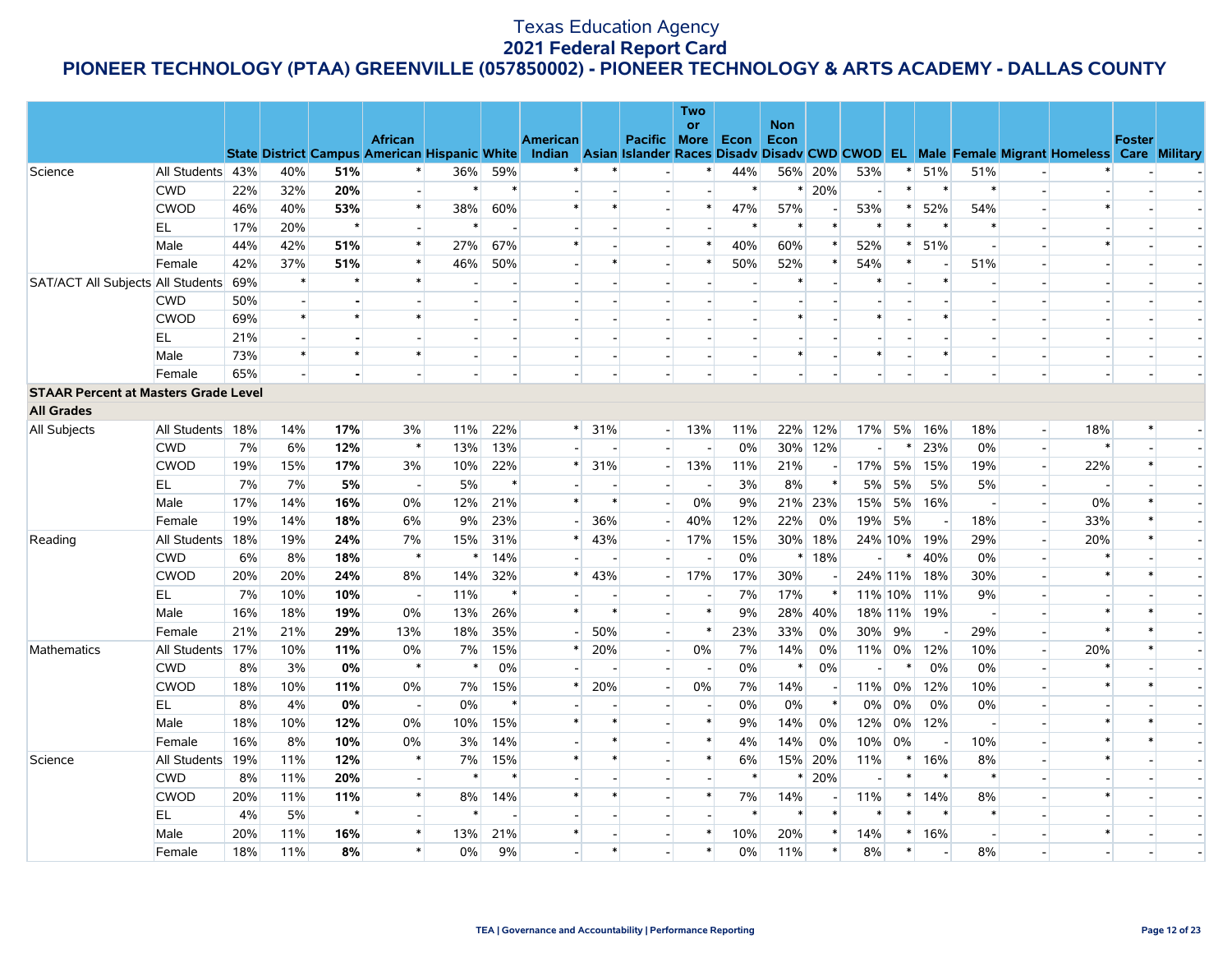|                                       |             |       |  | <b>African</b> |  | American | Pacific More Econ Econ | <b>Two</b><br><b>or</b> | <b>Non</b> |  |  |  | State District Campus American Hispanic White Indian Asian Islander Races Disadv Disadv CWD CWOD EL Male Female Migrant Homeless Care Military | Foster |  |
|---------------------------------------|-------------|-------|--|----------------|--|----------|------------------------|-------------------------|------------|--|--|--|------------------------------------------------------------------------------------------------------------------------------------------------|--------|--|
| SAT/ACT All Subjects All Students 14% |             |       |  |                |  |          |                        |                         |            |  |  |  |                                                                                                                                                |        |  |
|                                       | <b>CWD</b>  | 11%   |  |                |  |          |                        |                         |            |  |  |  |                                                                                                                                                |        |  |
|                                       | <b>CWOD</b> | 14%   |  |                |  |          |                        |                         |            |  |  |  |                                                                                                                                                |        |  |
|                                       | EL          | $1\%$ |  |                |  |          |                        |                         |            |  |  |  |                                                                                                                                                |        |  |
|                                       | Male        | 18%   |  |                |  |          |                        |                         |            |  |  |  |                                                                                                                                                |        |  |
|                                       | Female      | 11%   |  |                |  |          |                        |                         |            |  |  |  |                                                                                                                                                |        |  |

- Indicates there are no students in the group.

\* Indicates results are masked due to small numbers to protect student confidentiality.

#### **Part (iii): Academic Growth and Graduation Rate**

#### **Part (iii)(I): Academic Growth**

This section provides information on students' academic growth for mathematics and reading/ELA for public elementary schools and secondary schools which don't have a graduation rate, for the 2020-21 school year. These results include all students tested, regardless of whether they were in the accountability subset. (CWD: children with disability; CWOD: children without disability; EL: English learner)

 *USDE waived reporting requirements in Section 1111(h)(1)(C)(iii)(I) (other academic indicator results for schools that are not high schools) for the 2020-21 school year.*

#### **Part (iii)(II): Graduation Rate**

This section provides information on high school graduation rates for the class of 2020.

# **There is no data for this campus.**

### **Part (iv): English Language Proficiency**

This section provides information on the number and percentage of English learners achieving English language proficiency based on the 2021 Texas English Language Proficiency Assessment System (TELPAS) data. (EL: English learner)

| <b>Total</b> | <b>EL in Proficiency</b> | Rate of     |
|--------------|--------------------------|-------------|
| <b>Class</b> | of EL                    | Proficiency |
|              |                          |             |

- Indicates there are no students in the group.
- \* Indicates results are masked due to small numbers to protect student confidentiality.
- $\diamond$  Indicates data reporting does not meet for Minimum Size.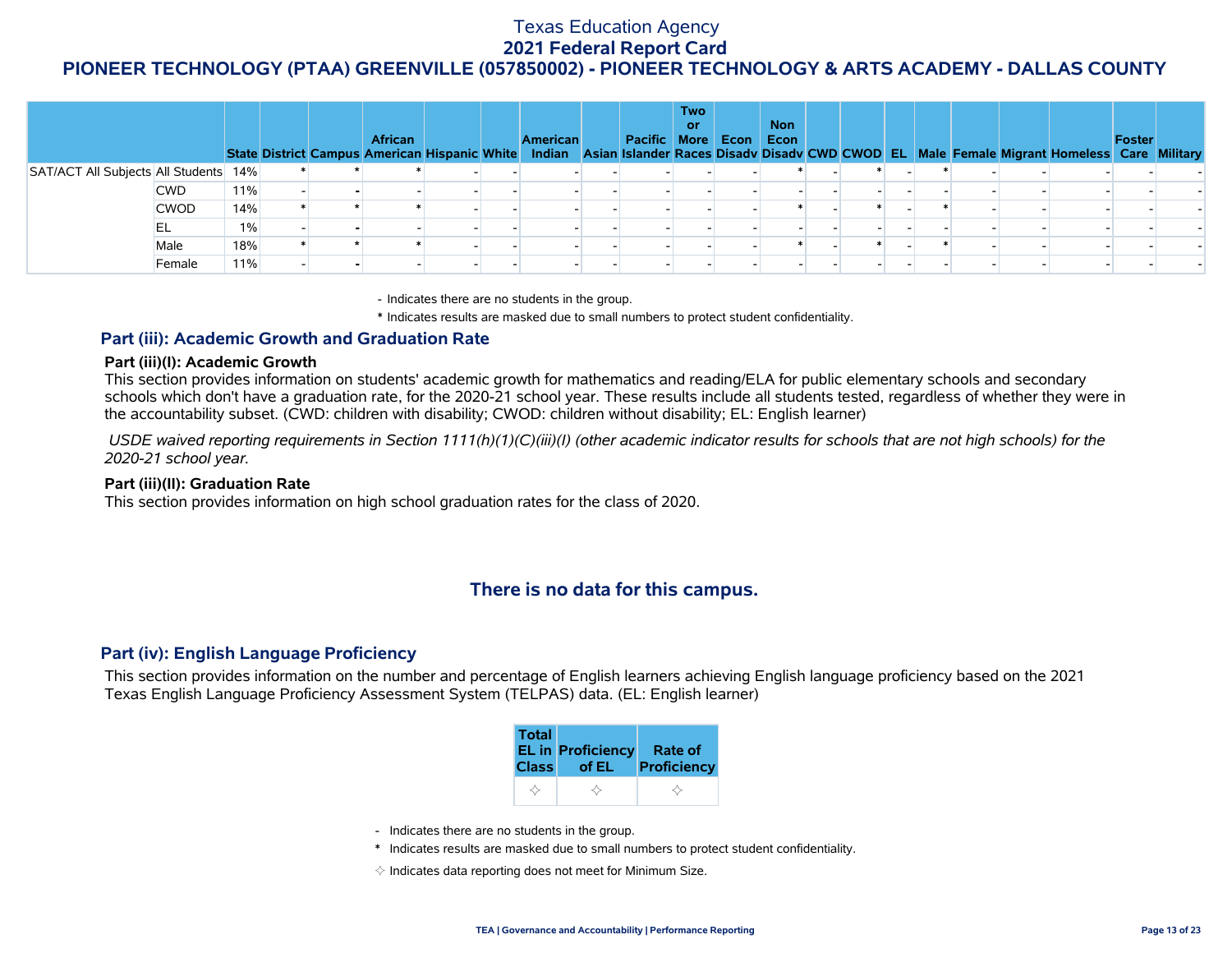## **PIONEER TECHNOLOGY (PTAA) GREENVILLE (057850002) - PIONEER TECHNOLOGY & ARTS ACADEMY - DALLAS COUNTY**

### **Part (v): School Quality or Student Success (SQSS)**

This section provides information on school quality or student success, which is college, career and military readiness (CCMR) for high schools and average performance rate of the three STAAR performance levels of all students, regardless of whether they were in the accountability subset, for elementary and secondary schools without a graduation rate. (CWD: children with disability; EL: English learner)

|                                                                                 | All                      | <b>African</b><br><b>Students American Hispanic White</b> |    |                          | <b>American</b><br>Indian |                          | <b>Pacific</b><br>Asian Islander Races Disady CWD | Two<br>or<br><b>More</b> | Econ   |    | EL |  |  |  |
|---------------------------------------------------------------------------------|--------------------------|-----------------------------------------------------------|----|--------------------------|---------------------------|--------------------------|---------------------------------------------------|--------------------------|--------|----|----|--|--|--|
| <b>Student Success (Student Achievement Domain Score: STAAR Component Only)</b> |                          |                                                           |    |                          |                           |                          |                                                   |                          |        |    |    |  |  |  |
| <b>STAAR Component Score</b>                                                    | 44                       | 24                                                        | 37 | 49                       | ∗                         | 59                       | $\blacksquare$                                    | 55                       | 36     | 21 | 22 |  |  |  |
| <b>School Quality (College, Career, and Military Readiness Performance)</b>     |                          |                                                           |    |                          |                           |                          |                                                   |                          |        |    |    |  |  |  |
| <b>%Students meeting CCMR</b>                                                   | $\overline{\phantom{a}}$ |                                                           |    | $\overline{\phantom{0}}$ | $\overline{\phantom{a}}$  | $\overline{\phantom{0}}$ | $\blacksquare$                                    | $\overline{\phantom{0}}$ | $\sim$ | -  |    |  |  |  |

- Indicates there are no students in the group.

\* Indicates results are masked due to small numbers to protect student confidentiality.

#### **Part (vi): Goal Meeting Status**

This section provides information on the progress of all students and each student group toward meeting the long-term goals or interim objectives on STAAR academic performance, federal graduation rate, and English learners' language proficiency. (CWD: children with disability; EL: English learner)

 *USDE waived reporting requirements in Section 1111(h)(1)(C)(vi) (progress toward meeting long-term goals and measurements of interim progress) for the 2020-21 school year.*

#### **Part (vii): STAAR Participation**

This section provides the percentage of students assessed and not assessed on STAAR for mathematics, reading/ELA, and science. (CWD: children with disability; CWOD: children without disability; EL: English learner)

|                           |              |      | <b>African</b><br><b>Campus American Hispanic White</b> |      |          | <b>American</b><br><b>Indian</b> |           | <b>Pacific</b><br>Asian Islander Races Disady Disady CWD CWOD | <b>Two</b><br>or<br><b>More</b> | Econ | <b>Non</b><br><b>Econ</b> |          | -EL            |     | <b>Male Female Migrant</b> |  |
|---------------------------|--------------|------|---------------------------------------------------------|------|----------|----------------------------------|-----------|---------------------------------------------------------------|---------------------------------|------|---------------------------|----------|----------------|-----|----------------------------|--|
| <b>Participation Rate</b> |              |      |                                                         |      |          |                                  |           |                                                               |                                 |      |                           |          |                |     |                            |  |
| <b>All Subjects</b>       | All Students | 95%  | 94%                                                     | 95%  | 95%      |                                  | $* 100\%$ |                                                               | 100%                            | 98%  | 94%                       | 93%      | 96% 100%       | 93% | 98%                        |  |
|                           | <b>CWD</b>   | 93%  |                                                         |      | 80% 100% |                                  |           |                                                               |                                 | 100% | 83%                       | 93%      |                | 87% | 100%                       |  |
|                           | <b>CWOD</b>  | 96%  | 94%                                                     | 96%  | 95%      |                                  | $* 100%$  |                                                               | 100%                            | 97%  | 94%                       |          | 96% 100%       | 94% | 97%                        |  |
|                           | EL           | 100% |                                                         | 100% |          |                                  |           |                                                               |                                 | 100% | 100%                      |          | 100% 100% 100% |     | 100%                       |  |
|                           | Male         | 93%  | 88%                                                     | 93%  | 93%      |                                  |           |                                                               | 100%                            | 97%  | 90%                       | 87%      | 94% 100%       | 93% |                            |  |
|                           | Female       | 98%  | 100%                                                    | 98%  | 97%      |                                  | $-100%$   |                                                               | 100%                            | 98%  |                           | 97% 100% | 97% 100%       |     | 98%                        |  |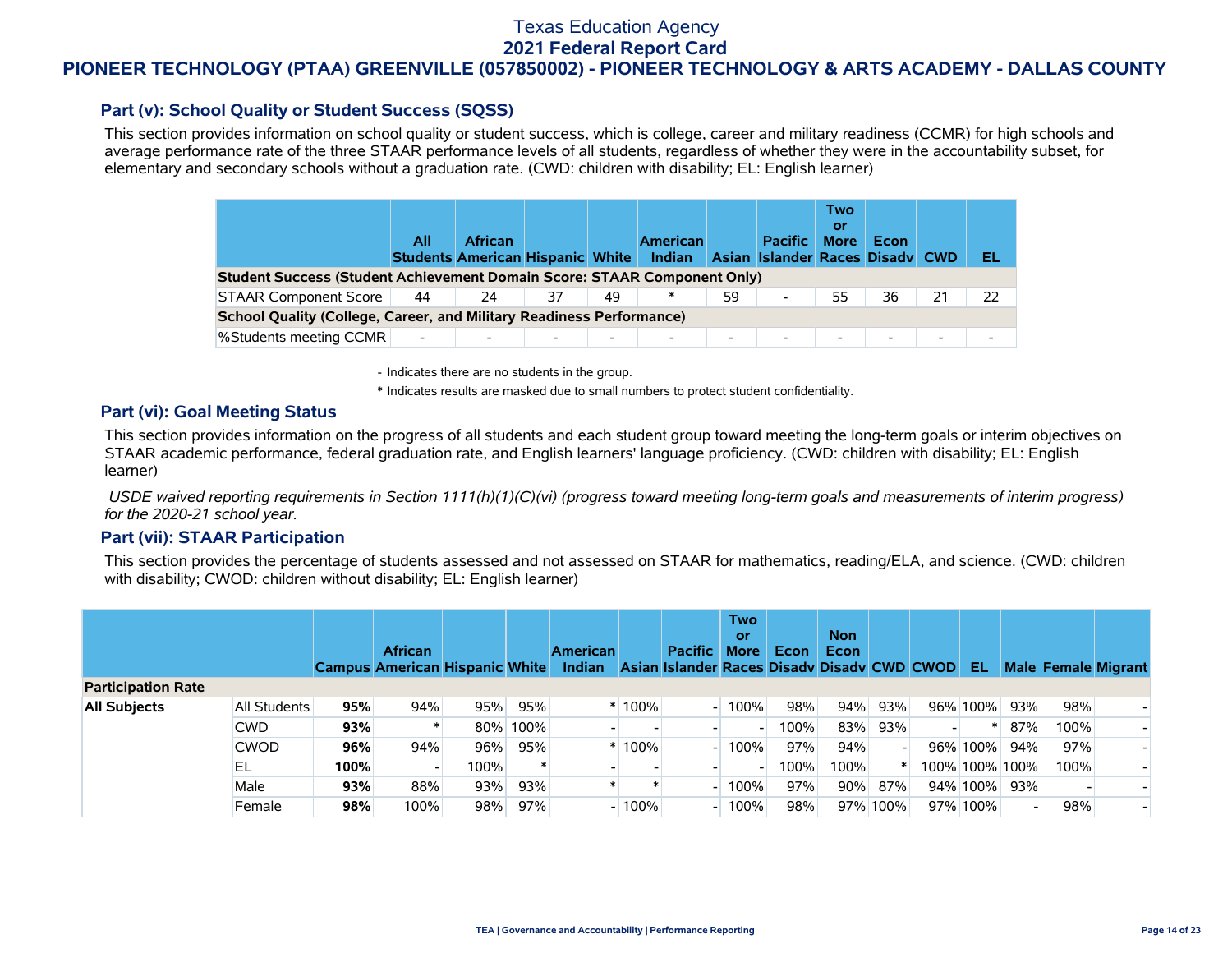# **PIONEER TECHNOLOGY (PTAA) GREENVILLE (057850002) - PIONEER TECHNOLOGY & ARTS ACADEMY - DALLAS COUNTY**

|                                          |                            |                |                   |              |                          |                                                                                                         |                                    |                          | <b>Two</b>                         |             |            |                          |                      |                          |                                |                            |                          |
|------------------------------------------|----------------------------|----------------|-------------------|--------------|--------------------------|---------------------------------------------------------------------------------------------------------|------------------------------------|--------------------------|------------------------------------|-------------|------------|--------------------------|----------------------|--------------------------|--------------------------------|----------------------------|--------------------------|
|                                          |                            |                |                   |              |                          |                                                                                                         |                                    |                          | <b>or</b>                          |             | <b>Non</b> |                          |                      |                          |                                |                            |                          |
|                                          |                            |                | <b>African</b>    |              |                          | <b>American</b><br>Campus American Hispanic White Indian Asian Islander Races Disadv Disadv CWD CWOD EL |                                    | <b>Pacific More</b>      |                                    | Econ        | Econ       |                          |                      |                          |                                | <b>Male Female Migrant</b> |                          |
| Reading                                  | <b>All Students</b>        | 95%            | 93%               | 96%          | 95%                      |                                                                                                         | * 100%                             |                          | $-100%$                            | 97%         | 94%        | 92%                      |                      | 96% 100%                 | 93%                            | 98%                        |                          |
|                                          | <b>CWD</b>                 | 92%            | $\ast$            | $\ast$       | 100%                     |                                                                                                         |                                    |                          |                                    | 100%        | 80%        | 92%                      |                      | $\ast$                   | 83%                            | 100%                       |                          |
|                                          | <b>CWOD</b>                | 96%            | 93%               | 97%          | 95%                      |                                                                                                         | $*100%$                            |                          | 100%                               | 97%         | 94%        |                          |                      | 96% 100%                 | 94%                            | 98%                        |                          |
|                                          | EL.                        | 100%           | $\sim$            | 100%         | $\ast$                   |                                                                                                         | $\blacksquare$                     | $\overline{a}$           | $\blacksquare$                     | 100%        | 100%       | $\ast$                   |                      | 100% 100% 100%           |                                | 100%                       |                          |
|                                          | Male                       | 93%            | 86%               | 94%          | 93%                      | $\ast$                                                                                                  | $\ast$                             |                          | $\ast$                             | 97%         | 91%        | 83%                      |                      | 94% 100%                 | 93%                            |                            |                          |
|                                          | Female                     | 98%            | 100%              | 98%          | 97%                      |                                                                                                         | $-100%$                            |                          | $\ast$                             | 98%         |            | 97% 100%                 |                      | 98% 100%                 | $\overline{a}$                 | 98%                        |                          |
| <b>Mathematics</b>                       | All Students               | 95%            | 93%               | 95%          | 95%                      |                                                                                                         | $*100%$                            | $\overline{\phantom{0}}$ | 100%                               | 97%         | 93%        | 91%                      |                      | 95% 100%                 | 92%                            | 97%                        | $\overline{\phantom{a}}$ |
|                                          | <b>CWD</b>                 | 91%            | $\ast$            | $\ast$       | 100%                     |                                                                                                         | $\overline{\phantom{a}}$           |                          | $\overline{\phantom{a}}$           | 100%        | $\ast$     | 91%                      |                      | $\ast$                   | 83%                            | 100%                       |                          |
|                                          | <b>CWOD</b>                | 95%            | 93%               | 96%          | 94%                      |                                                                                                         | $*100%$                            |                          | 100%                               | 97%         | 94%        |                          |                      | 95% 100%                 | 93%                            | 97%                        |                          |
|                                          | EL.                        | 100%           | $\blacksquare$    | 100%         | $\ast$                   |                                                                                                         |                                    |                          | $\overline{\phantom{a}}$           | 100%        | 100%       | $\ast$                   |                      | 100% 100% 100%           |                                | 100%                       | $\overline{\phantom{a}}$ |
|                                          | Male                       | 92%            | 86%               | 93%          | 92%                      | $\ast$                                                                                                  | $\ast$                             | $\blacksquare$           | $\ast$                             | 96%         |            | 89% 83%                  |                      | 93% 100%                 | 92%                            | $\overline{\phantom{a}}$   |                          |
|                                          | Female                     | 97%            | 100%              | 97%          | 97%                      |                                                                                                         | $\ast$                             |                          | $\ast$                             | 98%         |            | 97% 100%                 |                      | 97% 100%                 | $\overline{\phantom{a}}$       | 97%                        |                          |
| <b>Science</b>                           | All Students               | 97%            | $\ast$            | 97%          | 96%                      | $\ast$                                                                                                  | $\ast$                             |                          | $\ast$                             | 100%        |            | 95% 100%                 | 96%                  | $\ast$                   | 96%                            | 98%                        |                          |
|                                          | <b>CWD</b>                 | 100%           | $\sim$            | $\ast$       | $\ast$                   |                                                                                                         | $\overline{a}$                     | $\overline{a}$           | $\blacksquare$                     | $\ast$      |            | * 100%                   |                      | $\ast$                   | $\ast$                         | $\ast$                     |                          |
|                                          | <b>CWOD</b>                | 96%            | $\ast$            | 96%          | 96%                      | $\ast$                                                                                                  | $\ast$                             | $\blacksquare$           | $\ast$                             | 100%        | 94%        |                          | 96%                  | $\ast$                   | 95%                            | 97%                        |                          |
|                                          | EL.                        | $\star$        |                   | $\ast$       |                          |                                                                                                         |                                    |                          |                                    | $\ast$      |            | $\ast$                   |                      | $\ast$                   | $\ast$                         | $\ast$                     |                          |
|                                          | Male                       | 96%            | $\ast$            | 94%          | 96%                      | $\ast$                                                                                                  | $\overline{a}$                     | $\overline{a}$           | $\ast$                             | 100%        | 93%        | $\ast$                   | 95%                  | $\ast$                   | 96%                            | $\overline{a}$             | $\overline{\phantom{a}}$ |
|                                          | Female                     | 98%            | $\ast$            | 100%         | 96%                      |                                                                                                         | $\ast$                             | $\overline{\phantom{a}}$ | $\ast$                             | 100%        | 96%        | $\ast$                   | 97%                  | $\ast$                   | $\overline{\phantom{a}}$       | 98%                        |                          |
| <b>SAT/ACT All Subjects All Students</b> |                            | $\star$        | $\ast$            |              |                          |                                                                                                         |                                    |                          |                                    |             | $\ast$     |                          | $\ast$               |                          | $\ast$                         |                            |                          |
|                                          | <b>CWD</b>                 |                |                   |              |                          |                                                                                                         | $\overline{a}$                     |                          |                                    |             |            |                          |                      |                          |                                |                            |                          |
|                                          | <b>CWOD</b>                | $\star$        | $\ast$            |              | $\overline{\phantom{a}}$ | $\blacksquare$                                                                                          | $\overline{a}$                     | $\overline{\phantom{a}}$ | $\blacksquare$                     |             | $\ast$     |                          | $\ast$               | $\overline{\phantom{a}}$ | $\ast$                         | $\blacksquare$             |                          |
|                                          | EL.                        |                |                   |              |                          |                                                                                                         |                                    |                          |                                    |             |            |                          |                      |                          |                                | $\overline{a}$             |                          |
|                                          | Male                       | $\star$        | $\ast$            |              |                          |                                                                                                         |                                    |                          |                                    |             | $\ast$     |                          | $\ast$               |                          | $\ast$                         |                            |                          |
|                                          |                            | $\blacksquare$ | $\sim$            |              | $\overline{a}$           | $\overline{a}$                                                                                          | $\overline{\phantom{0}}$           | $\overline{a}$           | $\overline{a}$                     |             |            |                          |                      |                          | $\overline{a}$                 | $\sim$                     |                          |
| <b>Non-Participation Rate</b>            | Female                     |                |                   |              |                          |                                                                                                         |                                    |                          |                                    |             |            |                          |                      |                          |                                |                            |                          |
|                                          | <b>All Students</b>        | 5%             | 6%                | 5%           | 5%                       | $\ast$                                                                                                  | $0\%$                              |                          | $0\%$                              | 2%          | 6%         | 7%                       | 4%                   | 0%                       | 7%                             | 2%                         |                          |
| <b>All Subjects</b>                      | <b>CWD</b>                 | 7%             | $\pmb{\ast}$      | 20%          | 0%                       | $\overline{\phantom{a}}$                                                                                | $\overline{a}$                     | $\overline{a}$           | $\overline{\phantom{a}}$           | 0%          | 17%        | 7%                       | $\sim$               | $\ast$                   | 13%                            | 0%                         |                          |
|                                          | <b>CWOD</b>                | 4%             | 6%                | 4%           | 5%                       | $\ast$                                                                                                  | $0\%$                              | $\overline{\phantom{a}}$ | $0\%$                              | 3%          | $6\%$      |                          | 4%                   | 0%                       | 6%                             | 3%                         |                          |
|                                          | EL.                        | 0%             | $\overline{a}$    | 0%           | $\ast$                   |                                                                                                         |                                    | $\blacksquare$           | $\blacksquare$                     | 0%          | $0\%$      | $\ast$                   | 0%                   | 0%                       | $0\%$                          | 0%                         |                          |
|                                          | Male                       | 7%             | 12%               | 7%           | 7%                       | $\ast$                                                                                                  | $\ast$                             | $\overline{\phantom{a}}$ | 0%                                 | 3%          | 10%        | 13%                      | 6%                   | 0%                       | 7%                             | $\blacksquare$             | $\overline{a}$           |
|                                          |                            | 2%             | $0\%$             | 2%           | 3%                       | $\overline{\phantom{a}}$                                                                                | $0\%$                              | $\overline{\phantom{a}}$ | 0%                                 | 2%          | 3%         | 0%                       | 3%                   | $0\%$                    |                                | 2%                         |                          |
|                                          | Female                     | 5%             |                   |              | 5%                       | $\ast$                                                                                                  |                                    |                          |                                    |             |            |                          |                      |                          | $\overline{\phantom{a}}$<br>7% |                            |                          |
| Reading                                  | All Students<br><b>CWD</b> | 8%             | 7%<br>$\ast$      | 4%<br>$\ast$ | 0%                       |                                                                                                         | 0%                                 |                          | 0%                                 | 3%<br>$0\%$ | 6%<br>20%  | 8%<br>8%                 | 4%<br>$\overline{a}$ | 0%<br>$\ast$             | 17%                            | 2%<br>0%                   |                          |
|                                          | <b>CWOD</b>                |                |                   |              |                          | $\ast$                                                                                                  | $\blacksquare$                     | $\overline{a}$           | $\blacksquare$                     | 3%          | 6%         |                          |                      |                          |                                |                            |                          |
|                                          |                            | 4%             | 7%                | 3%           | 5%<br>$\ast$             |                                                                                                         | 0%                                 |                          | 0%                                 |             |            | $\blacksquare$<br>$\ast$ | 4%                   | 0%                       | 6%                             | 2%                         |                          |
|                                          | EL.                        | 0%             | $\qquad \qquad -$ | 0%           |                          | $\ast$                                                                                                  | $\overline{\phantom{a}}$<br>$\ast$ | $\overline{\phantom{a}}$ | $\overline{\phantom{a}}$<br>$\ast$ | $0\%$       | $0\%$      |                          | 0%                   | 0%                       | $0\%$                          | 0%                         |                          |
|                                          | Male                       | 7%             | 14%               | 6%           | 7%                       |                                                                                                         |                                    |                          | $\ast$                             | 3%          | 9%         | 17%                      | 6%                   | 0%                       | 7%                             |                            |                          |
|                                          | Female                     | 2%             | 0%                | 2%           | 3%                       | $\overline{a}$                                                                                          | 0%                                 |                          |                                    | 2%          | 3%         | 0%                       | 2%                   | 0%                       | $\overline{a}$                 | 2%                         | $\blacksquare$           |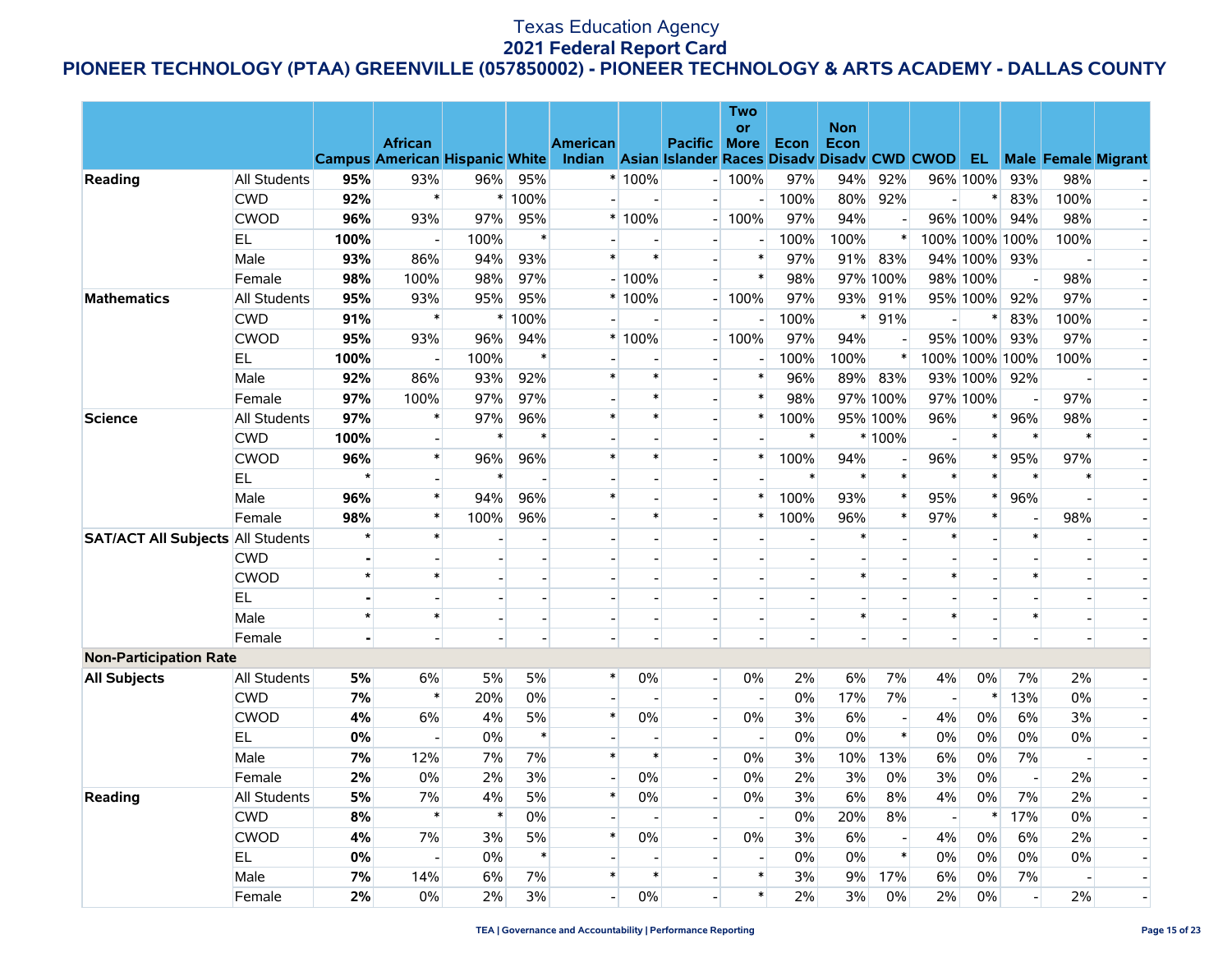# **PIONEER TECHNOLOGY (PTAA) GREENVILLE (057850002) - PIONEER TECHNOLOGY & ARTS ACADEMY - DALLAS COUNTY**

|                                          |              |    | <b>African</b><br><b>Campus American Hispanic White</b> |    |    | <b>American</b><br>Indian Asian Islander Races Disady Disady CWD CWOD |       | <b>Pacific</b> | <b>Two</b><br>or<br><b>More</b> | Econ  | <b>Non</b><br><b>Econ</b> |       |    | EL.   |         |        | <b>Male Female Migrant</b> |
|------------------------------------------|--------------|----|---------------------------------------------------------|----|----|-----------------------------------------------------------------------|-------|----------------|---------------------------------|-------|---------------------------|-------|----|-------|---------|--------|----------------------------|
| <b>Mathematics</b>                       | All Students | 5% | 7%                                                      | 5% | 5% | $\ast$                                                                | 0%    |                | $0\%$                           | 3%    | 7%                        | 9%    | 5% | $0\%$ | 8%      | 3%     |                            |
|                                          | <b>CWD</b>   | 9% |                                                         |    | 0% |                                                                       |       |                |                                 | $0\%$ | $\ast$                    | 9%    |    |       | 17%     | 0%     |                            |
|                                          | <b>CWOD</b>  | 5% | 7%                                                      | 4% | 6% | $\ast$                                                                | $0\%$ |                | $0\%$                           | 3%    | 6%                        |       | 5% | $0\%$ | 7%      | 3%     |                            |
|                                          | <b>EL</b>    | 0% |                                                         | 0% |    |                                                                       |       |                |                                 | $0\%$ | 0%                        |       | 0% | $0\%$ | 0%      | 0%     |                            |
|                                          | Male         | 8% | 14%                                                     | 7% | 8% |                                                                       |       |                |                                 | 4%    | 11%                       | 17%   | 7% | $0\%$ | 8%      |        |                            |
|                                          | Female       | 3% | 0%                                                      | 3% | 3% |                                                                       |       |                |                                 | 2%    | 3%                        | $0\%$ | 3% | $0\%$ |         | 3%     |                            |
| <b>Science</b>                           | All Students | 3% |                                                         | 3% | 4% |                                                                       |       |                |                                 | 0%    | 5%                        | $0\%$ | 4% |       | 4%      | 2%     |                            |
|                                          | <b>CWD</b>   | 0% |                                                         |    |    |                                                                       |       |                |                                 |       | $\ast$                    | 0%    |    |       |         | $\ast$ |                            |
|                                          | <b>CWOD</b>  | 4% |                                                         | 4% | 4% |                                                                       |       |                |                                 | $0\%$ | 6%                        |       | 4% |       | 5%      | 3%     |                            |
|                                          | EL.          |    |                                                         |    |    |                                                                       |       |                |                                 |       |                           |       |    |       |         |        |                            |
|                                          | Male         | 4% |                                                         | 6% | 4% |                                                                       |       |                |                                 | $0\%$ | 7%                        |       | 5% |       | 4%      |        |                            |
|                                          | Female       | 2% |                                                         | 0% | 4% |                                                                       |       |                |                                 | 0%    | 4%                        |       | 3% |       |         | 2%     |                            |
| <b>SAT/ACT All Subjects All Students</b> |              |    |                                                         |    |    |                                                                       |       |                |                                 |       |                           |       |    |       | $\star$ |        |                            |
|                                          | <b>CWD</b>   |    |                                                         |    |    |                                                                       |       |                |                                 |       |                           |       |    |       |         |        |                            |
|                                          | <b>CWOD</b>  |    |                                                         |    |    |                                                                       |       |                |                                 |       |                           |       |    |       |         |        |                            |
|                                          | <b>EL</b>    |    |                                                         |    |    |                                                                       |       |                |                                 |       |                           |       |    |       |         |        |                            |
|                                          | Male         |    |                                                         |    |    |                                                                       |       |                |                                 |       |                           |       |    |       |         |        |                            |
|                                          | Female       |    |                                                         |    |    |                                                                       |       |                |                                 |       |                           |       |    |       |         |        |                            |

- Indicates there are no students in the group.

\* Indicates results are masked due to small numbers to protect student confidentiality.

### **Part (viii): Civil Rights Data**

Part (viii)(I) This section provides information from the 2017-18 CRDC surveys, submitted by school districts to the Office for Civil Rights on measures of school quality, climate, and safety, including counts of in-school suspensions, out-of-school suspensions, expulsions, school related arrests, referrals to law enforcement, chronic absenteeism (including both excused and unexcused absences), incidences of violence, including bullying and harassment. (EL: English learner)

|                                      | Total | <b>African</b> |  | <b>Indian</b><br>or<br><b>Alaska</b> | <b>Pacific More</b> | <b>Two</b><br><b>Or</b> | <b>Students</b><br>with<br>students American Hispanic White Native Asian Islander Races EL Disabilities | <b>Students</b><br>with<br><b>Disabilities</b><br>(Section<br>504) |
|--------------------------------------|-------|----------------|--|--------------------------------------|---------------------|-------------------------|---------------------------------------------------------------------------------------------------------|--------------------------------------------------------------------|
| <b>Students Without Disabilities</b> |       |                |  |                                      |                     |                         |                                                                                                         |                                                                    |
| <b>In-School Suspensions</b>         |       |                |  |                                      |                     |                         |                                                                                                         |                                                                    |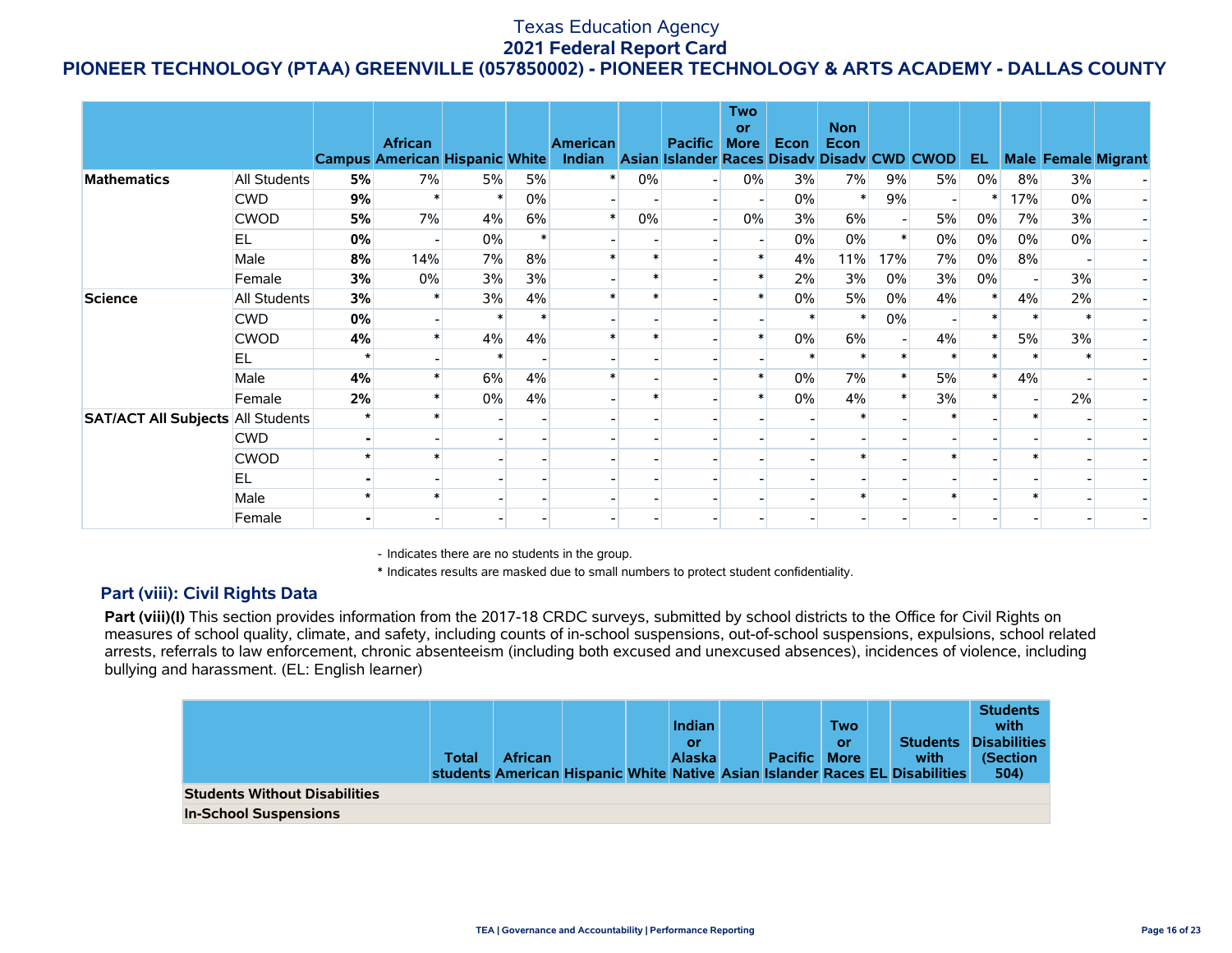# **PIONEER TECHNOLOGY (PTAA) GREENVILLE (057850002) - PIONEER TECHNOLOGY & ARTS ACADEMY - DALLAS COUNTY**

|                                     |        | <b>Total</b> | <b>African</b> |                |                | <b>Indian</b><br>or<br><b>Alaska</b> |              | <b>Pacific</b> | Two<br><b>or</b><br><b>More</b> |                | <b>Students</b><br>with                                                      | <b>Students</b><br>with<br><b>Disabilities</b><br>(Section |
|-------------------------------------|--------|--------------|----------------|----------------|----------------|--------------------------------------|--------------|----------------|---------------------------------|----------------|------------------------------------------------------------------------------|------------------------------------------------------------|
|                                     |        |              |                |                |                |                                      |              |                |                                 |                | students American Hispanic White Native Asian Islander Races EL Disabilities | 504)                                                       |
|                                     | Male   | 0            | 0              | 0              | $\overline{0}$ | 0                                    | 0            | 0              | 0                               | $\overline{0}$ |                                                                              |                                                            |
|                                     | Female | 0            | $\mathbf 0$    | $\mathbf 0$    | $\mathbf 0$    | $\mathbf 0$                          | 0            | 0              | $\mathbf 0$                     | $\overline{0}$ |                                                                              |                                                            |
|                                     | Total  | 0            | $\mathbf{0}$   | $\Omega$       | $\overline{0}$ | $\Omega$                             | $\mathbf 0$  | 0              | 0                               | $\mathbf 0$    |                                                                              |                                                            |
| <b>Out-of-School Suspensions</b>    |        |              |                |                |                |                                      |              |                |                                 |                |                                                                              |                                                            |
|                                     | Male   | 0            | $\pmb{0}$      | $\Omega$       | $\Omega$       | $\mathbf{0}$                         | $\Omega$     | $\Omega$       | 0                               | $\overline{0}$ |                                                                              |                                                            |
|                                     | Female | 0            | 0              | $\Omega$       | $\mathbf{0}$   | $\Omega$                             | $\mathbf 0$  | 0              | 0                               | $\overline{0}$ |                                                                              |                                                            |
|                                     | Total  | 0            | $\mathbf{0}$   | $\Omega$       | $\Omega$       | $\Omega$                             | 0            | 0              | $\overline{0}$                  | $\pmb{0}$      |                                                                              |                                                            |
| <b>Expulsions</b>                   |        |              |                |                |                |                                      |              |                |                                 |                |                                                                              |                                                            |
| With Educational Services           | Male   | 0            | $\mathbf{0}$   | $\overline{0}$ | $\overline{0}$ | $\overline{0}$                       | 0            | 0              | 0                               | $\overline{0}$ |                                                                              |                                                            |
|                                     | Female | 0            | $\mathbf 0$    | $\Omega$       | $\Omega$       | $\Omega$                             | 0            | 0              | 0                               | $\mathbf{0}$   |                                                                              |                                                            |
|                                     | Total  | 0            | $\mathbf{0}$   | $\Omega$       | 0              | $\Omega$                             | 0            | 0              | 0                               | $\mathbf 0$    |                                                                              |                                                            |
| <b>Without Educational Services</b> | Male   | 0            | $\mathbf{0}$   | $\Omega$       | $\mathbf{0}$   | $\Omega$                             | 0            | 0              | 0                               | $\overline{0}$ |                                                                              |                                                            |
|                                     | Female | 0            | $\Omega$       | $\Omega$       | $\mathbf{0}$   | $\Omega$                             | $\mathbf{0}$ | $\Omega$       | 0                               | $\overline{0}$ |                                                                              |                                                            |
|                                     | Total  | 0            | 0              | 0              | $\mathbf 0$    | 0                                    | 0            | 0              | 0                               | $\pmb{0}$      |                                                                              |                                                            |
| Under Zero Tolerance Policies Male  |        | 0            | $\Omega$       | $\Omega$       | $\Omega$       | $\Omega$                             | $\Omega$     | $\mathbf{0}$   | 0                               | $\Omega$       |                                                                              |                                                            |
|                                     | Female | 0            | $\Omega$       | $\Omega$       | 0              | $\Omega$                             | $\mathbf 0$  | $\Omega$       | 0                               | $\pmb{0}$      |                                                                              |                                                            |
|                                     | Total  | 0            | 0              | $\Omega$       | 0              | $\Omega$                             | $\mathbf 0$  | 0              | 0                               | $\mathbf 0$    |                                                                              |                                                            |
| <b>School-Related Arrests</b>       |        |              |                |                |                |                                      |              |                |                                 |                |                                                                              |                                                            |
|                                     | Male   | 0            | $\mathbf{0}$   | $\overline{0}$ | $\overline{0}$ | $\overline{0}$                       | 0            | 0              | 0                               | $\overline{0}$ |                                                                              |                                                            |
|                                     | Female | 0            | $\mathbf{0}$   | $\Omega$       | $\mathbf 0$    | $\overline{0}$                       | 0            | 0              | 0                               | $\mathbf 0$    |                                                                              |                                                            |
|                                     | Total  | 0            | $\mathbf 0$    | $\Omega$       | $\mathbf{0}$   | $\Omega$                             | 0            | $\Omega$       | $\mathbf{0}$                    | $\pmb{0}$      |                                                                              |                                                            |
| <b>Referrals to Law Enforcement</b> |        |              |                |                |                |                                      |              |                |                                 |                |                                                                              |                                                            |
|                                     | Male   | 0            | $\pmb{0}$      | $\Omega$       | $\overline{0}$ | $\Omega$                             | 0            | 0              | $\overline{0}$                  | $\mathbf 0$    |                                                                              |                                                            |
|                                     | Female | 0            | $\mathbf{0}$   | 0              | $\mathbf{0}$   | $\mathbf{0}$                         | 0            | 0              | $\overline{0}$                  | $\overline{0}$ |                                                                              |                                                            |
|                                     | Total  | 0            | $\mathbf{0}$   | $\Omega$       | $\overline{0}$ | $\Omega$                             | 0            | 0              | 0                               | $\mathbf 0$    |                                                                              |                                                            |
| <b>Students With Disabilities</b>   |        |              |                |                |                |                                      |              |                |                                 |                |                                                                              |                                                            |
| <b>In-School Suspensions</b>        |        |              |                |                |                |                                      |              |                |                                 |                |                                                                              |                                                            |
|                                     | Male   | 0            | $\pmb{0}$      | $\overline{0}$ | $\mathbf 0$    | 0                                    | 0            | 0              | 0                               | $\overline{0}$ |                                                                              | 0                                                          |
|                                     | Female | 0            | $\mathbf{0}$   | $\overline{0}$ | $\mathbf{0}$   | $\mathbf{0}$                         | 0            | 0              | 0                               | $\overline{0}$ |                                                                              | 0                                                          |
|                                     | Total  | 0            | $\mathbf{0}$   | $\Omega$       | 0              | $\Omega$                             | 0            | 0              | $\overline{0}$                  | $\overline{0}$ |                                                                              | $\mathbf{0}$                                               |
| <b>Out-of-School Suspensions</b>    |        |              |                |                |                |                                      |              |                |                                 |                |                                                                              |                                                            |
|                                     | Male   | 0            | $\mathbf{0}$   | $\overline{0}$ | $\overline{0}$ | $\Omega$                             | 0            | 0              | 0                               | $\overline{0}$ |                                                                              | 0                                                          |
|                                     | Female | 0            | 0              | $\overline{0}$ | 0              | $\overline{0}$                       | 0            | 0              | 0                               | $\overline{0}$ |                                                                              | 0                                                          |
|                                     | Total  | 0            | 0              | $\Omega$       | 0              | $\mathbf 0$                          | 0            | $\mathbf 0$    | 0                               | $\pmb{0}$      |                                                                              | 0                                                          |
| <b>Expulsions</b>                   |        |              |                |                |                |                                      |              |                |                                 |                |                                                                              |                                                            |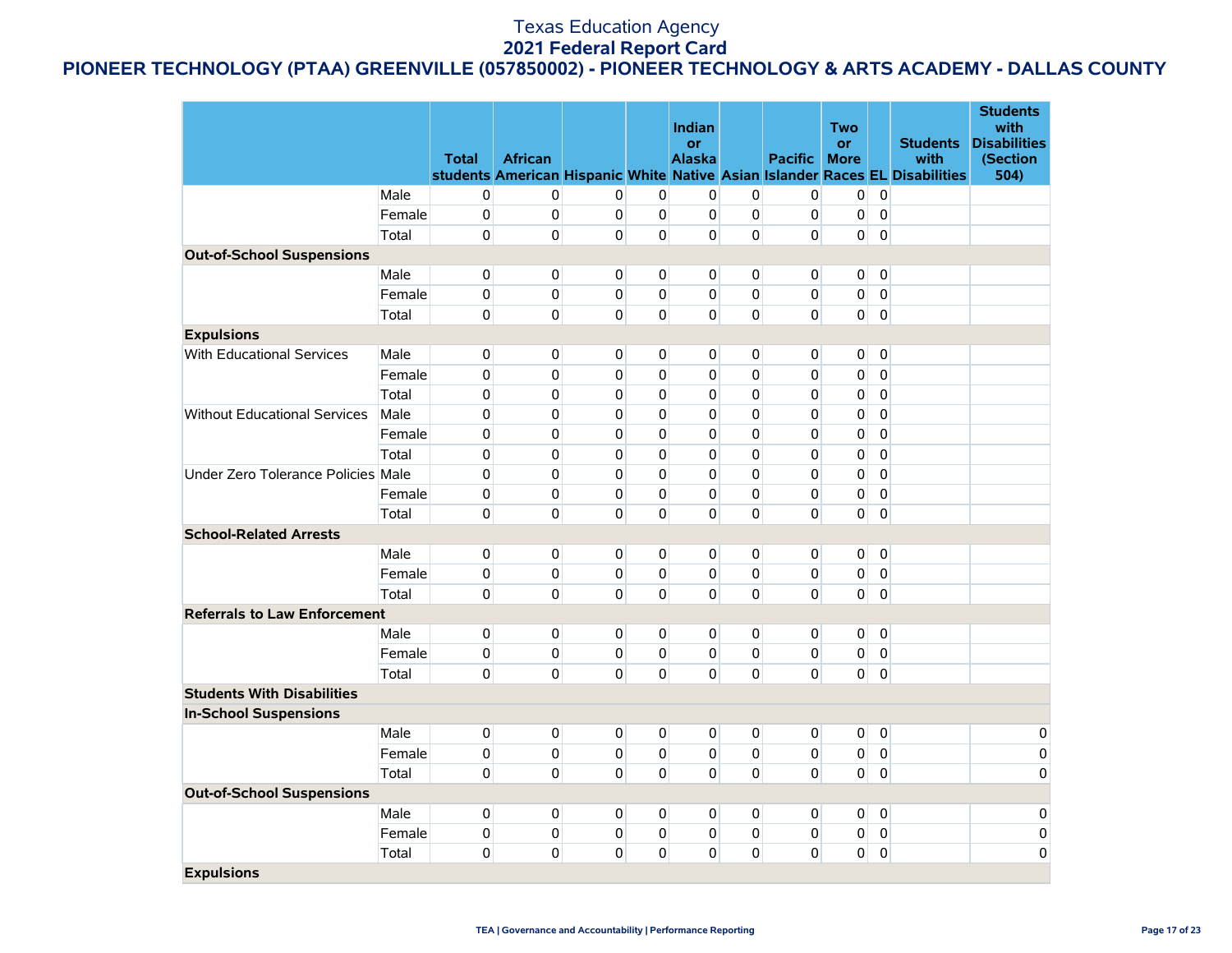# **PIONEER TECHNOLOGY (PTAA) GREENVILLE (057850002) - PIONEER TECHNOLOGY & ARTS ACADEMY - DALLAS COUNTY**

|                                     |        | <b>Total</b> | <b>African</b> |             |              | Indian<br>or<br><b>Alaska</b> |             | <b>Pacific</b> | <b>Two</b><br>or<br><b>More</b> |                | <b>Students</b><br>with<br>students American Hispanic White Native Asian Islander Races EL Disabilities | <b>Students</b><br>with<br><b>Disabilities</b><br>(Section<br>504) |
|-------------------------------------|--------|--------------|----------------|-------------|--------------|-------------------------------|-------------|----------------|---------------------------------|----------------|---------------------------------------------------------------------------------------------------------|--------------------------------------------------------------------|
| <b>With Educational Services</b>    | Male   | 0            | 0              | 0           | 0            | 0                             | 0           | 0              | 0                               | 0              |                                                                                                         | 0                                                                  |
|                                     | Female | 0            | 0              | 0           | $\Omega$     | 0                             | $\Omega$    | $\mathbf 0$    | 0                               | 0              |                                                                                                         | 0                                                                  |
|                                     | Total  | 0            | 0              | 0           | 0            | 0                             | 0           | 0              | 0                               | 0              |                                                                                                         | 0                                                                  |
| <b>Without Educational Services</b> | Male   | 0            | 0              | 0           | $\Omega$     | 0                             | $\Omega$    | $\mathbf 0$    | 0                               | 0              |                                                                                                         | 0                                                                  |
|                                     | Female | 0            | 0              | 0           | 0            | 0                             | 0           | 0              | 0                               | 0              |                                                                                                         | 0                                                                  |
|                                     | Total  | 0            | 0              | 0           | 0            | $\mathbf 0$                   | $\mathbf 0$ | 0              | 0                               | 0              |                                                                                                         | 0                                                                  |
| Under Zero Tolerance Policies Male  |        | 0            | 0              | 0           | 0            | 0                             | $\Omega$    | 0              | 0                               | 0              |                                                                                                         | 0                                                                  |
|                                     | Female | 0            | 0              | 0           | $\Omega$     | 0                             | $\mathbf 0$ | 0              | $\pmb{0}$                       | $\mathbf 0$    |                                                                                                         | $\mathbf 0$                                                        |
|                                     | Total  | 0            | 0              | $\mathbf 0$ | 0            | 0                             | $\mathbf 0$ | 0              | 0                               | 0              |                                                                                                         | $\mathbf 0$                                                        |
| <b>School-Related Arrests</b>       |        |              |                |             |              |                               |             |                |                                 |                |                                                                                                         |                                                                    |
|                                     | Male   | 0            | 0              | 0           | 0            | 0                             | 0           | 0              | 0                               | $\overline{0}$ |                                                                                                         | 0                                                                  |
|                                     | Female | 0            | 0              | 0           | $\Omega$     | 0                             | $\mathbf 0$ | 0              | 0                               | $\mathbf 0$    |                                                                                                         | 0                                                                  |
|                                     | Total  | 0            | 0              | 0           | $\mathbf 0$  | 0                             | $\mathbf 0$ | $\overline{0}$ | $\mathbf 0$                     | 0              |                                                                                                         | $\mathbf 0$                                                        |
| <b>Referrals to Law Enforcement</b> |        |              |                |             |              |                               |             |                |                                 |                |                                                                                                         |                                                                    |
|                                     | Male   | 0            | 0              | 0           | 0            | 0                             | 0           | 0              | 0                               | 0              |                                                                                                         | 0                                                                  |
|                                     | Female | 0            | 0              | 0           | $\Omega$     | 0                             | 0           | $\mathbf 0$    | 0                               | 0              |                                                                                                         | 0                                                                  |
|                                     | Total  | 0            | 0              | $\mathbf 0$ | $\mathbf{0}$ | 0                             | $\mathbf 0$ | $\mathbf 0$    | $\mathbf 0$                     | $\overline{0}$ |                                                                                                         | $\mathbf 0$                                                        |
| <b>All Students</b>                 |        |              |                |             |              |                               |             |                |                                 |                |                                                                                                         |                                                                    |
| <b>Chronic Absenteeism</b>          |        |              |                |             |              |                               |             |                |                                 |                |                                                                                                         |                                                                    |
|                                     | Male   | 3            | -8             | 1           | $\mathbf{1}$ | -8                            | -8          | -8             |                                 | -8             | -8                                                                                                      | $-8$                                                               |
|                                     | Female | 7            | $-8$           | 2           | 5            | -8                            | $-8$        | -8             | -8                              | $-8$           | $-8$                                                                                                    | -8                                                                 |
|                                     | Total  | 10           | $-8$           | 3           | 6            | $-8$                          | $-8$        | $-8$           | 1                               | -8             | $-8$                                                                                                    | $-8$                                                               |

|                                                                            | Total |
|----------------------------------------------------------------------------|-------|
| <b>Incidents of Violence</b>                                               |       |
| Incidents of rape or attempted rape                                        |       |
| Incidents of sexual assault (other than rape)                              |       |
| Incidents of robbery with a weapon                                         |       |
| Incidents of robbery with a firearm or explosive device                    |       |
| Incidents of robbery without a weapon                                      |       |
| Incidents of physical attack or fight with a weapon                        |       |
| Incidents of physical attack or fight with a firearm or explosive device   |       |
| Incidents of physical attack or fight without a weapon                     |       |
| Incidents of threats of physical attack with a weapon                      |       |
| Incidents of threats of physical attack with a firearm or explosive device |       |
| Incidents of threats of physical attack without a weapon                   |       |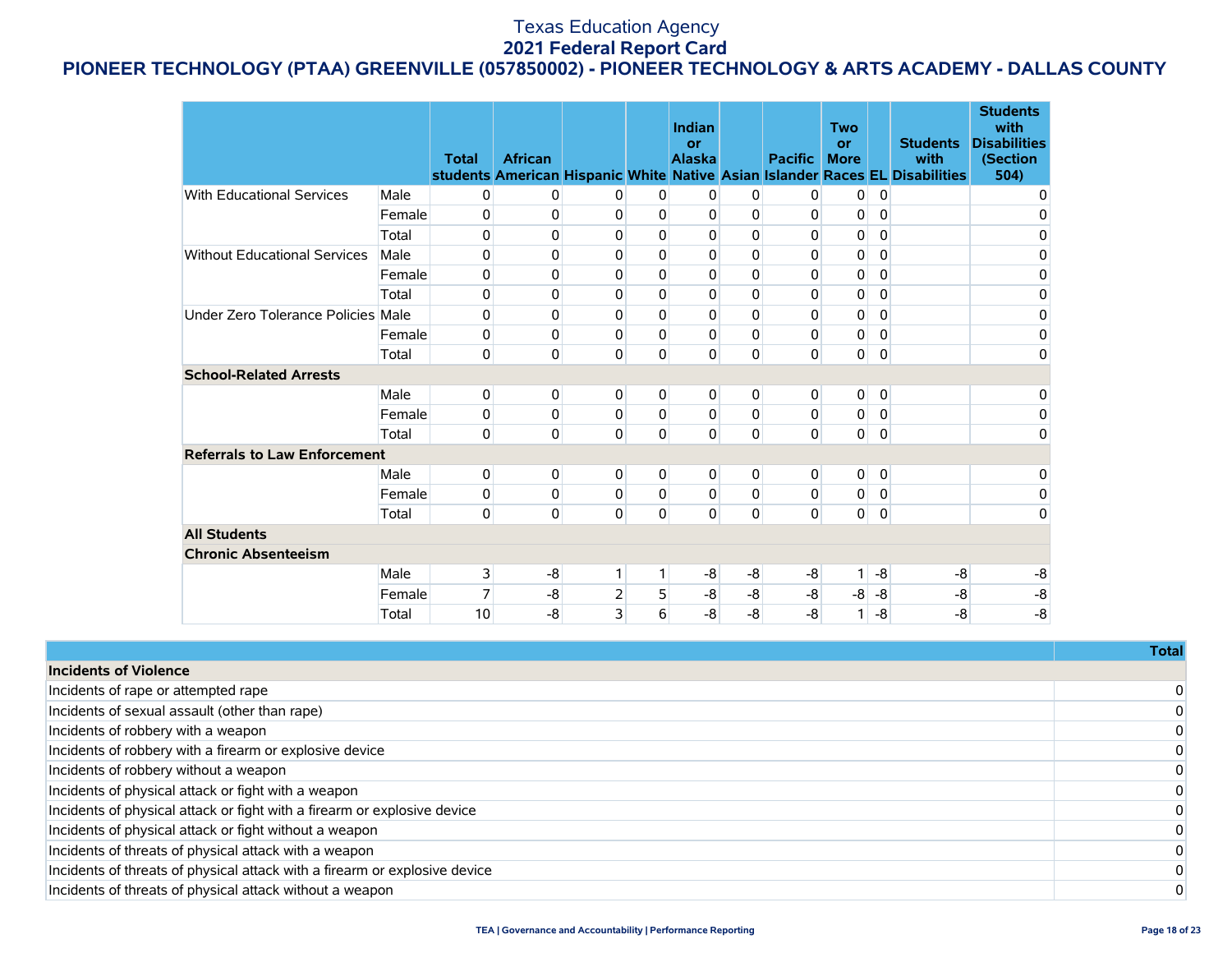### **PIONEER TECHNOLOGY (PTAA) GREENVILLE (057850002) - PIONEER TECHNOLOGY & ARTS ACADEMY - DALLAS COUNTY**

|                                                          | <b>Total</b> |
|----------------------------------------------------------|--------------|
| Incidents of possession of a firearm or explosive device | 0            |
| Allegations of Harassment or bullying                    |              |
| On the basis of sex                                      | 0            |
| On the basis of race                                     | 0            |
| On the basis of disability                               | 0            |
| On the basis of sexual orientation                       | 0            |
| On the basis of religion                                 | 0            |

Part (viii)(II) This section provides information from the 2017-18 CRDC surveys, submitted by school districts to the Office for Civil Rights, on the number of students enrolled in preschool programs and accelerated coursework to earn postsecondary credit while still in high school.

|                                      |        | Total | <b>African</b> |      |      | Indian<br>or<br><b>Alaska</b> |    | <b>Pacific</b> | <b>Two</b><br>or<br><b>More</b> |      | <b>Students</b><br>with<br>students American Hispanic White Native Asian Islander Races EL Disabilities |
|--------------------------------------|--------|-------|----------------|------|------|-------------------------------|----|----------------|---------------------------------|------|---------------------------------------------------------------------------------------------------------|
| <b>Preschool Programs</b>            |        |       |                |      |      |                               |    |                |                                 |      |                                                                                                         |
|                                      | Male   | -9    | $-9$           | -9   | $-9$ | -9                            | -9 | $-9$           | -9                              | -9   | -9                                                                                                      |
|                                      | Female | -9    | -9             | $-9$ | $-9$ | -9                            | -9 | $-9$           | $-9$                            | -9   | -9                                                                                                      |
|                                      | Total  | -9    | $-9$           | -9   | -9   | -9                            | -9 | -9             | -9                              | -9   | -9                                                                                                      |
| <b>Accelerated Coursework</b>        |        |       |                |      |      |                               |    |                |                                 |      |                                                                                                         |
| <b>Advanced Placement Courses</b>    | Male   | -9    | -9             | -9   | -9   | -9                            | -9 | $-9$           | $-9$                            | -9   | -9                                                                                                      |
|                                      | Female | -9    | -9             | -9   | $-9$ | -9                            | -9 | $-9$           | -9                              | -9   | -9                                                                                                      |
|                                      | Total  | -9    | $-9$           | $-9$ | $-9$ | -9                            | -9 | $-9$           | -9                              | $-9$ | -9                                                                                                      |
| International Baccalaureate Courses  | Male   | -9    | -9             | -9   | -9   | -9                            | -9 | $-9$           | -9                              | -9   | -9                                                                                                      |
|                                      | Female | -9    | -9             | -9   | $-9$ | -9                            | -9 | $-9$           | -9                              | -9   | -9                                                                                                      |
|                                      | Total  | -9    | -9             | -9   | -9   | -9                            | -9 | $-9$           | $-9$                            | -9   | -9                                                                                                      |
| Dual Enrollment/Dual Credit Programs | Male   | -9    | -9             | -9   | $-9$ | -9                            | -9 | $-9$           | -9                              | -9   | -9                                                                                                      |
|                                      | Female | -9    | -9             | $-9$ | $-9$ | -9                            | -9 | $-9$           | $-9$                            | -9   | -9                                                                                                      |
|                                      | Total  | -9    | -9             | -9   | -9   | -9                            | -9 | -9             | -9                              | -9   | -9                                                                                                      |

- Indicates there are no data available in the group.

-3 Indicates skip logic failure.

- -8 Indicates EDFacts missing data.
- -9 Indicates not applicable / skipped.

-11 Indicates suppressed data.

Blank cell indicates the student group is not applicable to this report.

#### **Part (ix): Teacher Quality Data**

This section provides information on the professional qualifications of teachers, including information disaggregated by high- and low-poverty schools on the number and percentage of (I) inexperienced teacher, principals, and other school leaders; (II) teachers teaching with emergency or provisional credentials; and (III) teachers who are not teaching in the subject or field for which the teacher is certified or licensed.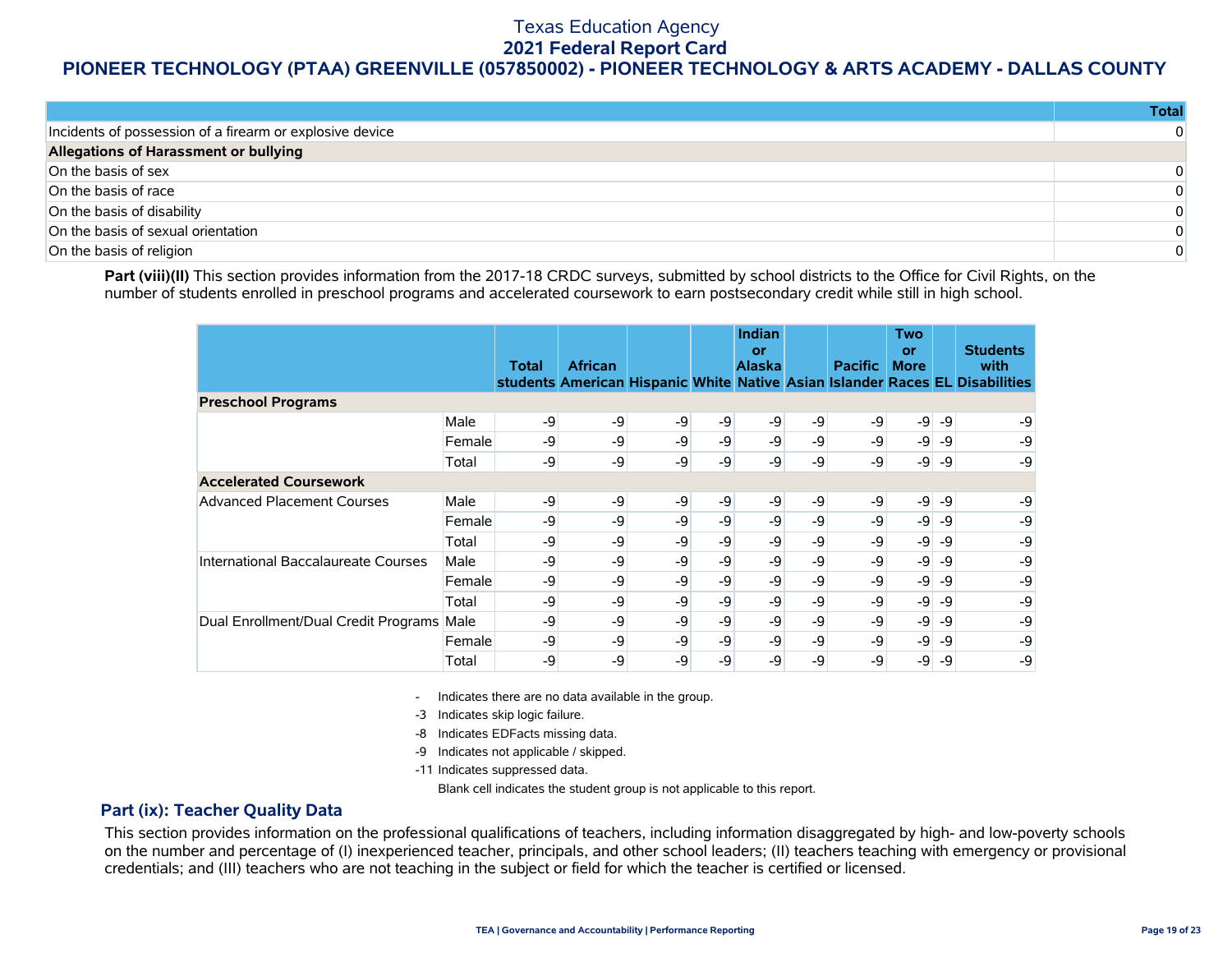# **PIONEER TECHNOLOGY (PTAA) GREENVILLE (057850002) - PIONEER TECHNOLOGY & ARTS ACADEMY - DALLAS COUNTY**

| <b>Low Poverty School</b>                                                                              |                       |       |  |  |  |  |  |  |  |
|--------------------------------------------------------------------------------------------------------|-----------------------|-------|--|--|--|--|--|--|--|
|                                                                                                        | <b>All School</b>     |       |  |  |  |  |  |  |  |
|                                                                                                        | <b>Number Percent</b> |       |  |  |  |  |  |  |  |
| Inexperienced Teachers, Principals, and Other School Leaders                                           | 28.0                  | 66.7% |  |  |  |  |  |  |  |
| Teachers Teaching with Emergency or Provisional Credentials                                            | 6.0                   | 15.0% |  |  |  |  |  |  |  |
| Teacher Who Are Not Teaching in the Subject or Field for Which<br>the Teacher is Certified or Licensed | 0.0                   |       |  |  |  |  |  |  |  |

- Indicates there are no data available in the group.

Blank cell indicates there are no data available in the group.

### **Part (x): Per-pupil Expenditure**

This section provides information on the per-pupil expenditures of federal, state, and local funds, including actual personnel expenditures and actual non-personnel expenditures, disaggregated by source of funds, for each school district and campus for the 2020-21 fiscal year.

 *To be updated by June 30th, 2022.*

### **Part (xi): STAAR Alternate 2 Participation**

This section provides information on the number and percentage of students with the most significant cognitive disabilities who take STAAR Alternate 2, by grade and subject for the 2020-21 school year.

|                    | <b>State</b><br><b>Number</b> | <b>State</b><br><b>of</b> | of ALT2 ALT2 of ALT2 | ALT <sub>2</sub> | <b>Rate District District Campus Campus</b><br>Number Rate of Number<br>of ALT2 | <b>Rate of</b><br>ALT <sub>2</sub> |
|--------------------|-------------------------------|---------------------------|----------------------|------------------|---------------------------------------------------------------------------------|------------------------------------|
| Grade 3            |                               |                           |                      |                  |                                                                                 |                                    |
| Reading            | 4,966                         | 1%                        | ۰                    |                  |                                                                                 |                                    |
| <b>Mathematics</b> | 4,961                         | 1%                        | ۰                    |                  |                                                                                 |                                    |
| Grade 4            |                               |                           |                      |                  |                                                                                 |                                    |
| Reading            | 5,046                         | 1%                        | $\ast$               | 1%               |                                                                                 |                                    |
| <b>Mathematics</b> | 5,040                         | 1%                        | $\ast$               | 1%               |                                                                                 |                                    |
| Grade 5            |                               |                           |                      |                  |                                                                                 |                                    |
| Reading            | 5,133                         | 1%                        | $\overline{a}$       |                  |                                                                                 |                                    |
| <b>Mathematics</b> | 5,138                         | $1\%$                     |                      |                  |                                                                                 |                                    |
| Science            | 5,130                         | $1\%$                     |                      |                  |                                                                                 |                                    |
| Grade 6            |                               |                           |                      |                  |                                                                                 |                                    |
| Reading            | 4,925                         | 1%                        | ۰                    |                  |                                                                                 |                                    |
| <b>Mathematics</b> | 4,923                         | 1%                        |                      |                  |                                                                                 |                                    |
| Grade 7            |                               |                           |                      |                  |                                                                                 |                                    |
| Reading            | 4,586                         | 1%                        | ۰                    |                  |                                                                                 |                                    |
| <b>Mathematics</b> | 4,581                         | $1\%$                     |                      |                  |                                                                                 |                                    |
| Grade 8            |                               |                           |                      |                  |                                                                                 |                                    |
| Reading            | 4,513                         | 1%                        |                      |                  |                                                                                 |                                    |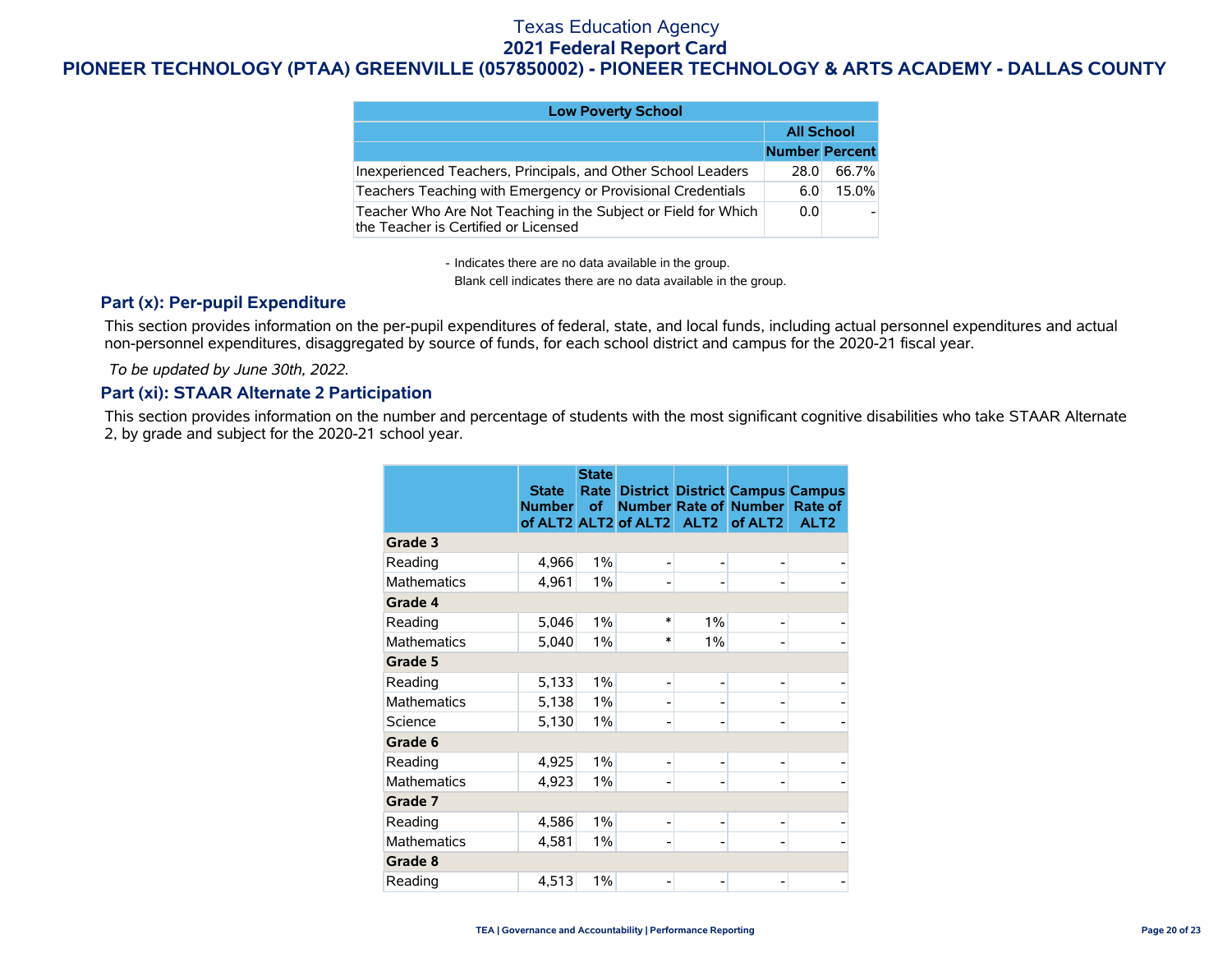|                      | <b>State</b><br><b>Number</b> | <b>State</b><br>Rate<br>of | of ALT2 ALT2 of ALT2 ALT2 |       | <b>District District Campus Campus</b><br><b>Number Rate of Number</b><br>of ALT <sub>2</sub> | Rate of<br>ALT <sub>2</sub> |
|----------------------|-------------------------------|----------------------------|---------------------------|-------|-----------------------------------------------------------------------------------------------|-----------------------------|
| Mathematics          | 4,507                         | 1%                         |                           |       |                                                                                               |                             |
| Science              | 4,492                         | 1%                         |                           |       |                                                                                               |                             |
| <b>End of Course</b> |                               |                            |                           |       |                                                                                               |                             |
| English I            | 4,504                         | 1%                         |                           |       |                                                                                               |                             |
| English II           | 4,092                         | 1%                         |                           |       |                                                                                               |                             |
| Algebra I            | 4.514                         | 1%                         |                           |       |                                                                                               |                             |
| Biology              | 4,424                         | 1%                         |                           |       |                                                                                               |                             |
| <b>All Grades</b>    |                               |                            |                           |       |                                                                                               |                             |
| All Subjects         | 85,481                        | 1%                         | *                         | $0\%$ |                                                                                               |                             |
| Reading              | 37,771                        | 1%                         | *                         | $0\%$ |                                                                                               |                             |
| <b>Mathematics</b>   | 33,664                        | 1%                         | $\ast$                    | $0\%$ |                                                                                               |                             |
| Science              | 14.046                        | 1%                         |                           |       |                                                                                               |                             |

- Indicates there are no students in the group.

\* Indicates results are masked due to small numbers to protect student confidentiality.

### **Part (xii): Statewide National Assessment of Educational Progress (NAEP)**

This section provides results on the state academic assessments in reading and mathematics in grades 4 and 8 of the 2019 National Assessment of Educational Progress, compared to the national average of such results.

| <b>State Level: 2019 Percentages at NAEP Achievement Levels</b> |                     |                                   |    |                                               |              |                                            |           |                                                 |                |                            |
|-----------------------------------------------------------------|---------------------|-----------------------------------|----|-----------------------------------------------|--------------|--------------------------------------------|-----------|-------------------------------------------------|----------------|----------------------------|
|                                                                 |                     |                                   |    | $\frac{0}{2}$<br><b>Below</b><br><b>Basic</b> |              | %<br>At or<br><b>Above</b><br><b>Basic</b> |           | %<br>At or<br><b>Above</b><br><b>Proficient</b> |                | %<br>At<br><b>Advanced</b> |
| Grade                                                           | <b>Subject</b>      | <b>Student Group</b>              |    | TX US I                                       | <b>TX US</b> |                                            | <b>TX</b> | <b>US</b>                                       | <b>TX</b>      | <b>US</b>                  |
|                                                                 | Grade 4 Reading     | Overall                           | 39 | 34                                            | 61           | 66                                         | 30        | 35                                              | 7              | 9                          |
|                                                                 |                     | <b>Black</b>                      | 52 | 52                                            | 48           | 48                                         | 16        | 18                                              | $\overline{2}$ | 3                          |
|                                                                 |                     | Hispanic                          | 48 | 45                                            | 52           | 55                                         | 21        | 23                                              | 3              | $\overline{4}$             |
|                                                                 |                     | White                             | 22 | 23                                            | 78           | 77                                         | 48        | 45                                              | 12             | 12                         |
|                                                                 |                     | American Indian                   | ∗  | 50                                            | $\ast$       | 50                                         | $\ast$    | 19                                              | *              | 3                          |
|                                                                 |                     | Asian                             | 11 | 18                                            | 89           | 82                                         | 65        | 57                                              | 25             | 22                         |
|                                                                 |                     | Pacific Islander                  | ∗  | 42                                            | $\ast$       | 58                                         | $\ast$    | 25                                              | $\ast$         | 4                          |
|                                                                 |                     | Two or More Races                 | 26 | 28                                            | 74           | 72                                         | 38        | 40                                              | 6              | 11                         |
|                                                                 |                     | Econ Disadv                       | 50 | 47                                            | 50           | 53                                         | 19        | 21                                              | 3              | 3                          |
|                                                                 |                     | <b>Students with Disabilities</b> | 79 | 73                                            | 21           | 27                                         | 8         | 10                                              | 1              | $\overline{2}$             |
|                                                                 |                     | English Language Learners         | 61 | 65                                            | 39           | 35                                         | 12        | 10                                              | $\overline{2}$ | 1                          |
|                                                                 | Mathematics Overall |                                   | 16 | 19                                            | 84           | 81                                         | 44        | 41                                              | 9              | 9                          |
|                                                                 |                     | <b>Black</b>                      | 24 | 35                                            | 76           | 65                                         | 32        | 20                                              | 3              | $\overline{\mathbf{c}}$    |
|                                                                 | Hispanic            | 19                                | 27 | 81                                            | 73           | 35                                         | 28        | 4                                               | 3              |                            |
|                                                                 |                     | White                             | 8  | 11                                            | 92           | 89                                         | 59        | 52                                              | 16             | 12                         |
|                                                                 |                     | American Indian                   | ∗  | 33                                            | ∗            | 67                                         | $\ast$    | 24                                              | $\ast$         | $\overline{\mathbf{4}}$    |
|                                                                 |                     | Asian                             | 4  | 7                                             | 96           | 93                                         | 82        | 69                                              | 45             | 28                         |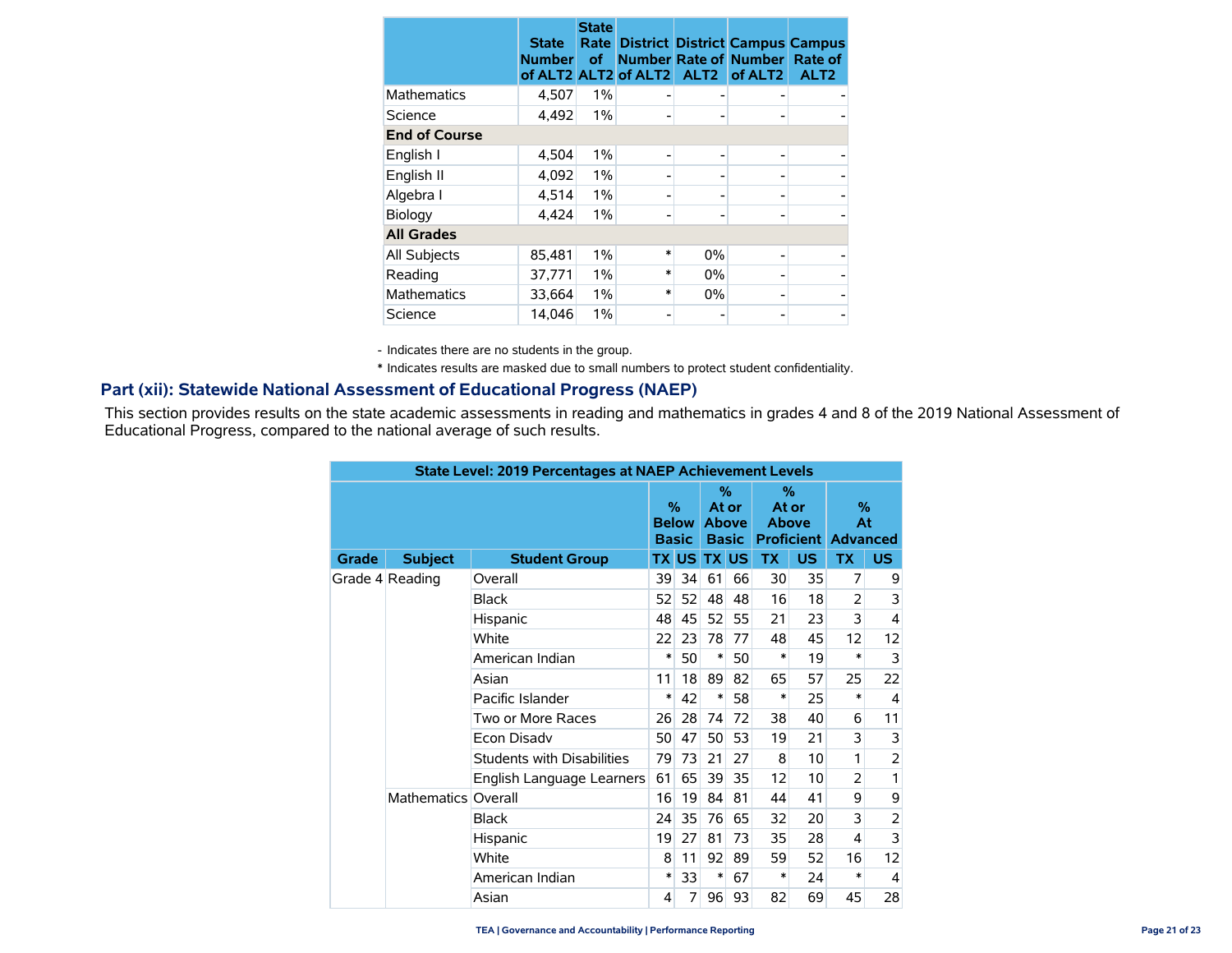| State Level: 2019 Percentages at NAEP Achievement Levels |                     |                                      |                                      |              |                                               |           |                                                             |                |                |                         |
|----------------------------------------------------------|---------------------|--------------------------------------|--------------------------------------|--------------|-----------------------------------------------|-----------|-------------------------------------------------------------|----------------|----------------|-------------------------|
|                                                          |                     |                                      | $\%$<br><b>Below</b><br><b>Basic</b> |              | $\%$<br>At or<br><b>Above</b><br><b>Basic</b> |           | $\%$<br>At or<br><b>Above</b><br><b>Proficient Advanced</b> |                | %<br>At        |                         |
| Grade                                                    | <b>Subject</b>      | <b>Student Group</b>                 |                                      | <b>TX US</b> | <b>TX</b>                                     | <b>US</b> | <b>TX</b>                                                   | <b>US</b>      | <b>TX</b>      | <b>US</b>               |
|                                                          |                     | Grade 4 Mathematics Pacific Islander | $\ast$                               | 36           | $\ast$                                        | 64        | $\ast$                                                      | 28             | $\ast$         | 6                       |
|                                                          |                     | Two or More Races                    | 9                                    | 16           | 91                                            | 84        | 51                                                          | 44             | 9              | 10                      |
|                                                          |                     | <b>Econ Disadv</b>                   | 21                                   | 29           | 79                                            | 71        | 32                                                          | 26             | 3              | 3                       |
|                                                          |                     | <b>Students with Disabilities</b>    | 55                                   | 54           | 45                                            | 46        | 13                                                          | 14             | 1              | $\overline{c}$          |
|                                                          |                     | English Language Learners            | 24                                   | 41           | 76                                            | 59        | 29                                                          | 16             | $\overline{2}$ | 1                       |
|                                                          | Grade 8 Reading     | Overall                              | 33                                   | 27           | 67                                            | 73        | 25                                                          | 34             | $\overline{2}$ | 4                       |
|                                                          | <b>Black</b>        | 53                                   | 46                                   | 47           | 54                                            | 41        | 15                                                          | n/a            | $\mathbf{1}$   |                         |
|                                                          | Hispanic            | 38                                   | 37                                   | 62           | 63                                            | 19        | 22                                                          | 1              | $\overline{2}$ |                         |
|                                                          | White               |                                      | 18                                   | 80           | 82                                            | 35        | 42                                                          | 3              | 5              |                         |
|                                                          | American Indian     | $\ast$                               | 41                                   | $\ast$       | 59                                            | *         | 19                                                          | $\ast$         | 1              |                         |
|                                                          | Asian               | 8                                    | 13                                   | 92           | 87                                            | 59        | 57                                                          | 11             | 13             |                         |
|                                                          | Pacific Islander    |                                      | 37                                   | $\ast$       | 63                                            | $\ast$    | 25                                                          | $\ast$         | $\overline{2}$ |                         |
|                                                          |                     | Two or More Races                    |                                      | 24           | 74                                            | 76        | 25                                                          | 37             | 1              | 5                       |
|                                                          |                     | <b>Econ Disadv</b>                   |                                      | 40           | 57                                            | 60        | 15                                                          | 20             | n/a            | 1                       |
|                                                          |                     | <b>Students with Disabilities</b>    | 81                                   | 68           | 19                                            | 32        | 3                                                           | 7              | n/a            | n/a                     |
|                                                          |                     | English Language Learners            | 66                                   | 72           | 34                                            | 28        | $\overline{4}$                                              | $\overline{4}$ | n/a            | n/a                     |
|                                                          | Mathematics Overall |                                      | 32                                   | 31           | 68                                            | 69        | 30                                                          | 34             | 7              | 10                      |
|                                                          |                     | <b>Black</b>                         | 48                                   | 53           | 52                                            | 47        | 16                                                          | 14             | $\overline{2}$ | $\overline{2}$          |
|                                                          |                     | Hispanic                             | 37                                   | 43           | 63                                            | 57        | 21                                                          | 20             | 3              | $\overline{\mathbf{4}}$ |
|                                                          |                     | White                                | 20                                   | 20           | 80                                            | 80        | 44                                                          | 44             | 13             | 13                      |
|                                                          |                     | American Indian                      | $\ast$                               | 49           | $\ast$                                        | 51        | $\ast$                                                      | 15             | $\ast$         | 3                       |
|                                                          |                     | Asian                                | 10                                   | 12           | 90                                            | 88        | 71                                                          | 64             | 36             | 33                      |
|                                                          |                     | Pacific Islander                     | $\ast$                               | 45           | $\ast$                                        | 55        | $\ast$                                                      | 21             | $\ast$         | $\overline{4}$          |
|                                                          |                     | Two or More Races                    | 25                                   | 27           | 75                                            | 73        | 41                                                          | 38             | 11             | 12                      |
|                                                          |                     | <b>Econ Disadv</b>                   | 41                                   | 46           | 59                                            | 54        | 19                                                          | 18             | $\overline{2}$ | 3                       |
|                                                          |                     | <b>Students with Disabilities</b>    | 73                                   | 73           | 27                                            | 27        | 5                                                           | 6              | 1              | $\overline{\mathbf{c}}$ |
|                                                          |                     | English Language Learners            | 60                                   | 72           | 40                                            | 28        | 8                                                           | 5              | 1              | 1                       |

\* Indicates reporting standards not met.

n/a Indicates data reporting is not applicable for this group.

| <b>State Level:</b><br>2019 NAEP Participation Rates for Students with<br><b>Disabilities and English Learners</b> |                 |                                            |      |  |  |  |  |  |  |  |
|--------------------------------------------------------------------------------------------------------------------|-----------------|--------------------------------------------|------|--|--|--|--|--|--|--|
| Grade                                                                                                              | <b>Subject</b>  | <b>Student Group</b>                       | Rate |  |  |  |  |  |  |  |
|                                                                                                                    | Grade 4 Reading | Students with Disabilities 77%             |      |  |  |  |  |  |  |  |
|                                                                                                                    |                 | <b>English Learners</b>                    | 94%  |  |  |  |  |  |  |  |
|                                                                                                                    |                 | Mathematics Students with Disabilities 79% |      |  |  |  |  |  |  |  |
|                                                                                                                    |                 | <b>English Learners</b>                    | 97%  |  |  |  |  |  |  |  |